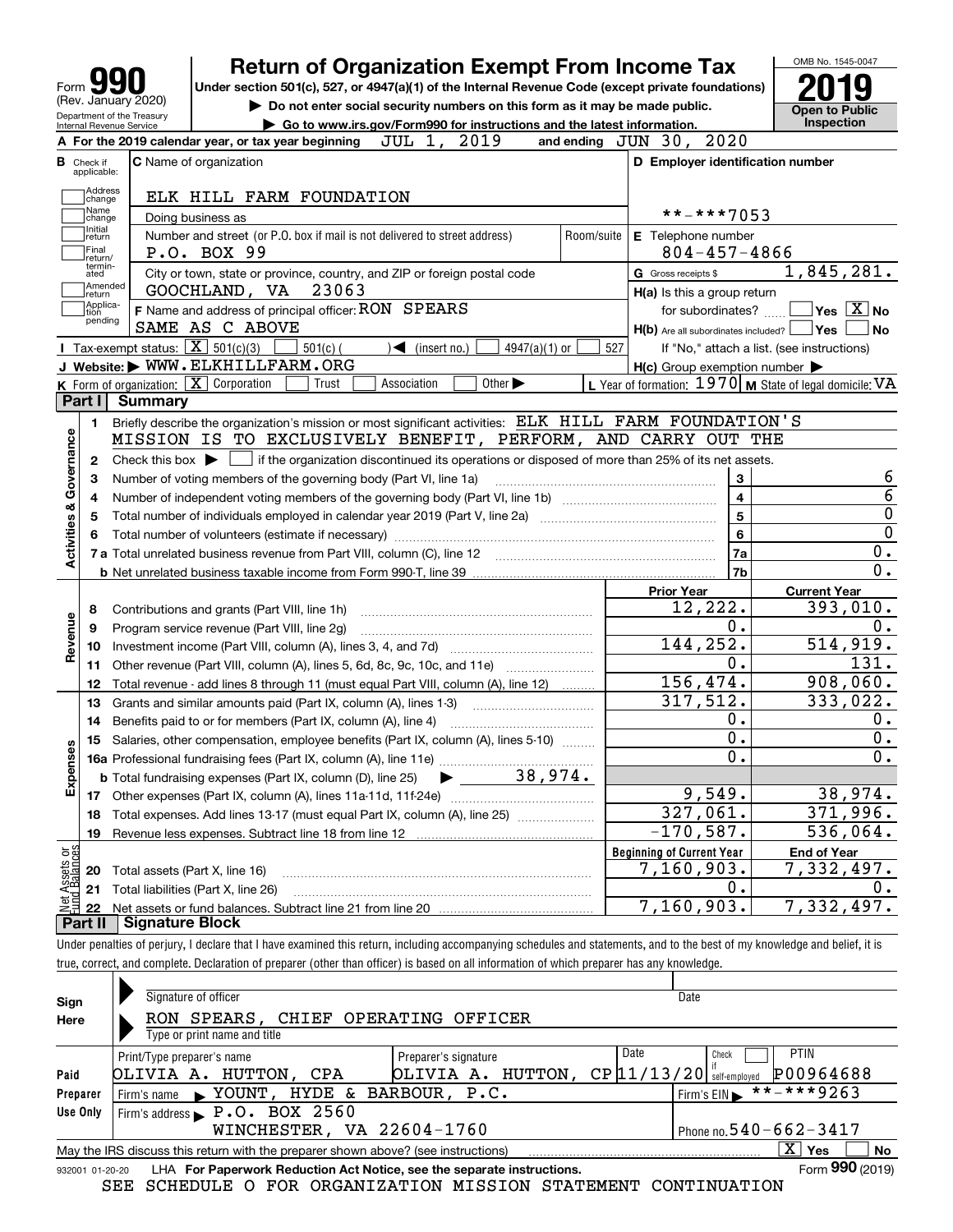|              | ELK HILL FARM FOUNDATION<br>Form 990 (2019)                                                                                                                                                         | **-***7053                         | Page 2                                    |
|--------------|-----------------------------------------------------------------------------------------------------------------------------------------------------------------------------------------------------|------------------------------------|-------------------------------------------|
|              | <b>Statement of Program Service Accomplishments</b><br>Part III                                                                                                                                     |                                    |                                           |
|              |                                                                                                                                                                                                     |                                    |                                           |
| 1            | Briefly describe the organization's mission:<br>ELK HILL FARM FOUNDATION'S MISSION IS TO EXCLUSIVELY BENEFIT, PERFORM,<br>AND CARRY OUT THE CHARITABLE, EDUCATIONAL AND SCIENTIFIC PURPOSES OF      |                                    |                                           |
|              | ELK HILL FARM, INC. ELK HILL FARM, INC. ENABLES CHILDREN AND FAMILIES                                                                                                                               |                                    |                                           |
|              | TO TRANSFORM OVERWHELMING CHALLENGES INTO SUCCESSFUL FUTURES.                                                                                                                                       |                                    |                                           |
| $\mathbf{2}$ | Did the organization undertake any significant program services during the year which were not listed on the<br>prior Form 990 or 990-EZ?                                                           |                                    | $\overline{\ }$ Yes $\overline{\rm X}$ No |
|              | If "Yes," describe these new services on Schedule O.                                                                                                                                                |                                    |                                           |
| З.           | Did the organization cease conducting, or make significant changes in how it conducts, any program services?<br>If "Yes," describe these changes on Schedule O.                                     | $\Box$ Yes $\boxed{\mathrm{X}}$ No |                                           |
| 4            | Describe the organization's program service accomplishments for each of its three largest program services, as measured by expenses.                                                                |                                    |                                           |
|              | Section 501(c)(3) and 501(c)(4) organizations are required to report the amount of grants and allocations to others, the total expenses, and<br>revenue, if any, for each program service reported. |                                    |                                           |
| 4a           | 333, 022. including grants of \$333, 022. ) (Revenue \$<br>Expenses \$<br>(Code:                                                                                                                    |                                    |                                           |
|              | ELK HILL FARM FOUNDATION'S MISSION IS TO EXCLUSIVELY BENEFIT AND                                                                                                                                    |                                    |                                           |
|              | PERFORM THE CHARITABLE, EDUCATIONAL AND SCIENTIFIC PURPOSES OF OR TO                                                                                                                                |                                    |                                           |
|              | CARRY OUT THOSE PURPOSES OF ELK HILL FARM, INC. ELK HILL FARM, INC.                                                                                                                                 |                                    |                                           |
|              | ENABLES CHILDREN AND FAMILIES TO TRANSFORM OVERWHELMING CHALLENGES INTO                                                                                                                             |                                    |                                           |
|              | SUCCESSFUL FUTURES. THROUGH SPECIALIZED EDUCATION, COMMUNITY-BASED                                                                                                                                  |                                    |                                           |
|              | SERVICES AND RESIDENTIAL TREATMENT PROGRAMS, THESE CHILDREN AND THEIR                                                                                                                               |                                    |                                           |
|              | FAMILIES DISCOVER THE ACADEMIC, VOCATIONAL, BEHAVIORAL, AND RELATIONAL                                                                                                                              |                                    |                                           |
|              | SKILLS NEEDED TO BE SUCCESSFUL.                                                                                                                                                                     |                                    |                                           |
|              |                                                                                                                                                                                                     |                                    |                                           |
|              |                                                                                                                                                                                                     |                                    |                                           |
|              |                                                                                                                                                                                                     |                                    |                                           |
| 4b           |                                                                                                                                                                                                     |                                    |                                           |
|              |                                                                                                                                                                                                     |                                    |                                           |
|              |                                                                                                                                                                                                     |                                    |                                           |
|              |                                                                                                                                                                                                     |                                    |                                           |
|              |                                                                                                                                                                                                     |                                    |                                           |
|              |                                                                                                                                                                                                     |                                    |                                           |
|              |                                                                                                                                                                                                     |                                    |                                           |
|              |                                                                                                                                                                                                     |                                    |                                           |
|              |                                                                                                                                                                                                     |                                    |                                           |
|              |                                                                                                                                                                                                     |                                    |                                           |
|              |                                                                                                                                                                                                     |                                    |                                           |
|              |                                                                                                                                                                                                     |                                    |                                           |
|              |                                                                                                                                                                                                     |                                    |                                           |
| 4c           | (Code: ) (Expenses \$<br>including grants of \$                                                                                                                                                     | ) (Revenue $\frac{1}{2}$           |                                           |
|              |                                                                                                                                                                                                     |                                    |                                           |
|              |                                                                                                                                                                                                     |                                    |                                           |
|              |                                                                                                                                                                                                     |                                    |                                           |
|              |                                                                                                                                                                                                     |                                    |                                           |
|              |                                                                                                                                                                                                     |                                    |                                           |
|              |                                                                                                                                                                                                     |                                    |                                           |
|              |                                                                                                                                                                                                     |                                    |                                           |
|              |                                                                                                                                                                                                     |                                    |                                           |
|              |                                                                                                                                                                                                     |                                    |                                           |
|              |                                                                                                                                                                                                     |                                    |                                           |
|              |                                                                                                                                                                                                     |                                    |                                           |
| 4d           | Other program services (Describe on Schedule O.)                                                                                                                                                    |                                    |                                           |
|              | (Expenses \$<br>(Revenue \$<br>including grants of \$<br>333,022.                                                                                                                                   |                                    |                                           |
| 4е           | Total program service expenses >                                                                                                                                                                    | Form 990 (2019)                    |                                           |
|              | 932002 01-20-20                                                                                                                                                                                     |                                    |                                           |
|              | 2                                                                                                                                                                                                   |                                    |                                           |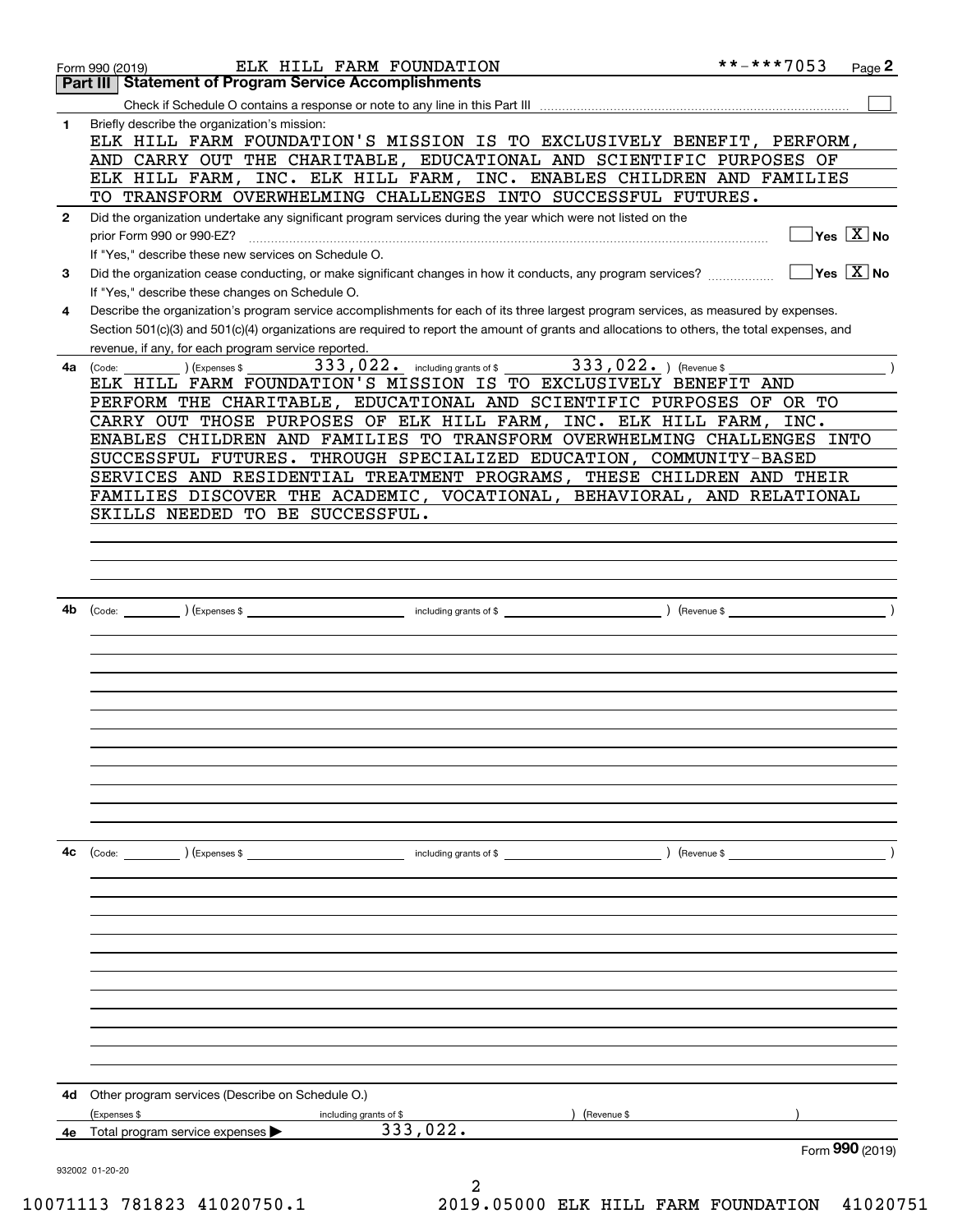| Form 990 (2019) |  |  |
|-----------------|--|--|

|     |                                                                                                                                       |                 |   | Yes   No        |
|-----|---------------------------------------------------------------------------------------------------------------------------------------|-----------------|---|-----------------|
| 1.  | Is the organization described in section $501(c)(3)$ or $4947(a)(1)$ (other than a private foundation)?                               |                 |   |                 |
|     |                                                                                                                                       | 1               | х |                 |
| 2   |                                                                                                                                       | $\overline{2}$  | X |                 |
| 3   | Did the organization engage in direct or indirect political campaign activities on behalf of or in opposition to candidates for       |                 |   |                 |
|     |                                                                                                                                       | 3               |   | x               |
| 4   | Section 501(c)(3) organizations. Did the organization engage in lobbying activities, or have a section 501(h) election in effect      |                 |   |                 |
|     |                                                                                                                                       | 4               |   | x               |
| 5   | Is the organization a section 501(c)(4), 501(c)(5), or 501(c)(6) organization that receives membership dues, assessments, or          |                 |   |                 |
|     |                                                                                                                                       | 5               |   | x               |
| 6   | Did the organization maintain any donor advised funds or any similar funds or accounts for which donors have the right to             |                 |   |                 |
|     | provide advice on the distribution or investment of amounts in such funds or accounts? If "Yes," complete Schedule D, Part I          | 6               |   | x               |
| 7   | Did the organization receive or hold a conservation easement, including easements to preserve open space,                             |                 |   |                 |
|     |                                                                                                                                       | $\overline{7}$  |   | x               |
| 8   | Did the organization maintain collections of works of art, historical treasures, or other similar assets? If "Yes," complete          |                 |   |                 |
|     |                                                                                                                                       | 8               |   | x               |
| 9   | Did the organization report an amount in Part X, line 21, for escrow or custodial account liability, serve as a custodian for         |                 |   |                 |
|     | amounts not listed in Part X; or provide credit counseling, debt management, credit repair, or debt negotiation services?             |                 |   |                 |
|     |                                                                                                                                       | 9               |   | x               |
| 10  | Did the organization, directly or through a related organization, hold assets in donor-restricted endowments                          |                 |   |                 |
|     |                                                                                                                                       | 10              |   | х               |
|     |                                                                                                                                       |                 |   |                 |
| 11  | If the organization's answer to any of the following questions is "Yes," then complete Schedule D, Parts VI, VII, VIII, IX, or X      |                 |   |                 |
|     | as applicable.                                                                                                                        |                 |   |                 |
|     | a Did the organization report an amount for land, buildings, and equipment in Part X, line 10? If "Yes," complete Schedule D,         |                 |   |                 |
|     |                                                                                                                                       | 11a             |   | x               |
|     | <b>b</b> Did the organization report an amount for investments - other securities in Part X, line 12, that is 5% or more of its total |                 |   | x               |
|     |                                                                                                                                       | 11 <sub>b</sub> |   |                 |
|     | c Did the organization report an amount for investments - program related in Part X, line 13, that is 5% or more of its total         |                 |   |                 |
|     |                                                                                                                                       | 11c             |   | x               |
|     | d Did the organization report an amount for other assets in Part X, line 15, that is 5% or more of its total assets reported in       |                 |   |                 |
|     |                                                                                                                                       | 11d             |   | х               |
|     |                                                                                                                                       | 11e             |   | X               |
| f.  | Did the organization's separate or consolidated financial statements for the tax year include a footnote that addresses               |                 |   |                 |
|     | the organization's liability for uncertain tax positions under FIN 48 (ASC 740)? If "Yes," complete Schedule D, Part X                | 11f             |   | x               |
|     | 12a Did the organization obtain separate, independent audited financial statements for the tax year? If "Yes," complete               |                 |   |                 |
|     |                                                                                                                                       | 12a             |   | x               |
|     | b Was the organization included in consolidated, independent audited financial statements for the tax year?                           |                 |   |                 |
|     | If "Yes," and if the organization answered "No" to line 12a, then completing Schedule D, Parts XI and XII is optional                 | 12 <sub>b</sub> | х |                 |
| 13  | Is the organization a school described in section 170(b)(1)(A)(ii)? If "Yes," complete Schedule E                                     | 13              |   | х               |
| 14a | Did the organization maintain an office, employees, or agents outside of the United States?                                           | 14a             |   | X               |
|     | <b>b</b> Did the organization have aggregate revenues or expenses of more than \$10,000 from grantmaking, fundraising, business,      |                 |   |                 |
|     | investment, and program service activities outside the United States, or aggregate foreign investments valued at \$100,000            |                 |   |                 |
|     |                                                                                                                                       | 14b             |   | x               |
| 15  | Did the organization report on Part IX, column (A), line 3, more than \$5,000 of grants or other assistance to or for any             |                 |   |                 |
|     |                                                                                                                                       | 15              |   | x               |
| 16  | Did the organization report on Part IX, column (A), line 3, more than \$5,000 of aggregate grants or other assistance to              |                 |   |                 |
|     |                                                                                                                                       | 16              |   | x               |
| 17  | Did the organization report a total of more than \$15,000 of expenses for professional fundraising services on Part IX,               |                 |   |                 |
|     |                                                                                                                                       | 17              |   | x               |
| 18  | Did the organization report more than \$15,000 total of fundraising event gross income and contributions on Part VIII, lines          |                 |   |                 |
|     |                                                                                                                                       | 18              |   | x               |
| 19  | Did the organization report more than \$15,000 of gross income from gaming activities on Part VIII, line 9a? If "Yes."                |                 |   |                 |
|     |                                                                                                                                       | 19              |   | x               |
| 20a |                                                                                                                                       | 20a             |   | X               |
|     | b If "Yes" to line 20a, did the organization attach a copy of its audited financial statements to this return?                        | 20 <sub>b</sub> |   |                 |
| 21  | Did the organization report more than \$5,000 of grants or other assistance to any domestic organization or                           |                 |   |                 |
|     |                                                                                                                                       | 21              | х |                 |
|     | 932003 01-20-20                                                                                                                       |                 |   | Form 990 (2019) |

3

932003 01-20-20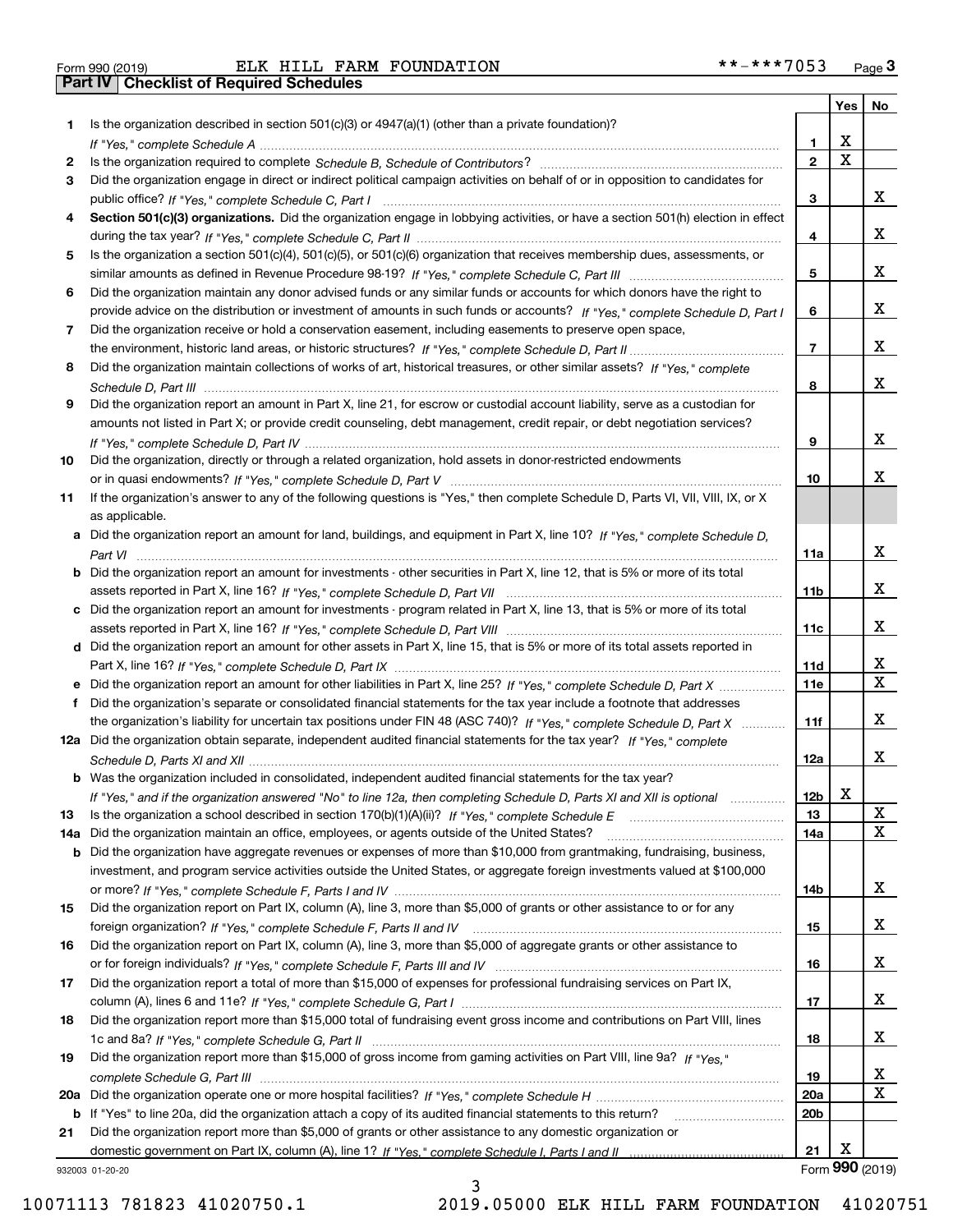| Form 990 (2019) |  |  |
|-----------------|--|--|

*(continued)*

|               |                                                                                                                                                                             |     | Yes | No              |
|---------------|-----------------------------------------------------------------------------------------------------------------------------------------------------------------------------|-----|-----|-----------------|
| 22            | Did the organization report more than \$5,000 of grants or other assistance to or for domestic individuals on                                                               |     |     |                 |
|               | Part IX, column (A), line 2? If "Yes," complete Schedule I, Parts I and III [11] [11] [12] [12] Part IX, column (A), line 2? If "Yes," complete Schedule I, Parts I and III | 22  |     | х               |
| 23            | Did the organization answer "Yes" to Part VII, Section A, line 3, 4, or 5 about compensation of the organization's current                                                  |     |     |                 |
|               | and former officers, directors, trustees, key employees, and highest compensated employees? If "Yes," complete                                                              |     |     |                 |
|               |                                                                                                                                                                             | 23  |     | х               |
|               | 24a Did the organization have a tax-exempt bond issue with an outstanding principal amount of more than \$100,000 as of the                                                 |     |     |                 |
|               | last day of the year, that was issued after December 31, 2002? If "Yes," answer lines 24b through 24d and complete                                                          |     |     |                 |
|               |                                                                                                                                                                             | 24a |     | х               |
|               | b Did the organization invest any proceeds of tax-exempt bonds beyond a temporary period exception?                                                                         | 24b |     |                 |
|               | c Did the organization maintain an escrow account other than a refunding escrow at any time during the year to defease                                                      |     |     |                 |
|               | any tax-exempt bonds?                                                                                                                                                       | 24c |     |                 |
|               |                                                                                                                                                                             | 24d |     |                 |
|               | 25a Section 501(c)(3), 501(c)(4), and 501(c)(29) organizations. Did the organization engage in an excess benefit                                                            |     |     |                 |
|               |                                                                                                                                                                             | 25a |     | x               |
|               | b Is the organization aware that it engaged in an excess benefit transaction with a disqualified person in a prior year, and                                                |     |     |                 |
|               | that the transaction has not been reported on any of the organization's prior Forms 990 or 990-EZ? If "Yes," complete                                                       |     |     |                 |
|               | Schedule L. Part I                                                                                                                                                          | 25b |     | х               |
| 26            | Did the organization report any amount on Part X, line 5 or 22, for receivables from or payables to any current                                                             |     |     |                 |
|               | or former officer, director, trustee, key employee, creator or founder, substantial contributor, or 35%                                                                     |     |     |                 |
|               |                                                                                                                                                                             | 26  |     | х               |
| 27            | Did the organization provide a grant or other assistance to any current or former officer, director, trustee, key employee,                                                 |     |     |                 |
|               | creator or founder, substantial contributor or employee thereof, a grant selection committee member, or to a 35% controlled                                                 |     |     |                 |
|               | entity (including an employee thereof) or family member of any of these persons? If "Yes," complete Schedule L, Part III                                                    | 27  |     | x               |
| 28            | Was the organization a party to a business transaction with one of the following parties (see Schedule L, Part IV                                                           |     |     |                 |
|               | instructions, for applicable filing thresholds, conditions, and exceptions):                                                                                                |     |     |                 |
|               | a A current or former officer, director, trustee, key employee, creator or founder, or substantial contributor? If                                                          |     |     |                 |
|               |                                                                                                                                                                             | 28a |     | х               |
|               |                                                                                                                                                                             | 28b |     | $\mathbf X$     |
|               | c A 35% controlled entity of one or more individuals and/or organizations described in lines 28a or 28b? If                                                                 |     |     |                 |
|               |                                                                                                                                                                             | 28c |     | х               |
| 29            |                                                                                                                                                                             | 29  |     | X               |
| 30            | Did the organization receive contributions of art, historical treasures, or other similar assets, or qualified conservation                                                 |     |     |                 |
|               |                                                                                                                                                                             | 30  |     | х               |
| 31            | Did the organization liquidate, terminate, or dissolve and cease operations? If "Yes," complete Schedule N, Part I                                                          | 31  |     | $\mathbf x$     |
| 32            | Did the organization sell, exchange, dispose of, or transfer more than 25% of its net assets? If "Yes." complete                                                            |     |     |                 |
|               | Schedule N, Part II                                                                                                                                                         | 32  |     | х               |
| 33            | Did the organization own 100% of an entity disregarded as separate from the organization under Regulations                                                                  |     |     |                 |
|               |                                                                                                                                                                             | 33  |     | х               |
| 34            | Was the organization related to any tax-exempt or taxable entity? If "Yes," complete Schedule R, Part II, III, or IV, and                                                   |     |     |                 |
|               |                                                                                                                                                                             | 34  | х   |                 |
|               | 35a Did the organization have a controlled entity within the meaning of section 512(b)(13)?                                                                                 | 35a |     | X               |
|               | b If "Yes" to line 35a, did the organization receive any payment from or engage in any transaction with a controlled entity                                                 |     |     |                 |
|               |                                                                                                                                                                             | 35b |     |                 |
| 36            | Section 501(c)(3) organizations. Did the organization make any transfers to an exempt non-charitable related organization?                                                  |     |     |                 |
|               |                                                                                                                                                                             | 36  |     | х               |
| 37            | Did the organization conduct more than 5% of its activities through an entity that is not a related organization                                                            |     |     |                 |
|               | and that is treated as a partnership for federal income tax purposes? If "Yes," complete Schedule R, Part VI                                                                | 37  |     | х               |
| 38            | Did the organization complete Schedule O and provide explanations in Schedule O for Part VI, lines 11b and 19?                                                              |     |     |                 |
|               | Note: All Form 990 filers are required to complete Schedule O                                                                                                               | 38  | х   |                 |
| <b>Part V</b> | <b>Statements Regarding Other IRS Filings and Tax Compliance</b>                                                                                                            |     |     |                 |
|               | Check if Schedule O contains a response or note to any line in this Part V                                                                                                  |     |     |                 |
|               |                                                                                                                                                                             |     | Yes | No              |
|               | <b>1a</b> Enter the number reported in Box 3 of Form 1096. Enter -0- if not applicable <i>manumumumum</i><br>1a                                                             |     |     |                 |
|               | 0<br><b>b</b> Enter the number of Forms W-2G included in line 1a. Enter -0- if not applicable<br>1b                                                                         |     |     |                 |
|               | c Did the organization comply with backup withholding rules for reportable payments to vendors and reportable gaming                                                        |     |     |                 |
|               | (gambling) winnings to prize winners?                                                                                                                                       | 1c  |     |                 |
|               | 932004 01-20-20                                                                                                                                                             |     |     | Form 990 (2019) |
|               |                                                                                                                                                                             |     |     |                 |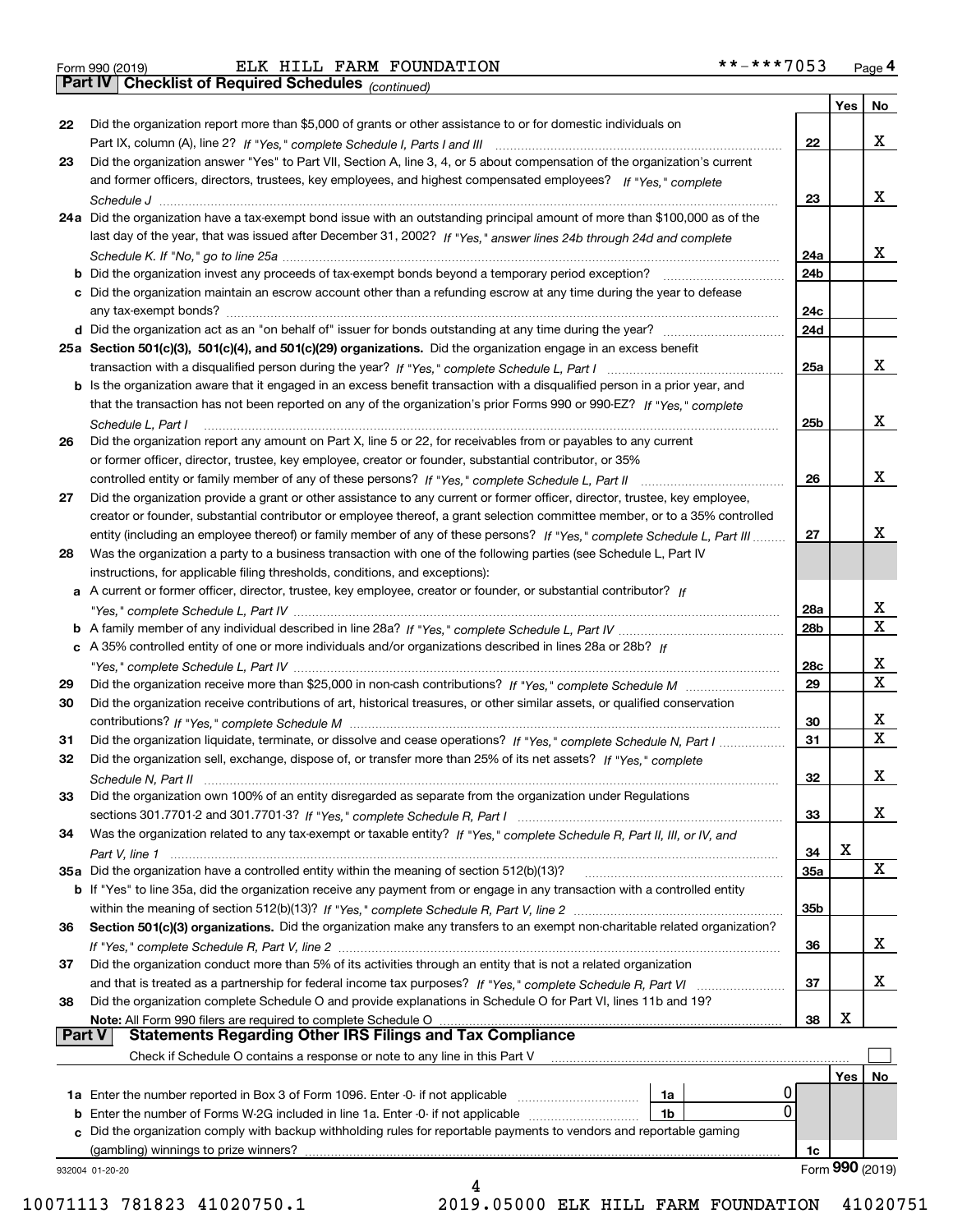| Part V<br>Yes $ $<br>No<br>2a Enter the number of employees reported on Form W-3, Transmittal of Wage and Tax Statements,<br>$\mathbf 0$<br>filed for the calendar year ending with or within the year covered by this return [11] [11] filed for the calendar year ending with or within the year covered by this return<br>2a<br>2 <sub>b</sub><br>Note: If the sum of lines 1a and 2a is greater than 250, you may be required to $e$ -file (see instructions) <i>marrouum</i> manu-<br>х<br>3a Did the organization have unrelated business gross income of \$1,000 or more during the year?<br>3a<br>3 <sub>b</sub><br>4a At any time during the calendar year, did the organization have an interest in, or a signature or other authority over, a<br>х<br>4a<br><b>b</b> If "Yes," enter the name of the foreign country $\blacktriangleright$<br>See instructions for filing requirements for FinCEN Form 114, Report of Foreign Bank and Financial Accounts (FBAR).<br>x<br>5a Was the organization a party to a prohibited tax shelter transaction at any time during the tax year?<br>5a<br>X<br>5 <sub>b</sub><br>b<br>5c<br>c<br>6a Does the organization have annual gross receipts that are normally greater than \$100,000, and did the organization solicit<br>x<br>any contributions that were not tax deductible as charitable contributions?<br>6a<br>b If "Yes," did the organization include with every solicitation an express statement that such contributions or gifts<br>were not tax deductible?<br>6b<br>Organizations that may receive deductible contributions under section 170(c).<br>7<br>x<br>Did the organization receive a payment in excess of \$75 made partly as a contribution and partly for goods and services provided to the payor?<br>7a<br>а<br>7b<br>If "Yes," did the organization notify the donor of the value of the goods or services provided?<br>b<br>c Did the organization sell, exchange, or otherwise dispose of tangible personal property for which it was required<br>х<br>7c<br>7d<br>d If "Yes," indicate the number of Forms 8282 filed during the year manufacture intervent in the set of the N<br>x<br>7e<br>Did the organization receive any funds, directly or indirectly, to pay premiums on a personal benefit contract?<br>е<br>X<br>7f<br>Did the organization, during the year, pay premiums, directly or indirectly, on a personal benefit contract?<br>If the organization received a contribution of qualified intellectual property, did the organization file Form 8899 as required?<br>7g<br>g<br>7h<br>If the organization received a contribution of cars, boats, airplanes, or other vehicles, did the organization file a Form 1098-C?<br>h.<br>Sponsoring organizations maintaining donor advised funds. Did a donor advised fund maintained by the<br>8<br>8<br>sponsoring organization have excess business holdings at any time during the year?<br>Sponsoring organizations maintaining donor advised funds.<br>9<br>Did the sponsoring organization make any taxable distributions under section 4966?<br>9а<br>а<br>9b<br>b<br>Section 501(c)(7) organizations. Enter:<br>10<br>10a  <br>Gross receipts, included on Form 990, Part VIII, line 12, for public use of club facilities manuscum<br>10b<br>b<br>Section 501(c)(12) organizations. Enter:<br>11<br>11a<br>а<br>b Gross income from other sources (Do not net amounts due or paid to other sources against<br>11b<br>12a Section 4947(a)(1) non-exempt charitable trusts. Is the organization filing Form 990 in lieu of Form 1041?<br>12a<br><b>b</b> If "Yes," enter the amount of tax-exempt interest received or accrued during the year<br>12b<br>Section 501(c)(29) qualified nonprofit health insurance issuers.<br>13<br>a Is the organization licensed to issue qualified health plans in more than one state?<br>13а<br>Note: See the instructions for additional information the organization must report on Schedule O.<br><b>b</b> Enter the amount of reserves the organization is required to maintain by the states in which the<br>13 <sub>b</sub><br>13с<br>х<br>Did the organization receive any payments for indoor tanning services during the tax year?<br>14a<br>14a<br>14b<br>Is the organization subject to the section 4960 tax on payment(s) of more than \$1,000,000 in remuneration or<br>15<br>х<br>15<br>If "Yes," see instructions and file Form 4720, Schedule N.<br>х<br>Is the organization an educational institution subject to the section 4968 excise tax on net investment income?<br>16<br>16<br>.<br>If "Yes," complete Form 4720, Schedule O.<br>$F_{\text{Orm}}$ 990 (2010) | **-***7053<br>ELK HILL FARM FOUNDATION<br>Form 990 (2019)             |  | $Page$ <sup>5</sup> |
|--------------------------------------------------------------------------------------------------------------------------------------------------------------------------------------------------------------------------------------------------------------------------------------------------------------------------------------------------------------------------------------------------------------------------------------------------------------------------------------------------------------------------------------------------------------------------------------------------------------------------------------------------------------------------------------------------------------------------------------------------------------------------------------------------------------------------------------------------------------------------------------------------------------------------------------------------------------------------------------------------------------------------------------------------------------------------------------------------------------------------------------------------------------------------------------------------------------------------------------------------------------------------------------------------------------------------------------------------------------------------------------------------------------------------------------------------------------------------------------------------------------------------------------------------------------------------------------------------------------------------------------------------------------------------------------------------------------------------------------------------------------------------------------------------------------------------------------------------------------------------------------------------------------------------------------------------------------------------------------------------------------------------------------------------------------------------------------------------------------------------------------------------------------------------------------------------------------------------------------------------------------------------------------------------------------------------------------------------------------------------------------------------------------------------------------------------------------------------------------------------------------------------------------------------------------------------------------------------------------------------------------------------------------------------------------------------------------------------------------------------------------------------------------------------------------------------------------------------------------------------------------------------------------------------------------------------------------------------------------------------------------------------------------------------------------------------------------------------------------------------------------------------------------------------------------------------------------------------------------------------------------------------------------------------------------------------------------------------------------------------------------------------------------------------------------------------------------------------------------------------------------------------------------------------------------------------------------------------------------------------------------------------------------------------------------------------------------------------------------------------------------------------------------------------------------------------------------------------------------------------------------------------------------------------------------------------------------------------------------------------------------------------------------------------------------------------------------------------------------------------------------------------------------------------------------------------------------------------------------------------------------------------------------------------------------------------------------------------------------------------------------------------------------------------------------------------------------------------------------------------------------------------------------------------------------------------------------------------------------------------------------------------------------------------------|-----------------------------------------------------------------------|--|---------------------|
|                                                                                                                                                                                                                                                                                                                                                                                                                                                                                                                                                                                                                                                                                                                                                                                                                                                                                                                                                                                                                                                                                                                                                                                                                                                                                                                                                                                                                                                                                                                                                                                                                                                                                                                                                                                                                                                                                                                                                                                                                                                                                                                                                                                                                                                                                                                                                                                                                                                                                                                                                                                                                                                                                                                                                                                                                                                                                                                                                                                                                                                                                                                                                                                                                                                                                                                                                                                                                                                                                                                                                                                                                                                                                                                                                                                                                                                                                                                                                                                                                                                                                                                                                                                                                                                                                                                                                                                                                                                                                                                                                                                                                                                                                | Statements Regarding Other IRS Filings and Tax Compliance (continued) |  |                     |
|                                                                                                                                                                                                                                                                                                                                                                                                                                                                                                                                                                                                                                                                                                                                                                                                                                                                                                                                                                                                                                                                                                                                                                                                                                                                                                                                                                                                                                                                                                                                                                                                                                                                                                                                                                                                                                                                                                                                                                                                                                                                                                                                                                                                                                                                                                                                                                                                                                                                                                                                                                                                                                                                                                                                                                                                                                                                                                                                                                                                                                                                                                                                                                                                                                                                                                                                                                                                                                                                                                                                                                                                                                                                                                                                                                                                                                                                                                                                                                                                                                                                                                                                                                                                                                                                                                                                                                                                                                                                                                                                                                                                                                                                                |                                                                       |  |                     |
|                                                                                                                                                                                                                                                                                                                                                                                                                                                                                                                                                                                                                                                                                                                                                                                                                                                                                                                                                                                                                                                                                                                                                                                                                                                                                                                                                                                                                                                                                                                                                                                                                                                                                                                                                                                                                                                                                                                                                                                                                                                                                                                                                                                                                                                                                                                                                                                                                                                                                                                                                                                                                                                                                                                                                                                                                                                                                                                                                                                                                                                                                                                                                                                                                                                                                                                                                                                                                                                                                                                                                                                                                                                                                                                                                                                                                                                                                                                                                                                                                                                                                                                                                                                                                                                                                                                                                                                                                                                                                                                                                                                                                                                                                |                                                                       |  |                     |
|                                                                                                                                                                                                                                                                                                                                                                                                                                                                                                                                                                                                                                                                                                                                                                                                                                                                                                                                                                                                                                                                                                                                                                                                                                                                                                                                                                                                                                                                                                                                                                                                                                                                                                                                                                                                                                                                                                                                                                                                                                                                                                                                                                                                                                                                                                                                                                                                                                                                                                                                                                                                                                                                                                                                                                                                                                                                                                                                                                                                                                                                                                                                                                                                                                                                                                                                                                                                                                                                                                                                                                                                                                                                                                                                                                                                                                                                                                                                                                                                                                                                                                                                                                                                                                                                                                                                                                                                                                                                                                                                                                                                                                                                                |                                                                       |  |                     |
|                                                                                                                                                                                                                                                                                                                                                                                                                                                                                                                                                                                                                                                                                                                                                                                                                                                                                                                                                                                                                                                                                                                                                                                                                                                                                                                                                                                                                                                                                                                                                                                                                                                                                                                                                                                                                                                                                                                                                                                                                                                                                                                                                                                                                                                                                                                                                                                                                                                                                                                                                                                                                                                                                                                                                                                                                                                                                                                                                                                                                                                                                                                                                                                                                                                                                                                                                                                                                                                                                                                                                                                                                                                                                                                                                                                                                                                                                                                                                                                                                                                                                                                                                                                                                                                                                                                                                                                                                                                                                                                                                                                                                                                                                |                                                                       |  |                     |
|                                                                                                                                                                                                                                                                                                                                                                                                                                                                                                                                                                                                                                                                                                                                                                                                                                                                                                                                                                                                                                                                                                                                                                                                                                                                                                                                                                                                                                                                                                                                                                                                                                                                                                                                                                                                                                                                                                                                                                                                                                                                                                                                                                                                                                                                                                                                                                                                                                                                                                                                                                                                                                                                                                                                                                                                                                                                                                                                                                                                                                                                                                                                                                                                                                                                                                                                                                                                                                                                                                                                                                                                                                                                                                                                                                                                                                                                                                                                                                                                                                                                                                                                                                                                                                                                                                                                                                                                                                                                                                                                                                                                                                                                                |                                                                       |  |                     |
|                                                                                                                                                                                                                                                                                                                                                                                                                                                                                                                                                                                                                                                                                                                                                                                                                                                                                                                                                                                                                                                                                                                                                                                                                                                                                                                                                                                                                                                                                                                                                                                                                                                                                                                                                                                                                                                                                                                                                                                                                                                                                                                                                                                                                                                                                                                                                                                                                                                                                                                                                                                                                                                                                                                                                                                                                                                                                                                                                                                                                                                                                                                                                                                                                                                                                                                                                                                                                                                                                                                                                                                                                                                                                                                                                                                                                                                                                                                                                                                                                                                                                                                                                                                                                                                                                                                                                                                                                                                                                                                                                                                                                                                                                |                                                                       |  |                     |
|                                                                                                                                                                                                                                                                                                                                                                                                                                                                                                                                                                                                                                                                                                                                                                                                                                                                                                                                                                                                                                                                                                                                                                                                                                                                                                                                                                                                                                                                                                                                                                                                                                                                                                                                                                                                                                                                                                                                                                                                                                                                                                                                                                                                                                                                                                                                                                                                                                                                                                                                                                                                                                                                                                                                                                                                                                                                                                                                                                                                                                                                                                                                                                                                                                                                                                                                                                                                                                                                                                                                                                                                                                                                                                                                                                                                                                                                                                                                                                                                                                                                                                                                                                                                                                                                                                                                                                                                                                                                                                                                                                                                                                                                                |                                                                       |  |                     |
|                                                                                                                                                                                                                                                                                                                                                                                                                                                                                                                                                                                                                                                                                                                                                                                                                                                                                                                                                                                                                                                                                                                                                                                                                                                                                                                                                                                                                                                                                                                                                                                                                                                                                                                                                                                                                                                                                                                                                                                                                                                                                                                                                                                                                                                                                                                                                                                                                                                                                                                                                                                                                                                                                                                                                                                                                                                                                                                                                                                                                                                                                                                                                                                                                                                                                                                                                                                                                                                                                                                                                                                                                                                                                                                                                                                                                                                                                                                                                                                                                                                                                                                                                                                                                                                                                                                                                                                                                                                                                                                                                                                                                                                                                |                                                                       |  |                     |
|                                                                                                                                                                                                                                                                                                                                                                                                                                                                                                                                                                                                                                                                                                                                                                                                                                                                                                                                                                                                                                                                                                                                                                                                                                                                                                                                                                                                                                                                                                                                                                                                                                                                                                                                                                                                                                                                                                                                                                                                                                                                                                                                                                                                                                                                                                                                                                                                                                                                                                                                                                                                                                                                                                                                                                                                                                                                                                                                                                                                                                                                                                                                                                                                                                                                                                                                                                                                                                                                                                                                                                                                                                                                                                                                                                                                                                                                                                                                                                                                                                                                                                                                                                                                                                                                                                                                                                                                                                                                                                                                                                                                                                                                                |                                                                       |  |                     |
|                                                                                                                                                                                                                                                                                                                                                                                                                                                                                                                                                                                                                                                                                                                                                                                                                                                                                                                                                                                                                                                                                                                                                                                                                                                                                                                                                                                                                                                                                                                                                                                                                                                                                                                                                                                                                                                                                                                                                                                                                                                                                                                                                                                                                                                                                                                                                                                                                                                                                                                                                                                                                                                                                                                                                                                                                                                                                                                                                                                                                                                                                                                                                                                                                                                                                                                                                                                                                                                                                                                                                                                                                                                                                                                                                                                                                                                                                                                                                                                                                                                                                                                                                                                                                                                                                                                                                                                                                                                                                                                                                                                                                                                                                |                                                                       |  |                     |
|                                                                                                                                                                                                                                                                                                                                                                                                                                                                                                                                                                                                                                                                                                                                                                                                                                                                                                                                                                                                                                                                                                                                                                                                                                                                                                                                                                                                                                                                                                                                                                                                                                                                                                                                                                                                                                                                                                                                                                                                                                                                                                                                                                                                                                                                                                                                                                                                                                                                                                                                                                                                                                                                                                                                                                                                                                                                                                                                                                                                                                                                                                                                                                                                                                                                                                                                                                                                                                                                                                                                                                                                                                                                                                                                                                                                                                                                                                                                                                                                                                                                                                                                                                                                                                                                                                                                                                                                                                                                                                                                                                                                                                                                                |                                                                       |  |                     |
|                                                                                                                                                                                                                                                                                                                                                                                                                                                                                                                                                                                                                                                                                                                                                                                                                                                                                                                                                                                                                                                                                                                                                                                                                                                                                                                                                                                                                                                                                                                                                                                                                                                                                                                                                                                                                                                                                                                                                                                                                                                                                                                                                                                                                                                                                                                                                                                                                                                                                                                                                                                                                                                                                                                                                                                                                                                                                                                                                                                                                                                                                                                                                                                                                                                                                                                                                                                                                                                                                                                                                                                                                                                                                                                                                                                                                                                                                                                                                                                                                                                                                                                                                                                                                                                                                                                                                                                                                                                                                                                                                                                                                                                                                |                                                                       |  |                     |
|                                                                                                                                                                                                                                                                                                                                                                                                                                                                                                                                                                                                                                                                                                                                                                                                                                                                                                                                                                                                                                                                                                                                                                                                                                                                                                                                                                                                                                                                                                                                                                                                                                                                                                                                                                                                                                                                                                                                                                                                                                                                                                                                                                                                                                                                                                                                                                                                                                                                                                                                                                                                                                                                                                                                                                                                                                                                                                                                                                                                                                                                                                                                                                                                                                                                                                                                                                                                                                                                                                                                                                                                                                                                                                                                                                                                                                                                                                                                                                                                                                                                                                                                                                                                                                                                                                                                                                                                                                                                                                                                                                                                                                                                                |                                                                       |  |                     |
|                                                                                                                                                                                                                                                                                                                                                                                                                                                                                                                                                                                                                                                                                                                                                                                                                                                                                                                                                                                                                                                                                                                                                                                                                                                                                                                                                                                                                                                                                                                                                                                                                                                                                                                                                                                                                                                                                                                                                                                                                                                                                                                                                                                                                                                                                                                                                                                                                                                                                                                                                                                                                                                                                                                                                                                                                                                                                                                                                                                                                                                                                                                                                                                                                                                                                                                                                                                                                                                                                                                                                                                                                                                                                                                                                                                                                                                                                                                                                                                                                                                                                                                                                                                                                                                                                                                                                                                                                                                                                                                                                                                                                                                                                |                                                                       |  |                     |
|                                                                                                                                                                                                                                                                                                                                                                                                                                                                                                                                                                                                                                                                                                                                                                                                                                                                                                                                                                                                                                                                                                                                                                                                                                                                                                                                                                                                                                                                                                                                                                                                                                                                                                                                                                                                                                                                                                                                                                                                                                                                                                                                                                                                                                                                                                                                                                                                                                                                                                                                                                                                                                                                                                                                                                                                                                                                                                                                                                                                                                                                                                                                                                                                                                                                                                                                                                                                                                                                                                                                                                                                                                                                                                                                                                                                                                                                                                                                                                                                                                                                                                                                                                                                                                                                                                                                                                                                                                                                                                                                                                                                                                                                                |                                                                       |  |                     |
|                                                                                                                                                                                                                                                                                                                                                                                                                                                                                                                                                                                                                                                                                                                                                                                                                                                                                                                                                                                                                                                                                                                                                                                                                                                                                                                                                                                                                                                                                                                                                                                                                                                                                                                                                                                                                                                                                                                                                                                                                                                                                                                                                                                                                                                                                                                                                                                                                                                                                                                                                                                                                                                                                                                                                                                                                                                                                                                                                                                                                                                                                                                                                                                                                                                                                                                                                                                                                                                                                                                                                                                                                                                                                                                                                                                                                                                                                                                                                                                                                                                                                                                                                                                                                                                                                                                                                                                                                                                                                                                                                                                                                                                                                |                                                                       |  |                     |
|                                                                                                                                                                                                                                                                                                                                                                                                                                                                                                                                                                                                                                                                                                                                                                                                                                                                                                                                                                                                                                                                                                                                                                                                                                                                                                                                                                                                                                                                                                                                                                                                                                                                                                                                                                                                                                                                                                                                                                                                                                                                                                                                                                                                                                                                                                                                                                                                                                                                                                                                                                                                                                                                                                                                                                                                                                                                                                                                                                                                                                                                                                                                                                                                                                                                                                                                                                                                                                                                                                                                                                                                                                                                                                                                                                                                                                                                                                                                                                                                                                                                                                                                                                                                                                                                                                                                                                                                                                                                                                                                                                                                                                                                                |                                                                       |  |                     |
|                                                                                                                                                                                                                                                                                                                                                                                                                                                                                                                                                                                                                                                                                                                                                                                                                                                                                                                                                                                                                                                                                                                                                                                                                                                                                                                                                                                                                                                                                                                                                                                                                                                                                                                                                                                                                                                                                                                                                                                                                                                                                                                                                                                                                                                                                                                                                                                                                                                                                                                                                                                                                                                                                                                                                                                                                                                                                                                                                                                                                                                                                                                                                                                                                                                                                                                                                                                                                                                                                                                                                                                                                                                                                                                                                                                                                                                                                                                                                                                                                                                                                                                                                                                                                                                                                                                                                                                                                                                                                                                                                                                                                                                                                |                                                                       |  |                     |
|                                                                                                                                                                                                                                                                                                                                                                                                                                                                                                                                                                                                                                                                                                                                                                                                                                                                                                                                                                                                                                                                                                                                                                                                                                                                                                                                                                                                                                                                                                                                                                                                                                                                                                                                                                                                                                                                                                                                                                                                                                                                                                                                                                                                                                                                                                                                                                                                                                                                                                                                                                                                                                                                                                                                                                                                                                                                                                                                                                                                                                                                                                                                                                                                                                                                                                                                                                                                                                                                                                                                                                                                                                                                                                                                                                                                                                                                                                                                                                                                                                                                                                                                                                                                                                                                                                                                                                                                                                                                                                                                                                                                                                                                                |                                                                       |  |                     |
|                                                                                                                                                                                                                                                                                                                                                                                                                                                                                                                                                                                                                                                                                                                                                                                                                                                                                                                                                                                                                                                                                                                                                                                                                                                                                                                                                                                                                                                                                                                                                                                                                                                                                                                                                                                                                                                                                                                                                                                                                                                                                                                                                                                                                                                                                                                                                                                                                                                                                                                                                                                                                                                                                                                                                                                                                                                                                                                                                                                                                                                                                                                                                                                                                                                                                                                                                                                                                                                                                                                                                                                                                                                                                                                                                                                                                                                                                                                                                                                                                                                                                                                                                                                                                                                                                                                                                                                                                                                                                                                                                                                                                                                                                |                                                                       |  |                     |
|                                                                                                                                                                                                                                                                                                                                                                                                                                                                                                                                                                                                                                                                                                                                                                                                                                                                                                                                                                                                                                                                                                                                                                                                                                                                                                                                                                                                                                                                                                                                                                                                                                                                                                                                                                                                                                                                                                                                                                                                                                                                                                                                                                                                                                                                                                                                                                                                                                                                                                                                                                                                                                                                                                                                                                                                                                                                                                                                                                                                                                                                                                                                                                                                                                                                                                                                                                                                                                                                                                                                                                                                                                                                                                                                                                                                                                                                                                                                                                                                                                                                                                                                                                                                                                                                                                                                                                                                                                                                                                                                                                                                                                                                                |                                                                       |  |                     |
|                                                                                                                                                                                                                                                                                                                                                                                                                                                                                                                                                                                                                                                                                                                                                                                                                                                                                                                                                                                                                                                                                                                                                                                                                                                                                                                                                                                                                                                                                                                                                                                                                                                                                                                                                                                                                                                                                                                                                                                                                                                                                                                                                                                                                                                                                                                                                                                                                                                                                                                                                                                                                                                                                                                                                                                                                                                                                                                                                                                                                                                                                                                                                                                                                                                                                                                                                                                                                                                                                                                                                                                                                                                                                                                                                                                                                                                                                                                                                                                                                                                                                                                                                                                                                                                                                                                                                                                                                                                                                                                                                                                                                                                                                |                                                                       |  |                     |
|                                                                                                                                                                                                                                                                                                                                                                                                                                                                                                                                                                                                                                                                                                                                                                                                                                                                                                                                                                                                                                                                                                                                                                                                                                                                                                                                                                                                                                                                                                                                                                                                                                                                                                                                                                                                                                                                                                                                                                                                                                                                                                                                                                                                                                                                                                                                                                                                                                                                                                                                                                                                                                                                                                                                                                                                                                                                                                                                                                                                                                                                                                                                                                                                                                                                                                                                                                                                                                                                                                                                                                                                                                                                                                                                                                                                                                                                                                                                                                                                                                                                                                                                                                                                                                                                                                                                                                                                                                                                                                                                                                                                                                                                                |                                                                       |  |                     |
|                                                                                                                                                                                                                                                                                                                                                                                                                                                                                                                                                                                                                                                                                                                                                                                                                                                                                                                                                                                                                                                                                                                                                                                                                                                                                                                                                                                                                                                                                                                                                                                                                                                                                                                                                                                                                                                                                                                                                                                                                                                                                                                                                                                                                                                                                                                                                                                                                                                                                                                                                                                                                                                                                                                                                                                                                                                                                                                                                                                                                                                                                                                                                                                                                                                                                                                                                                                                                                                                                                                                                                                                                                                                                                                                                                                                                                                                                                                                                                                                                                                                                                                                                                                                                                                                                                                                                                                                                                                                                                                                                                                                                                                                                |                                                                       |  |                     |
|                                                                                                                                                                                                                                                                                                                                                                                                                                                                                                                                                                                                                                                                                                                                                                                                                                                                                                                                                                                                                                                                                                                                                                                                                                                                                                                                                                                                                                                                                                                                                                                                                                                                                                                                                                                                                                                                                                                                                                                                                                                                                                                                                                                                                                                                                                                                                                                                                                                                                                                                                                                                                                                                                                                                                                                                                                                                                                                                                                                                                                                                                                                                                                                                                                                                                                                                                                                                                                                                                                                                                                                                                                                                                                                                                                                                                                                                                                                                                                                                                                                                                                                                                                                                                                                                                                                                                                                                                                                                                                                                                                                                                                                                                |                                                                       |  |                     |
|                                                                                                                                                                                                                                                                                                                                                                                                                                                                                                                                                                                                                                                                                                                                                                                                                                                                                                                                                                                                                                                                                                                                                                                                                                                                                                                                                                                                                                                                                                                                                                                                                                                                                                                                                                                                                                                                                                                                                                                                                                                                                                                                                                                                                                                                                                                                                                                                                                                                                                                                                                                                                                                                                                                                                                                                                                                                                                                                                                                                                                                                                                                                                                                                                                                                                                                                                                                                                                                                                                                                                                                                                                                                                                                                                                                                                                                                                                                                                                                                                                                                                                                                                                                                                                                                                                                                                                                                                                                                                                                                                                                                                                                                                |                                                                       |  |                     |
|                                                                                                                                                                                                                                                                                                                                                                                                                                                                                                                                                                                                                                                                                                                                                                                                                                                                                                                                                                                                                                                                                                                                                                                                                                                                                                                                                                                                                                                                                                                                                                                                                                                                                                                                                                                                                                                                                                                                                                                                                                                                                                                                                                                                                                                                                                                                                                                                                                                                                                                                                                                                                                                                                                                                                                                                                                                                                                                                                                                                                                                                                                                                                                                                                                                                                                                                                                                                                                                                                                                                                                                                                                                                                                                                                                                                                                                                                                                                                                                                                                                                                                                                                                                                                                                                                                                                                                                                                                                                                                                                                                                                                                                                                |                                                                       |  |                     |
|                                                                                                                                                                                                                                                                                                                                                                                                                                                                                                                                                                                                                                                                                                                                                                                                                                                                                                                                                                                                                                                                                                                                                                                                                                                                                                                                                                                                                                                                                                                                                                                                                                                                                                                                                                                                                                                                                                                                                                                                                                                                                                                                                                                                                                                                                                                                                                                                                                                                                                                                                                                                                                                                                                                                                                                                                                                                                                                                                                                                                                                                                                                                                                                                                                                                                                                                                                                                                                                                                                                                                                                                                                                                                                                                                                                                                                                                                                                                                                                                                                                                                                                                                                                                                                                                                                                                                                                                                                                                                                                                                                                                                                                                                |                                                                       |  |                     |
|                                                                                                                                                                                                                                                                                                                                                                                                                                                                                                                                                                                                                                                                                                                                                                                                                                                                                                                                                                                                                                                                                                                                                                                                                                                                                                                                                                                                                                                                                                                                                                                                                                                                                                                                                                                                                                                                                                                                                                                                                                                                                                                                                                                                                                                                                                                                                                                                                                                                                                                                                                                                                                                                                                                                                                                                                                                                                                                                                                                                                                                                                                                                                                                                                                                                                                                                                                                                                                                                                                                                                                                                                                                                                                                                                                                                                                                                                                                                                                                                                                                                                                                                                                                                                                                                                                                                                                                                                                                                                                                                                                                                                                                                                |                                                                       |  |                     |
|                                                                                                                                                                                                                                                                                                                                                                                                                                                                                                                                                                                                                                                                                                                                                                                                                                                                                                                                                                                                                                                                                                                                                                                                                                                                                                                                                                                                                                                                                                                                                                                                                                                                                                                                                                                                                                                                                                                                                                                                                                                                                                                                                                                                                                                                                                                                                                                                                                                                                                                                                                                                                                                                                                                                                                                                                                                                                                                                                                                                                                                                                                                                                                                                                                                                                                                                                                                                                                                                                                                                                                                                                                                                                                                                                                                                                                                                                                                                                                                                                                                                                                                                                                                                                                                                                                                                                                                                                                                                                                                                                                                                                                                                                |                                                                       |  |                     |
|                                                                                                                                                                                                                                                                                                                                                                                                                                                                                                                                                                                                                                                                                                                                                                                                                                                                                                                                                                                                                                                                                                                                                                                                                                                                                                                                                                                                                                                                                                                                                                                                                                                                                                                                                                                                                                                                                                                                                                                                                                                                                                                                                                                                                                                                                                                                                                                                                                                                                                                                                                                                                                                                                                                                                                                                                                                                                                                                                                                                                                                                                                                                                                                                                                                                                                                                                                                                                                                                                                                                                                                                                                                                                                                                                                                                                                                                                                                                                                                                                                                                                                                                                                                                                                                                                                                                                                                                                                                                                                                                                                                                                                                                                |                                                                       |  |                     |
|                                                                                                                                                                                                                                                                                                                                                                                                                                                                                                                                                                                                                                                                                                                                                                                                                                                                                                                                                                                                                                                                                                                                                                                                                                                                                                                                                                                                                                                                                                                                                                                                                                                                                                                                                                                                                                                                                                                                                                                                                                                                                                                                                                                                                                                                                                                                                                                                                                                                                                                                                                                                                                                                                                                                                                                                                                                                                                                                                                                                                                                                                                                                                                                                                                                                                                                                                                                                                                                                                                                                                                                                                                                                                                                                                                                                                                                                                                                                                                                                                                                                                                                                                                                                                                                                                                                                                                                                                                                                                                                                                                                                                                                                                |                                                                       |  |                     |
|                                                                                                                                                                                                                                                                                                                                                                                                                                                                                                                                                                                                                                                                                                                                                                                                                                                                                                                                                                                                                                                                                                                                                                                                                                                                                                                                                                                                                                                                                                                                                                                                                                                                                                                                                                                                                                                                                                                                                                                                                                                                                                                                                                                                                                                                                                                                                                                                                                                                                                                                                                                                                                                                                                                                                                                                                                                                                                                                                                                                                                                                                                                                                                                                                                                                                                                                                                                                                                                                                                                                                                                                                                                                                                                                                                                                                                                                                                                                                                                                                                                                                                                                                                                                                                                                                                                                                                                                                                                                                                                                                                                                                                                                                |                                                                       |  |                     |
|                                                                                                                                                                                                                                                                                                                                                                                                                                                                                                                                                                                                                                                                                                                                                                                                                                                                                                                                                                                                                                                                                                                                                                                                                                                                                                                                                                                                                                                                                                                                                                                                                                                                                                                                                                                                                                                                                                                                                                                                                                                                                                                                                                                                                                                                                                                                                                                                                                                                                                                                                                                                                                                                                                                                                                                                                                                                                                                                                                                                                                                                                                                                                                                                                                                                                                                                                                                                                                                                                                                                                                                                                                                                                                                                                                                                                                                                                                                                                                                                                                                                                                                                                                                                                                                                                                                                                                                                                                                                                                                                                                                                                                                                                |                                                                       |  |                     |
|                                                                                                                                                                                                                                                                                                                                                                                                                                                                                                                                                                                                                                                                                                                                                                                                                                                                                                                                                                                                                                                                                                                                                                                                                                                                                                                                                                                                                                                                                                                                                                                                                                                                                                                                                                                                                                                                                                                                                                                                                                                                                                                                                                                                                                                                                                                                                                                                                                                                                                                                                                                                                                                                                                                                                                                                                                                                                                                                                                                                                                                                                                                                                                                                                                                                                                                                                                                                                                                                                                                                                                                                                                                                                                                                                                                                                                                                                                                                                                                                                                                                                                                                                                                                                                                                                                                                                                                                                                                                                                                                                                                                                                                                                |                                                                       |  |                     |
|                                                                                                                                                                                                                                                                                                                                                                                                                                                                                                                                                                                                                                                                                                                                                                                                                                                                                                                                                                                                                                                                                                                                                                                                                                                                                                                                                                                                                                                                                                                                                                                                                                                                                                                                                                                                                                                                                                                                                                                                                                                                                                                                                                                                                                                                                                                                                                                                                                                                                                                                                                                                                                                                                                                                                                                                                                                                                                                                                                                                                                                                                                                                                                                                                                                                                                                                                                                                                                                                                                                                                                                                                                                                                                                                                                                                                                                                                                                                                                                                                                                                                                                                                                                                                                                                                                                                                                                                                                                                                                                                                                                                                                                                                |                                                                       |  |                     |
|                                                                                                                                                                                                                                                                                                                                                                                                                                                                                                                                                                                                                                                                                                                                                                                                                                                                                                                                                                                                                                                                                                                                                                                                                                                                                                                                                                                                                                                                                                                                                                                                                                                                                                                                                                                                                                                                                                                                                                                                                                                                                                                                                                                                                                                                                                                                                                                                                                                                                                                                                                                                                                                                                                                                                                                                                                                                                                                                                                                                                                                                                                                                                                                                                                                                                                                                                                                                                                                                                                                                                                                                                                                                                                                                                                                                                                                                                                                                                                                                                                                                                                                                                                                                                                                                                                                                                                                                                                                                                                                                                                                                                                                                                |                                                                       |  |                     |
|                                                                                                                                                                                                                                                                                                                                                                                                                                                                                                                                                                                                                                                                                                                                                                                                                                                                                                                                                                                                                                                                                                                                                                                                                                                                                                                                                                                                                                                                                                                                                                                                                                                                                                                                                                                                                                                                                                                                                                                                                                                                                                                                                                                                                                                                                                                                                                                                                                                                                                                                                                                                                                                                                                                                                                                                                                                                                                                                                                                                                                                                                                                                                                                                                                                                                                                                                                                                                                                                                                                                                                                                                                                                                                                                                                                                                                                                                                                                                                                                                                                                                                                                                                                                                                                                                                                                                                                                                                                                                                                                                                                                                                                                                |                                                                       |  |                     |
|                                                                                                                                                                                                                                                                                                                                                                                                                                                                                                                                                                                                                                                                                                                                                                                                                                                                                                                                                                                                                                                                                                                                                                                                                                                                                                                                                                                                                                                                                                                                                                                                                                                                                                                                                                                                                                                                                                                                                                                                                                                                                                                                                                                                                                                                                                                                                                                                                                                                                                                                                                                                                                                                                                                                                                                                                                                                                                                                                                                                                                                                                                                                                                                                                                                                                                                                                                                                                                                                                                                                                                                                                                                                                                                                                                                                                                                                                                                                                                                                                                                                                                                                                                                                                                                                                                                                                                                                                                                                                                                                                                                                                                                                                |                                                                       |  |                     |
|                                                                                                                                                                                                                                                                                                                                                                                                                                                                                                                                                                                                                                                                                                                                                                                                                                                                                                                                                                                                                                                                                                                                                                                                                                                                                                                                                                                                                                                                                                                                                                                                                                                                                                                                                                                                                                                                                                                                                                                                                                                                                                                                                                                                                                                                                                                                                                                                                                                                                                                                                                                                                                                                                                                                                                                                                                                                                                                                                                                                                                                                                                                                                                                                                                                                                                                                                                                                                                                                                                                                                                                                                                                                                                                                                                                                                                                                                                                                                                                                                                                                                                                                                                                                                                                                                                                                                                                                                                                                                                                                                                                                                                                                                |                                                                       |  |                     |
|                                                                                                                                                                                                                                                                                                                                                                                                                                                                                                                                                                                                                                                                                                                                                                                                                                                                                                                                                                                                                                                                                                                                                                                                                                                                                                                                                                                                                                                                                                                                                                                                                                                                                                                                                                                                                                                                                                                                                                                                                                                                                                                                                                                                                                                                                                                                                                                                                                                                                                                                                                                                                                                                                                                                                                                                                                                                                                                                                                                                                                                                                                                                                                                                                                                                                                                                                                                                                                                                                                                                                                                                                                                                                                                                                                                                                                                                                                                                                                                                                                                                                                                                                                                                                                                                                                                                                                                                                                                                                                                                                                                                                                                                                |                                                                       |  |                     |
|                                                                                                                                                                                                                                                                                                                                                                                                                                                                                                                                                                                                                                                                                                                                                                                                                                                                                                                                                                                                                                                                                                                                                                                                                                                                                                                                                                                                                                                                                                                                                                                                                                                                                                                                                                                                                                                                                                                                                                                                                                                                                                                                                                                                                                                                                                                                                                                                                                                                                                                                                                                                                                                                                                                                                                                                                                                                                                                                                                                                                                                                                                                                                                                                                                                                                                                                                                                                                                                                                                                                                                                                                                                                                                                                                                                                                                                                                                                                                                                                                                                                                                                                                                                                                                                                                                                                                                                                                                                                                                                                                                                                                                                                                |                                                                       |  |                     |
|                                                                                                                                                                                                                                                                                                                                                                                                                                                                                                                                                                                                                                                                                                                                                                                                                                                                                                                                                                                                                                                                                                                                                                                                                                                                                                                                                                                                                                                                                                                                                                                                                                                                                                                                                                                                                                                                                                                                                                                                                                                                                                                                                                                                                                                                                                                                                                                                                                                                                                                                                                                                                                                                                                                                                                                                                                                                                                                                                                                                                                                                                                                                                                                                                                                                                                                                                                                                                                                                                                                                                                                                                                                                                                                                                                                                                                                                                                                                                                                                                                                                                                                                                                                                                                                                                                                                                                                                                                                                                                                                                                                                                                                                                |                                                                       |  |                     |
|                                                                                                                                                                                                                                                                                                                                                                                                                                                                                                                                                                                                                                                                                                                                                                                                                                                                                                                                                                                                                                                                                                                                                                                                                                                                                                                                                                                                                                                                                                                                                                                                                                                                                                                                                                                                                                                                                                                                                                                                                                                                                                                                                                                                                                                                                                                                                                                                                                                                                                                                                                                                                                                                                                                                                                                                                                                                                                                                                                                                                                                                                                                                                                                                                                                                                                                                                                                                                                                                                                                                                                                                                                                                                                                                                                                                                                                                                                                                                                                                                                                                                                                                                                                                                                                                                                                                                                                                                                                                                                                                                                                                                                                                                |                                                                       |  |                     |
|                                                                                                                                                                                                                                                                                                                                                                                                                                                                                                                                                                                                                                                                                                                                                                                                                                                                                                                                                                                                                                                                                                                                                                                                                                                                                                                                                                                                                                                                                                                                                                                                                                                                                                                                                                                                                                                                                                                                                                                                                                                                                                                                                                                                                                                                                                                                                                                                                                                                                                                                                                                                                                                                                                                                                                                                                                                                                                                                                                                                                                                                                                                                                                                                                                                                                                                                                                                                                                                                                                                                                                                                                                                                                                                                                                                                                                                                                                                                                                                                                                                                                                                                                                                                                                                                                                                                                                                                                                                                                                                                                                                                                                                                                |                                                                       |  |                     |
|                                                                                                                                                                                                                                                                                                                                                                                                                                                                                                                                                                                                                                                                                                                                                                                                                                                                                                                                                                                                                                                                                                                                                                                                                                                                                                                                                                                                                                                                                                                                                                                                                                                                                                                                                                                                                                                                                                                                                                                                                                                                                                                                                                                                                                                                                                                                                                                                                                                                                                                                                                                                                                                                                                                                                                                                                                                                                                                                                                                                                                                                                                                                                                                                                                                                                                                                                                                                                                                                                                                                                                                                                                                                                                                                                                                                                                                                                                                                                                                                                                                                                                                                                                                                                                                                                                                                                                                                                                                                                                                                                                                                                                                                                |                                                                       |  |                     |
|                                                                                                                                                                                                                                                                                                                                                                                                                                                                                                                                                                                                                                                                                                                                                                                                                                                                                                                                                                                                                                                                                                                                                                                                                                                                                                                                                                                                                                                                                                                                                                                                                                                                                                                                                                                                                                                                                                                                                                                                                                                                                                                                                                                                                                                                                                                                                                                                                                                                                                                                                                                                                                                                                                                                                                                                                                                                                                                                                                                                                                                                                                                                                                                                                                                                                                                                                                                                                                                                                                                                                                                                                                                                                                                                                                                                                                                                                                                                                                                                                                                                                                                                                                                                                                                                                                                                                                                                                                                                                                                                                                                                                                                                                |                                                                       |  |                     |
|                                                                                                                                                                                                                                                                                                                                                                                                                                                                                                                                                                                                                                                                                                                                                                                                                                                                                                                                                                                                                                                                                                                                                                                                                                                                                                                                                                                                                                                                                                                                                                                                                                                                                                                                                                                                                                                                                                                                                                                                                                                                                                                                                                                                                                                                                                                                                                                                                                                                                                                                                                                                                                                                                                                                                                                                                                                                                                                                                                                                                                                                                                                                                                                                                                                                                                                                                                                                                                                                                                                                                                                                                                                                                                                                                                                                                                                                                                                                                                                                                                                                                                                                                                                                                                                                                                                                                                                                                                                                                                                                                                                                                                                                                |                                                                       |  |                     |
|                                                                                                                                                                                                                                                                                                                                                                                                                                                                                                                                                                                                                                                                                                                                                                                                                                                                                                                                                                                                                                                                                                                                                                                                                                                                                                                                                                                                                                                                                                                                                                                                                                                                                                                                                                                                                                                                                                                                                                                                                                                                                                                                                                                                                                                                                                                                                                                                                                                                                                                                                                                                                                                                                                                                                                                                                                                                                                                                                                                                                                                                                                                                                                                                                                                                                                                                                                                                                                                                                                                                                                                                                                                                                                                                                                                                                                                                                                                                                                                                                                                                                                                                                                                                                                                                                                                                                                                                                                                                                                                                                                                                                                                                                |                                                                       |  |                     |
|                                                                                                                                                                                                                                                                                                                                                                                                                                                                                                                                                                                                                                                                                                                                                                                                                                                                                                                                                                                                                                                                                                                                                                                                                                                                                                                                                                                                                                                                                                                                                                                                                                                                                                                                                                                                                                                                                                                                                                                                                                                                                                                                                                                                                                                                                                                                                                                                                                                                                                                                                                                                                                                                                                                                                                                                                                                                                                                                                                                                                                                                                                                                                                                                                                                                                                                                                                                                                                                                                                                                                                                                                                                                                                                                                                                                                                                                                                                                                                                                                                                                                                                                                                                                                                                                                                                                                                                                                                                                                                                                                                                                                                                                                |                                                                       |  |                     |
|                                                                                                                                                                                                                                                                                                                                                                                                                                                                                                                                                                                                                                                                                                                                                                                                                                                                                                                                                                                                                                                                                                                                                                                                                                                                                                                                                                                                                                                                                                                                                                                                                                                                                                                                                                                                                                                                                                                                                                                                                                                                                                                                                                                                                                                                                                                                                                                                                                                                                                                                                                                                                                                                                                                                                                                                                                                                                                                                                                                                                                                                                                                                                                                                                                                                                                                                                                                                                                                                                                                                                                                                                                                                                                                                                                                                                                                                                                                                                                                                                                                                                                                                                                                                                                                                                                                                                                                                                                                                                                                                                                                                                                                                                |                                                                       |  |                     |
|                                                                                                                                                                                                                                                                                                                                                                                                                                                                                                                                                                                                                                                                                                                                                                                                                                                                                                                                                                                                                                                                                                                                                                                                                                                                                                                                                                                                                                                                                                                                                                                                                                                                                                                                                                                                                                                                                                                                                                                                                                                                                                                                                                                                                                                                                                                                                                                                                                                                                                                                                                                                                                                                                                                                                                                                                                                                                                                                                                                                                                                                                                                                                                                                                                                                                                                                                                                                                                                                                                                                                                                                                                                                                                                                                                                                                                                                                                                                                                                                                                                                                                                                                                                                                                                                                                                                                                                                                                                                                                                                                                                                                                                                                |                                                                       |  |                     |
|                                                                                                                                                                                                                                                                                                                                                                                                                                                                                                                                                                                                                                                                                                                                                                                                                                                                                                                                                                                                                                                                                                                                                                                                                                                                                                                                                                                                                                                                                                                                                                                                                                                                                                                                                                                                                                                                                                                                                                                                                                                                                                                                                                                                                                                                                                                                                                                                                                                                                                                                                                                                                                                                                                                                                                                                                                                                                                                                                                                                                                                                                                                                                                                                                                                                                                                                                                                                                                                                                                                                                                                                                                                                                                                                                                                                                                                                                                                                                                                                                                                                                                                                                                                                                                                                                                                                                                                                                                                                                                                                                                                                                                                                                |                                                                       |  |                     |
|                                                                                                                                                                                                                                                                                                                                                                                                                                                                                                                                                                                                                                                                                                                                                                                                                                                                                                                                                                                                                                                                                                                                                                                                                                                                                                                                                                                                                                                                                                                                                                                                                                                                                                                                                                                                                                                                                                                                                                                                                                                                                                                                                                                                                                                                                                                                                                                                                                                                                                                                                                                                                                                                                                                                                                                                                                                                                                                                                                                                                                                                                                                                                                                                                                                                                                                                                                                                                                                                                                                                                                                                                                                                                                                                                                                                                                                                                                                                                                                                                                                                                                                                                                                                                                                                                                                                                                                                                                                                                                                                                                                                                                                                                |                                                                       |  |                     |
|                                                                                                                                                                                                                                                                                                                                                                                                                                                                                                                                                                                                                                                                                                                                                                                                                                                                                                                                                                                                                                                                                                                                                                                                                                                                                                                                                                                                                                                                                                                                                                                                                                                                                                                                                                                                                                                                                                                                                                                                                                                                                                                                                                                                                                                                                                                                                                                                                                                                                                                                                                                                                                                                                                                                                                                                                                                                                                                                                                                                                                                                                                                                                                                                                                                                                                                                                                                                                                                                                                                                                                                                                                                                                                                                                                                                                                                                                                                                                                                                                                                                                                                                                                                                                                                                                                                                                                                                                                                                                                                                                                                                                                                                                |                                                                       |  |                     |

5

Form (2019) **990**

932005 01-20-20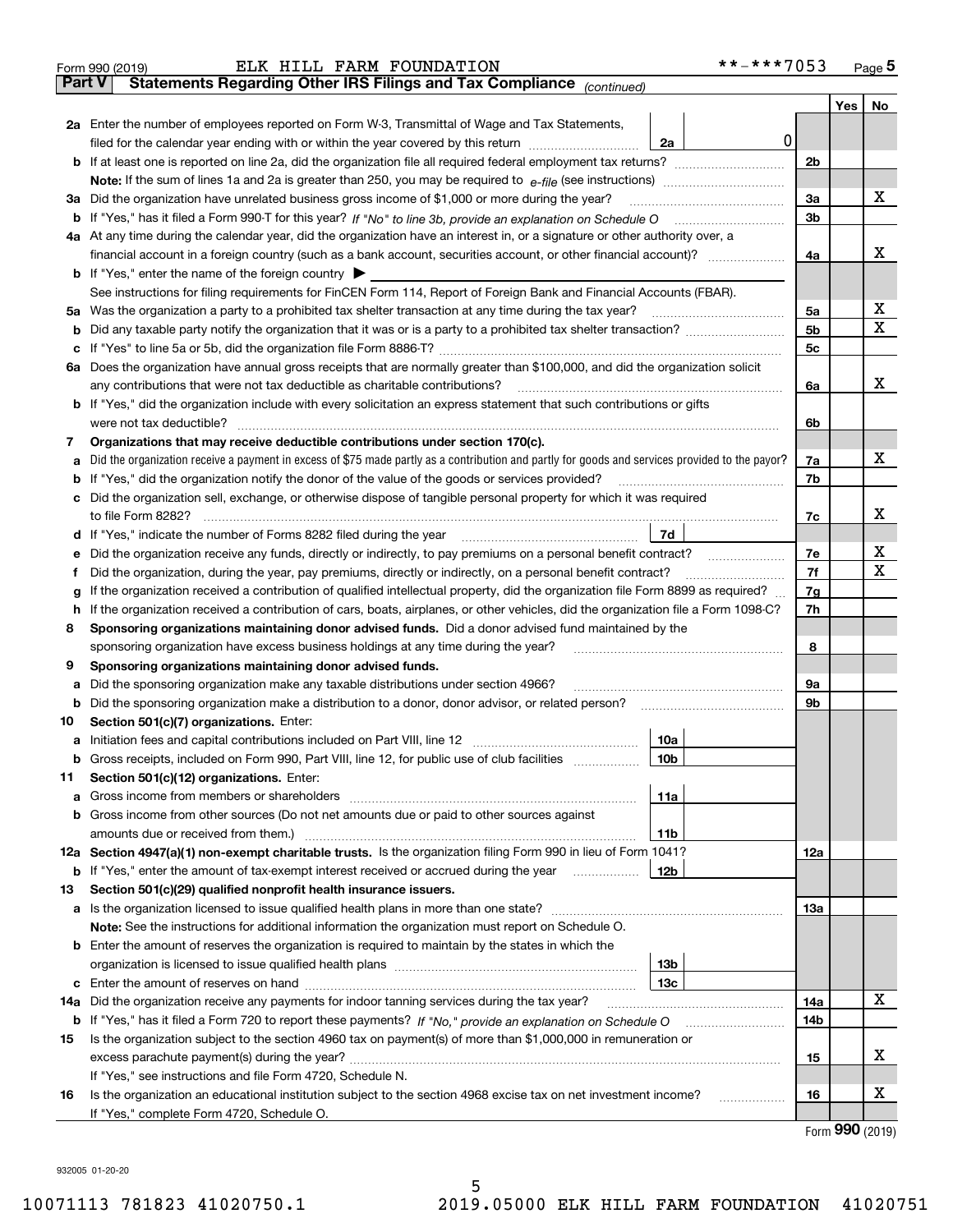|  | Form 990 (2019) |  |
|--|-----------------|--|
|  |                 |  |

#### ELK HILL FARM FOUNDATION \*\*-\*\*\*7053

*For each "Yes" response to lines 2 through 7b below, and for a "No" response to line 8a, 8b, or 10b below, describe the circumstances, processes, or changes on Schedule O. See instructions.* Form 990 (2019) **COMBALL EXAM FOUNDATION \*\*-\*\*\*7053** Page **6**<br>**Part VI Governance, Management, and Disclosure** For each "Yes" response to lines 2 through 7b below, and for a "No" response

|     |                                                                                                                                                                            |                               |   |                        | Yes <sub>1</sub> | No          |
|-----|----------------------------------------------------------------------------------------------------------------------------------------------------------------------------|-------------------------------|---|------------------------|------------------|-------------|
|     | <b>1a</b> Enter the number of voting members of the governing body at the end of the tax year <i>manumum</i>                                                               | 1a                            | 6 |                        |                  |             |
|     | If there are material differences in voting rights among members of the governing body, or if the governing                                                                |                               |   |                        |                  |             |
|     | body delegated broad authority to an executive committee or similar committee, explain on Schedule O.                                                                      |                               |   |                        |                  |             |
|     | Enter the number of voting members included on line 1a, above, who are independent                                                                                         | 1b                            | 6 |                        |                  |             |
| 2   | Did any officer, director, trustee, or key employee have a family relationship or a business relationship with any other                                                   |                               |   |                        |                  |             |
|     | officer, director, trustee, or key employee?                                                                                                                               |                               |   | $\mathbf{2}$           |                  | х           |
| 3   | Did the organization delegate control over management duties customarily performed by or under the direct supervision                                                      |                               |   |                        |                  |             |
|     |                                                                                                                                                                            |                               |   | 3                      |                  | х           |
| 4   | Did the organization make any significant changes to its governing documents since the prior Form 990 was filed?                                                           |                               |   | 4                      |                  | $\mathbf X$ |
| 5   |                                                                                                                                                                            |                               |   | 5                      |                  | $\mathbf X$ |
| 6   | Did the organization have members or stockholders?                                                                                                                         |                               |   | 6                      |                  | $\mathbf x$ |
| 7a  | Did the organization have members, stockholders, or other persons who had the power to elect or appoint one or                                                             |                               |   |                        |                  |             |
|     |                                                                                                                                                                            |                               |   | 7a                     |                  | х           |
|     | <b>b</b> Are any governance decisions of the organization reserved to (or subject to approval by) members, stockholders, or                                                |                               |   |                        |                  |             |
|     | persons other than the governing body?                                                                                                                                     |                               |   | 7b                     |                  | х           |
| 8   | Did the organization contemporaneously document the meetings held or written actions undertaken during the year by the following:                                          |                               |   |                        |                  |             |
| a   |                                                                                                                                                                            |                               |   | 8a                     | х                |             |
|     |                                                                                                                                                                            |                               |   | 8b                     | X                |             |
| 9   | Is there any officer, director, trustee, or key employee listed in Part VII, Section A, who cannot be reached at the                                                       |                               |   |                        |                  |             |
|     |                                                                                                                                                                            |                               |   | 9                      |                  | х           |
|     | Section B. Policies (This Section B requests information about policies not required by the Internal Revenue Code.)                                                        |                               |   |                        |                  |             |
|     |                                                                                                                                                                            |                               |   |                        | Yes              | No          |
|     |                                                                                                                                                                            |                               |   | 10a                    |                  | X           |
|     | <b>b</b> If "Yes," did the organization have written policies and procedures governing the activities of such chapters, affiliates,                                        |                               |   |                        |                  |             |
|     |                                                                                                                                                                            |                               |   | 10 <sub>b</sub>        |                  |             |
|     | 11a Has the organization provided a complete copy of this Form 990 to all members of its governing body before filing the form?                                            |                               |   | 11a                    | X                |             |
|     | <b>b</b> Describe in Schedule O the process, if any, used by the organization to review this Form 990.                                                                     |                               |   |                        |                  |             |
| 12a |                                                                                                                                                                            |                               |   | <b>12a</b>             | х                |             |
| b   |                                                                                                                                                                            |                               |   | 12b                    | X                |             |
|     | c Did the organization regularly and consistently monitor and enforce compliance with the policy? If "Yes," describe                                                       |                               |   |                        |                  |             |
|     | in Schedule O how this was done measured and contained a strategie of the state of the state of the strategie o                                                            |                               |   | 12c                    | х                |             |
| 13  | Did the organization have a written whistleblower policy?                                                                                                                  |                               |   | 13                     | X                |             |
| 14  | Did the organization have a written document retention and destruction policy? manufactured and the organization have a written document retention and destruction policy? |                               |   | 14                     | X                |             |
| 15  | Did the process for determining compensation of the following persons include a review and approval by independent                                                         |                               |   |                        |                  |             |
|     | persons, comparability data, and contemporaneous substantiation of the deliberation and decision?                                                                          |                               |   |                        |                  |             |
|     |                                                                                                                                                                            |                               |   |                        |                  | х           |
|     |                                                                                                                                                                            |                               |   | 15a<br>15 <sub>b</sub> |                  | X           |
|     | <b>b</b> Other officers or key employees of the organization entering contained and the organization of the organization                                                   |                               |   |                        |                  |             |
|     | If "Yes" to line 15a or 15b, describe the process in Schedule O (see instructions).                                                                                        |                               |   |                        |                  |             |
|     | 16a Did the organization invest in, contribute assets to, or participate in a joint venture or similar arrangement with a                                                  |                               |   |                        |                  | х           |
|     | taxable entity during the year?<br><b>b</b> If "Yes," did the organization follow a written policy or procedure requiring the organization to evaluate its participation   |                               |   | 16a                    |                  |             |
|     |                                                                                                                                                                            |                               |   |                        |                  |             |
|     | in joint venture arrangements under applicable federal tax law, and take steps to safeguard the organization's                                                             |                               |   |                        |                  |             |
|     | <b>Section C. Disclosure</b>                                                                                                                                               |                               |   | 16b                    |                  |             |
|     | <b>NONE</b>                                                                                                                                                                |                               |   |                        |                  |             |
| 17  | List the states with which a copy of this Form 990 is required to be filed $\blacktriangleright$                                                                           |                               |   |                        |                  |             |
| 18  | Section 6104 requires an organization to make its Forms 1023 (1024 or 1024-A, if applicable), 990, and 990-T (Section 501(c)(3)s only) available                           |                               |   |                        |                  |             |
|     | for public inspection. Indicate how you made these available. Check all that apply.                                                                                        |                               |   |                        |                  |             |
|     | $ X $ Own website<br>$X$ Another's website<br>$\boxed{\text{X}}$ Upon request                                                                                              | Other (explain on Schedule O) |   |                        |                  |             |
| 19  | Describe on Schedule O whether (and if so, how) the organization made its governing documents, conflict of interest policy, and financial                                  |                               |   |                        |                  |             |
|     | statements available to the public during the tax year.                                                                                                                    |                               |   |                        |                  |             |
| 20  | State the name, address, and telephone number of the person who possesses the organization's books and records                                                             |                               |   |                        |                  |             |
|     | RON SPEARS $-$ (804) 457-4866                                                                                                                                              |                               |   |                        |                  |             |
|     | 23063<br>1975 ELK HILL ROAD, GOOCHLAND,<br>VA                                                                                                                              |                               |   |                        |                  |             |
|     |                                                                                                                                                                            |                               |   |                        | Form 990 (2019)  |             |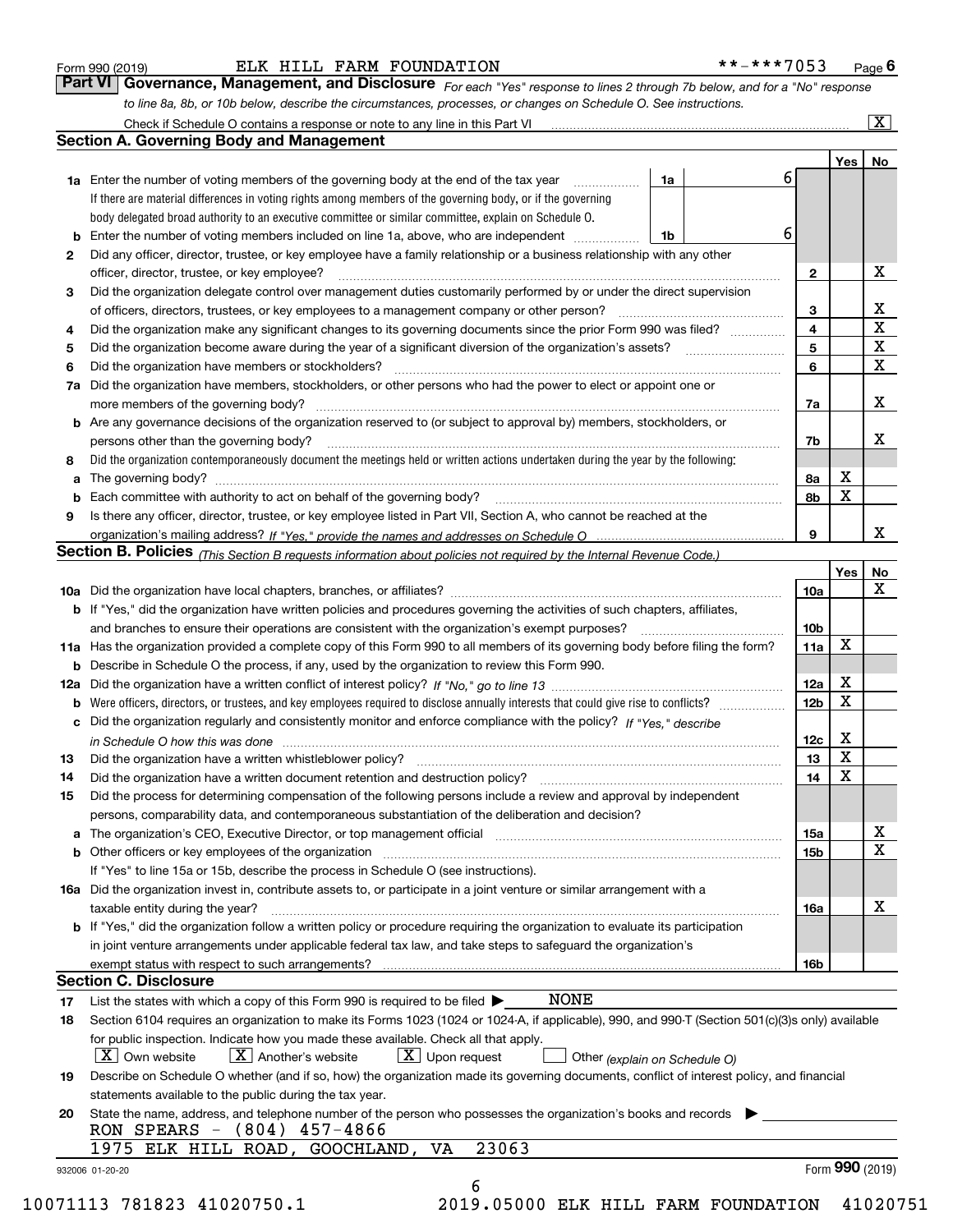$\mathcal{L}^{\text{max}}$ 

### **7Part VII Compensation of Officers, Directors, Trustees, Key Employees, Highest Compensated Employees, and Independent Contractors**

Check if Schedule O contains a response or note to any line in this Part VII

**Section A. Officers, Directors, Trustees, Key Employees, and Highest Compensated Employees**

**1a**  Complete this table for all persons required to be listed. Report compensation for the calendar year ending with or within the organization's tax year. **•** List all of the organization's current officers, directors, trustees (whether individuals or organizations), regardless of amount of compensation.

Enter -0- in columns (D), (E), and (F) if no compensation was paid.

 $\bullet$  List all of the organization's  $\,$ current key employees, if any. See instructions for definition of "key employee."

**•** List the organization's five current highest compensated employees (other than an officer, director, trustee, or key employee) who received reportable compensation (Box 5 of Form W-2 and/or Box 7 of Form 1099-MISC) of more than \$100,000 from the organization and any related organizations.

**•** List all of the organization's former officers, key employees, and highest compensated employees who received more than \$100,000 of reportable compensation from the organization and any related organizations.

**former directors or trustees**  ¥ List all of the organization's that received, in the capacity as a former director or trustee of the organization, more than \$10,000 of reportable compensation from the organization and any related organizations.

See instructions for the order in which to list the persons above.

 $\boxed{\textbf{X}}$  Check this box if neither the organization nor any related organization compensated any current officer, director, or trustee.

| (A)                          | (B)                    |                                | (C)                   |             |                                 |                                 |        | (D)             | (E)             | (F)                          |
|------------------------------|------------------------|--------------------------------|-----------------------|-------------|---------------------------------|---------------------------------|--------|-----------------|-----------------|------------------------------|
| Name and title               | Average                | (do not check more than one    |                       | Position    |                                 |                                 |        | Reportable      | Reportable      | Estimated                    |
|                              | hours per              |                                |                       |             |                                 | box, unless person is both an   |        | compensation    | compensation    | amount of                    |
|                              | week                   |                                |                       |             | officer and a director/trustee) |                                 |        | from            | from related    | other                        |
|                              | (list any              |                                |                       |             |                                 |                                 |        | the             | organizations   | compensation                 |
|                              | hours for              |                                |                       |             |                                 |                                 |        | organization    | (W-2/1099-MISC) | from the                     |
|                              | related                |                                |                       |             |                                 |                                 |        | (W-2/1099-MISC) |                 | organization                 |
|                              | organizations<br>below |                                |                       |             |                                 |                                 |        |                 |                 | and related<br>organizations |
|                              | line)                  | Individual trustee or director | Institutional trustee | Officer     | Key employee                    | Highest compensated<br>employee | Former |                 |                 |                              |
| (1) M. BAGLEY REID           | 1.00                   |                                |                       |             |                                 |                                 |        |                 |                 |                              |
| CHAIRMAN OF THE BOARD        |                        | $\mathbf X$                    |                       | $\mathbf X$ |                                 |                                 |        | 0.              | 0.              | 0.                           |
| (2) JOHN G. JORDAN, III      | 1.00                   |                                |                       |             |                                 |                                 |        |                 |                 |                              |
| TRUSTEE                      |                        | $\mathbf X$                    |                       |             |                                 |                                 |        | $0$ .           | 0.              | 0.                           |
| (3) CHARLES E. BRADSHAW, III | 1.00                   |                                |                       |             |                                 |                                 |        |                 |                 |                              |
| TRUSTEE                      |                        | $\mathbf X$                    |                       |             |                                 |                                 |        | $\mathbf 0$ .   | 0.              | 0.                           |
| (4) WILLIAM T. CLARKE, JR.   | 1.00                   |                                |                       |             |                                 |                                 |        |                 |                 |                              |
| TRUSTEE                      |                        | $\mathbf X$                    |                       |             |                                 |                                 |        | 0.              | 0.              | $\mathbf 0$ .                |
| (5) FRANK H. REICHEL, III    | 1.00                   |                                |                       |             |                                 |                                 |        |                 |                 |                              |
| TRUSTEE                      |                        | $\mathbf X$                    |                       |             |                                 |                                 |        | $\mathbf 0$ .   | 0.              | $\mathbf 0$ .                |
|                              |                        |                                |                       |             |                                 |                                 |        |                 |                 |                              |
|                              |                        |                                |                       |             |                                 |                                 |        |                 |                 |                              |
|                              |                        |                                |                       |             |                                 |                                 |        |                 |                 |                              |
|                              |                        |                                |                       |             |                                 |                                 |        |                 |                 |                              |
|                              |                        |                                |                       |             |                                 |                                 |        |                 |                 |                              |
|                              |                        |                                |                       |             |                                 |                                 |        |                 |                 |                              |
|                              |                        |                                |                       |             |                                 |                                 |        |                 |                 |                              |
|                              |                        |                                |                       |             |                                 |                                 |        |                 |                 |                              |
|                              |                        |                                |                       |             |                                 |                                 |        |                 |                 |                              |
|                              |                        |                                |                       |             |                                 |                                 |        |                 |                 |                              |
|                              |                        |                                |                       |             |                                 |                                 |        |                 |                 |                              |
|                              |                        |                                |                       |             |                                 |                                 |        |                 |                 |                              |
|                              |                        |                                |                       |             |                                 |                                 |        |                 |                 |                              |
|                              |                        |                                |                       |             |                                 |                                 |        |                 |                 |                              |
|                              |                        |                                |                       |             |                                 |                                 |        |                 |                 |                              |
|                              |                        |                                |                       |             |                                 |                                 |        |                 |                 |                              |
|                              |                        |                                |                       |             |                                 |                                 |        |                 |                 |                              |
|                              |                        |                                |                       |             |                                 |                                 |        |                 |                 |                              |
|                              |                        |                                |                       |             |                                 |                                 |        |                 |                 |                              |
|                              |                        |                                |                       |             |                                 |                                 |        |                 |                 |                              |
|                              |                        |                                |                       |             |                                 |                                 |        |                 |                 |                              |
|                              |                        |                                |                       |             |                                 |                                 |        |                 |                 |                              |
|                              |                        |                                |                       |             |                                 |                                 |        |                 |                 |                              |
|                              |                        |                                |                       |             |                                 |                                 |        |                 |                 | $\mathbf{a}$                 |

7

932007 01-20-20

Form (2019) **990**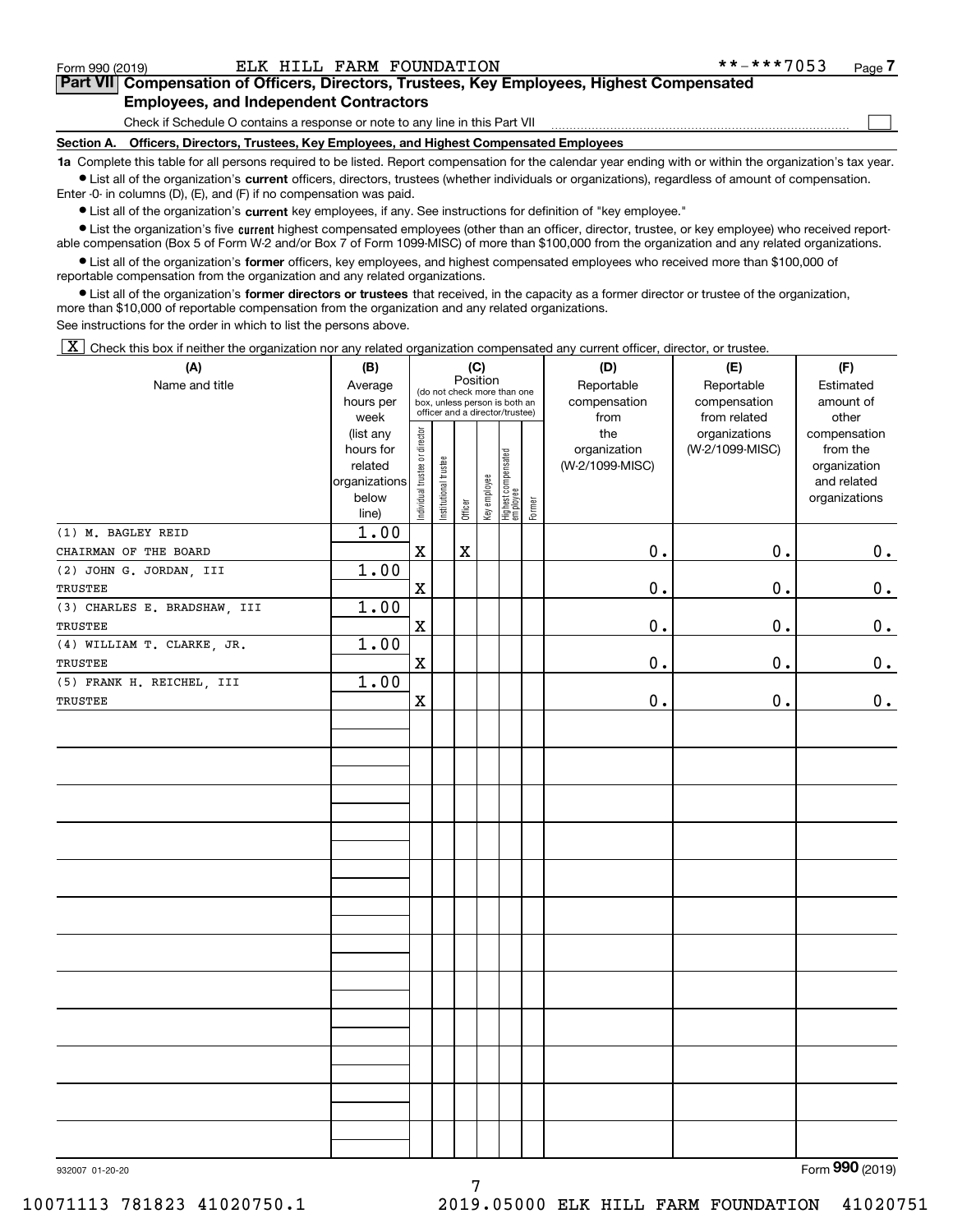|    |                 | ELK HILL FARM FOUNDATION<br>Form 990 (2019)                                                                                                       |               |                               |                       |          |              |                                                              |        |                         | **-***7053      |    |                 | Page 8 |    |
|----|-----------------|---------------------------------------------------------------------------------------------------------------------------------------------------|---------------|-------------------------------|-----------------------|----------|--------------|--------------------------------------------------------------|--------|-------------------------|-----------------|----|-----------------|--------|----|
|    | <b>Part VII</b> | Section A. Officers, Directors, Trustees, Key Employees, and Highest Compensated Employees (continued)                                            |               |                               |                       |          |              |                                                              |        |                         |                 |    |                 |        |    |
|    |                 | (B)<br>(C)<br>(A)                                                                                                                                 |               |                               |                       |          |              |                                                              |        | (D)                     | (E)             |    | (F)             |        |    |
|    |                 | Name and title                                                                                                                                    | Average       |                               |                       | Position |              |                                                              |        | Reportable              | Reportable      |    | Estimated       |        |    |
|    |                 |                                                                                                                                                   | hours per     |                               |                       |          |              | (do not check more than one<br>box, unless person is both an |        | compensation            | compensation    |    | amount of       |        |    |
|    |                 |                                                                                                                                                   | week          |                               |                       |          |              | officer and a director/trustee)                              |        | from                    | from related    |    | other           |        |    |
|    |                 |                                                                                                                                                   | (list any     |                               |                       |          |              |                                                              |        | the                     | organizations   |    | compensation    |        |    |
|    |                 |                                                                                                                                                   | hours for     |                               |                       |          |              |                                                              |        | organization            | (W-2/1099-MISC) |    | from the        |        |    |
|    |                 |                                                                                                                                                   | related       | ndividual trustee or director |                       |          |              | Highest compensated<br>  employee                            |        | (W-2/1099-MISC)         |                 |    | organization    |        |    |
|    |                 |                                                                                                                                                   | organizations |                               | Institutional trustee |          |              |                                                              |        |                         |                 |    | and related     |        |    |
|    |                 |                                                                                                                                                   | below         |                               |                       |          |              |                                                              |        |                         |                 |    | organizations   |        |    |
|    |                 |                                                                                                                                                   | line)         |                               |                       | Officer  | Key employee |                                                              | Former |                         |                 |    |                 |        |    |
|    |                 |                                                                                                                                                   |               |                               |                       |          |              |                                                              |        |                         |                 |    |                 |        |    |
|    |                 |                                                                                                                                                   |               |                               |                       |          |              |                                                              |        |                         |                 |    |                 |        |    |
|    |                 |                                                                                                                                                   |               |                               |                       |          |              |                                                              |        |                         |                 |    |                 |        |    |
|    |                 |                                                                                                                                                   |               |                               |                       |          |              |                                                              |        |                         |                 |    |                 |        |    |
|    |                 |                                                                                                                                                   |               |                               |                       |          |              |                                                              |        |                         |                 |    |                 |        |    |
|    |                 |                                                                                                                                                   |               |                               |                       |          |              |                                                              |        |                         |                 |    |                 |        |    |
|    |                 |                                                                                                                                                   |               |                               |                       |          |              |                                                              |        |                         |                 |    |                 |        |    |
|    |                 |                                                                                                                                                   |               |                               |                       |          |              |                                                              |        |                         |                 |    |                 |        |    |
|    |                 |                                                                                                                                                   |               |                               |                       |          |              |                                                              |        |                         |                 |    |                 |        |    |
|    |                 |                                                                                                                                                   |               |                               |                       |          |              |                                                              |        |                         |                 |    |                 |        |    |
|    |                 |                                                                                                                                                   |               |                               |                       |          |              |                                                              |        |                         |                 |    |                 |        |    |
|    |                 |                                                                                                                                                   |               |                               |                       |          |              |                                                              |        |                         |                 |    |                 |        |    |
|    |                 |                                                                                                                                                   |               |                               |                       |          |              |                                                              |        |                         |                 |    |                 |        |    |
|    |                 |                                                                                                                                                   |               |                               |                       |          |              |                                                              |        |                         |                 |    |                 |        |    |
|    |                 |                                                                                                                                                   |               |                               |                       |          |              |                                                              |        |                         |                 |    |                 |        |    |
|    |                 |                                                                                                                                                   |               |                               |                       |          |              |                                                              |        |                         |                 |    |                 |        |    |
|    |                 |                                                                                                                                                   |               |                               |                       |          |              |                                                              |        |                         |                 |    |                 |        |    |
|    |                 |                                                                                                                                                   |               |                               |                       |          |              |                                                              |        |                         |                 |    |                 |        |    |
|    |                 |                                                                                                                                                   |               |                               |                       |          |              |                                                              |        |                         |                 |    |                 |        |    |
|    |                 |                                                                                                                                                   |               |                               |                       |          |              |                                                              |        |                         |                 |    |                 |        |    |
|    |                 |                                                                                                                                                   |               |                               |                       |          |              |                                                              |        |                         |                 |    |                 |        |    |
|    |                 |                                                                                                                                                   |               |                               |                       |          |              |                                                              |        | 0.                      |                 | 0. |                 |        | 0. |
|    |                 | c Total from continuation sheets to Part VII, Section A <b>Constanting to Part VII</b> , Section A                                                |               |                               |                       |          |              |                                                              |        | $\overline{0}$ .        |                 | 0. |                 |        | 0. |
|    |                 |                                                                                                                                                   |               |                               |                       |          |              |                                                              |        | О.                      |                 | 0. |                 |        | 0. |
| 2  |                 | Total number of individuals (including but not limited to those listed above) who received more than \$100,000 of reportable                      |               |                               |                       |          |              |                                                              |        |                         |                 |    |                 |        |    |
|    |                 | compensation from the organization $\blacktriangleright$                                                                                          |               |                               |                       |          |              |                                                              |        |                         |                 |    |                 |        | 0  |
|    |                 |                                                                                                                                                   |               |                               |                       |          |              |                                                              |        |                         |                 |    | Yes             |        | No |
|    |                 |                                                                                                                                                   |               |                               |                       |          |              |                                                              |        |                         |                 |    |                 |        |    |
| 3  |                 | Did the organization list any former officer, director, trustee, key employee, or highest compensated employee on                                 |               |                               |                       |          |              |                                                              |        |                         |                 |    |                 |        |    |
|    |                 | line 1a? If "Yes," complete Schedule J for such individual material content content to the content of the complete Schedule J for such individual |               |                               |                       |          |              |                                                              |        |                         |                 |    | 3               |        | х  |
|    |                 | For any individual listed on line 1a, is the sum of reportable compensation and other compensation from the organization                          |               |                               |                       |          |              |                                                              |        |                         |                 |    |                 |        |    |
|    |                 |                                                                                                                                                   |               |                               |                       |          |              |                                                              |        |                         |                 |    | 4               |        | х  |
| 5  |                 | Did any person listed on line 1a receive or accrue compensation from any unrelated organization or individual for services                        |               |                               |                       |          |              |                                                              |        |                         |                 |    |                 |        |    |
|    |                 |                                                                                                                                                   |               |                               |                       |          |              |                                                              |        |                         |                 |    | 5               |        | х  |
|    |                 | <b>Section B. Independent Contractors</b>                                                                                                         |               |                               |                       |          |              |                                                              |        |                         |                 |    |                 |        |    |
|    |                 |                                                                                                                                                   |               |                               |                       |          |              |                                                              |        |                         |                 |    |                 |        |    |
| 1. |                 | Complete this table for your five highest compensated independent contractors that received more than \$100,000 of compensation from              |               |                               |                       |          |              |                                                              |        |                         |                 |    |                 |        |    |
|    |                 | the organization. Report compensation for the calendar year ending with or within the organization's tax year.                                    |               |                               |                       |          |              |                                                              |        |                         |                 |    |                 |        |    |
|    |                 | (A)                                                                                                                                               |               |                               |                       |          |              |                                                              |        | (B)                     |                 |    | (C)             |        |    |
|    |                 | Name and business address                                                                                                                         |               |                               | <b>NONE</b>           |          |              |                                                              |        | Description of services |                 |    | Compensation    |        |    |
|    |                 |                                                                                                                                                   |               |                               |                       |          |              |                                                              |        |                         |                 |    |                 |        |    |
|    |                 |                                                                                                                                                   |               |                               |                       |          |              |                                                              |        |                         |                 |    |                 |        |    |
|    |                 |                                                                                                                                                   |               |                               |                       |          |              |                                                              |        |                         |                 |    |                 |        |    |
|    |                 |                                                                                                                                                   |               |                               |                       |          |              |                                                              |        |                         |                 |    |                 |        |    |
|    |                 |                                                                                                                                                   |               |                               |                       |          |              |                                                              |        |                         |                 |    |                 |        |    |
|    |                 |                                                                                                                                                   |               |                               |                       |          |              |                                                              |        |                         |                 |    |                 |        |    |
|    |                 |                                                                                                                                                   |               |                               |                       |          |              |                                                              |        |                         |                 |    |                 |        |    |
|    |                 |                                                                                                                                                   |               |                               |                       |          |              |                                                              |        |                         |                 |    |                 |        |    |
|    |                 |                                                                                                                                                   |               |                               |                       |          |              |                                                              |        |                         |                 |    |                 |        |    |
|    |                 |                                                                                                                                                   |               |                               |                       |          |              |                                                              |        |                         |                 |    |                 |        |    |
|    |                 |                                                                                                                                                   |               |                               |                       |          |              |                                                              |        |                         |                 |    |                 |        |    |
|    |                 |                                                                                                                                                   |               |                               |                       |          |              |                                                              |        |                         |                 |    |                 |        |    |
| 2  |                 | Total number of independent contractors (including but not limited to those listed above) who received more than                                  |               |                               |                       |          |              |                                                              |        |                         |                 |    |                 |        |    |
|    |                 | \$100,000 of compensation from the organization                                                                                                   |               |                               |                       |          |              | 0                                                            |        |                         |                 |    |                 |        |    |
|    |                 |                                                                                                                                                   |               |                               |                       |          |              |                                                              |        |                         |                 |    | Form 990 (2019) |        |    |

932008 01-20-20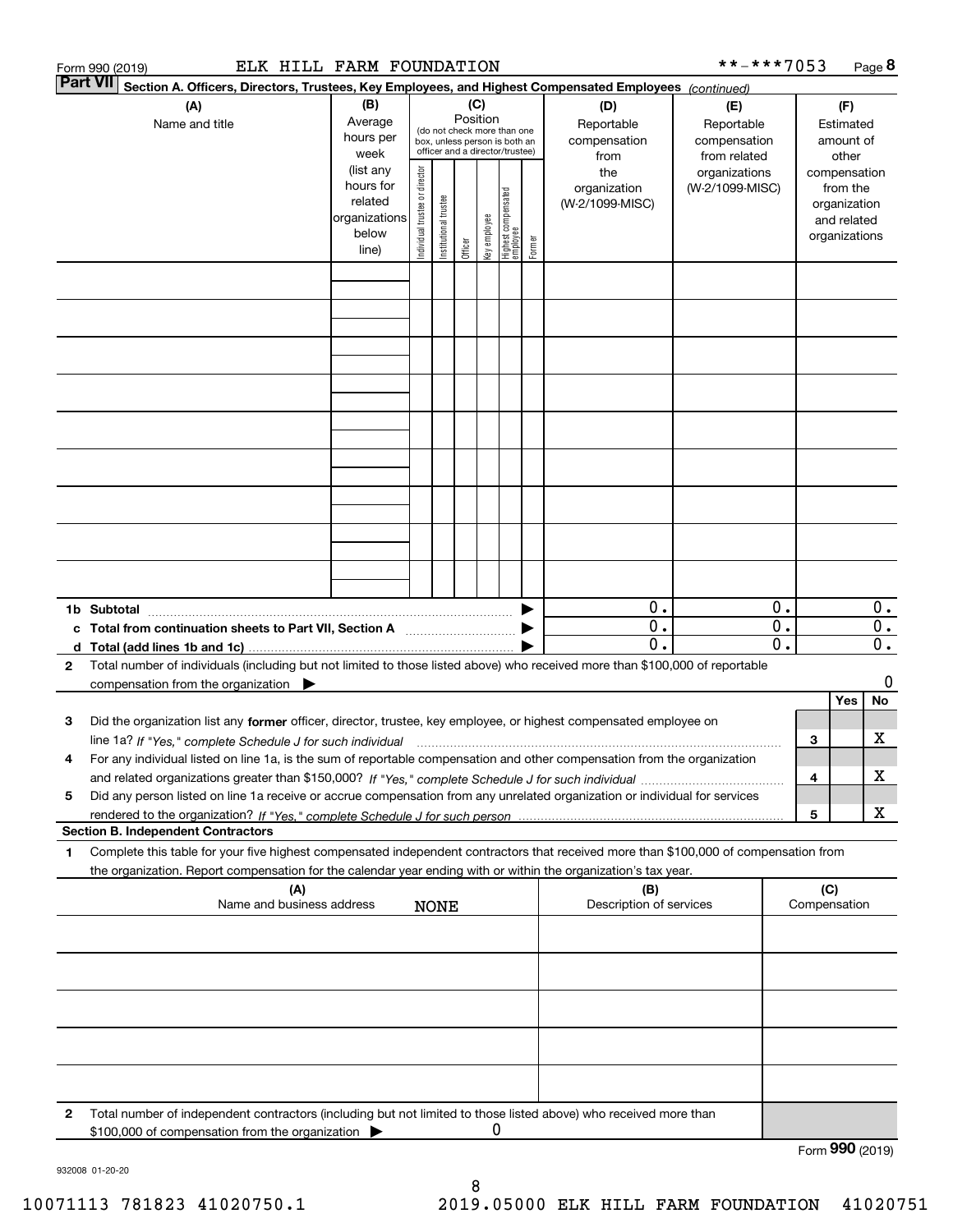|                                                           |                  | ELK HILL FARM FOUNDATION<br>Form 990 (2019)                                                                                                                                                                                          |                      |                      |                                              | **-***7053                                      | Page 9                                                          |
|-----------------------------------------------------------|------------------|--------------------------------------------------------------------------------------------------------------------------------------------------------------------------------------------------------------------------------------|----------------------|----------------------|----------------------------------------------|-------------------------------------------------|-----------------------------------------------------------------|
|                                                           | <b>Part VIII</b> | <b>Statement of Revenue</b>                                                                                                                                                                                                          |                      |                      |                                              |                                                 |                                                                 |
|                                                           |                  | Check if Schedule O contains a response or note to any line in this Part VIII                                                                                                                                                        |                      |                      |                                              |                                                 |                                                                 |
|                                                           |                  |                                                                                                                                                                                                                                      |                      | (A)<br>Total revenue | (B)<br>Related or exempt<br>function revenue | $\overline{C}$<br>Unrelated<br>business revenue | (D)<br>Revenue excluded<br>from tax under<br>sections 512 - 514 |
|                                                           |                  | 1a<br>1 a Federated campaigns                                                                                                                                                                                                        |                      |                      |                                              |                                                 |                                                                 |
|                                                           | b                | 1 <sub>b</sub><br>Membership dues<br>$\overline{\phantom{a}}$                                                                                                                                                                        |                      |                      |                                              |                                                 |                                                                 |
|                                                           |                  | 1 <sub>c</sub><br>c Fundraising events                                                                                                                                                                                               |                      |                      |                                              |                                                 |                                                                 |
|                                                           |                  | 1 <sub>d</sub><br>d Related organizations                                                                                                                                                                                            |                      |                      |                                              |                                                 |                                                                 |
|                                                           | е                | 1e<br>Government grants (contributions)                                                                                                                                                                                              |                      |                      |                                              |                                                 |                                                                 |
|                                                           |                  | All other contributions, gifts, grants, and                                                                                                                                                                                          |                      |                      |                                              |                                                 |                                                                 |
| Contributions, Gifts, Grants<br>and Other Similar Amounts |                  | similar amounts not included above<br>1f                                                                                                                                                                                             | 393,010.             |                      |                                              |                                                 |                                                                 |
|                                                           |                  | $1g$ \$<br>Noncash contributions included in lines 1a-1f                                                                                                                                                                             |                      |                      |                                              |                                                 |                                                                 |
|                                                           |                  |                                                                                                                                                                                                                                      |                      | 393,010.             |                                              |                                                 |                                                                 |
|                                                           |                  |                                                                                                                                                                                                                                      | <b>Business Code</b> |                      |                                              |                                                 |                                                                 |
|                                                           | 2 a              | <u> 2008 - An Dùbhlachd ann an Dùbhlachd ann an Dùbhlachd ann an Dùbhlachd ann an Dùbhlachd ann an Dùbhlachd ann an Dùbhlachd ann an Dùbhlachd ann an Dùbhlachd ann an Dùbhlachd ann an Dùbhlachd ann an Dùbhlachd ann an Dùbhla</u> |                      |                      |                                              |                                                 |                                                                 |
|                                                           | b                | <u> 1989 - Johann Barn, fransk politik amerikansk politik (</u>                                                                                                                                                                      |                      |                      |                                              |                                                 |                                                                 |
| Program Service<br>Revenue                                | c                | <u> 1989 - John Harry Harry Harry Harry Harry Harry Harry Harry Harry Harry Harry Harry Harry Harry Harry Harry H</u>                                                                                                                |                      |                      |                                              |                                                 |                                                                 |
|                                                           | d                | <u> 1989 - Johann Barn, mars ann an t-Amhain ann an t-Amhain an t-Amhain an t-Amhain an t-Amhain ann an t-Amhain </u>                                                                                                                |                      |                      |                                              |                                                 |                                                                 |
|                                                           | e                | f All other program service revenue                                                                                                                                                                                                  |                      |                      |                                              |                                                 |                                                                 |
|                                                           | g                |                                                                                                                                                                                                                                      |                      |                      |                                              |                                                 |                                                                 |
|                                                           | 3                | Investment income (including dividends, interest, and                                                                                                                                                                                |                      |                      |                                              |                                                 |                                                                 |
|                                                           |                  |                                                                                                                                                                                                                                      |                      | 155,266.             |                                              |                                                 | 155,266.                                                        |
|                                                           | 4                | Income from investment of tax-exempt bond proceeds                                                                                                                                                                                   |                      |                      |                                              |                                                 |                                                                 |
|                                                           | 5                |                                                                                                                                                                                                                                      |                      | 131.                 |                                              |                                                 | 131.                                                            |
|                                                           |                  | (i) Real                                                                                                                                                                                                                             | (ii) Personal        |                      |                                              |                                                 |                                                                 |
|                                                           | 6а               | 6a<br>Gross rents                                                                                                                                                                                                                    |                      |                      |                                              |                                                 |                                                                 |
|                                                           | b                | 6 <sub>b</sub><br>Less: rental expenses                                                                                                                                                                                              |                      |                      |                                              |                                                 |                                                                 |
|                                                           | c                | 6c<br>Rental income or (loss)                                                                                                                                                                                                        |                      |                      |                                              |                                                 |                                                                 |
|                                                           |                  | d Net rental income or (loss)                                                                                                                                                                                                        |                      |                      |                                              |                                                 |                                                                 |
|                                                           |                  | (i) Securities<br>7 a Gross amount from sales of                                                                                                                                                                                     | (ii) Other           |                      |                                              |                                                 |                                                                 |
|                                                           |                  | 1,296,874.<br>assets other than inventory<br>7a                                                                                                                                                                                      |                      |                      |                                              |                                                 |                                                                 |
|                                                           |                  | <b>b</b> Less: cost or other basis                                                                                                                                                                                                   |                      |                      |                                              |                                                 |                                                                 |
|                                                           |                  | 937,221.<br> 7 <sub>b</sub>  <br>and sales expenses                                                                                                                                                                                  |                      |                      |                                              |                                                 |                                                                 |
| evenue                                                    |                  | 359,653.<br>7c<br>c Gain or (loss)                                                                                                                                                                                                   |                      |                      |                                              |                                                 |                                                                 |
| Œ                                                         |                  |                                                                                                                                                                                                                                      |                      | 359,653.             |                                              |                                                 | 359,653.                                                        |
| Other                                                     |                  | 8 a Gross income from fundraising events (not                                                                                                                                                                                        |                      |                      |                                              |                                                 |                                                                 |
|                                                           |                  |                                                                                                                                                                                                                                      |                      |                      |                                              |                                                 |                                                                 |
|                                                           |                  | contributions reported on line 1c). See                                                                                                                                                                                              |                      |                      |                                              |                                                 |                                                                 |
|                                                           |                  |                                                                                                                                                                                                                                      | 8a<br>8b             |                      |                                              |                                                 |                                                                 |
|                                                           |                  | <b>b</b> Less: direct expenses <i></i><br>c Net income or (loss) from fundraising events                                                                                                                                             |                      |                      |                                              |                                                 |                                                                 |
|                                                           |                  | 9 a Gross income from gaming activities. See                                                                                                                                                                                         |                      |                      |                                              |                                                 |                                                                 |
|                                                           |                  |                                                                                                                                                                                                                                      | 9a                   |                      |                                              |                                                 |                                                                 |
|                                                           |                  | <b>b</b> Less: direct expenses <b>manually</b>                                                                                                                                                                                       | 9b                   |                      |                                              |                                                 |                                                                 |
|                                                           |                  | c Net income or (loss) from gaming activities _______________                                                                                                                                                                        |                      |                      |                                              |                                                 |                                                                 |
|                                                           |                  | 10 a Gross sales of inventory, less returns                                                                                                                                                                                          |                      |                      |                                              |                                                 |                                                                 |
|                                                           |                  |                                                                                                                                                                                                                                      |                      |                      |                                              |                                                 |                                                                 |
|                                                           |                  | <b>b</b> Less: cost of goods sold                                                                                                                                                                                                    | 10 <sub>b</sub>      |                      |                                              |                                                 |                                                                 |
|                                                           |                  | c Net income or (loss) from sales of inventory                                                                                                                                                                                       |                      |                      |                                              |                                                 |                                                                 |
|                                                           |                  |                                                                                                                                                                                                                                      | <b>Business Code</b> |                      |                                              |                                                 |                                                                 |
| Miscellaneous                                             | 11a              | the contract of the contract of the contract of the contract of the contract of                                                                                                                                                      |                      |                      |                                              |                                                 |                                                                 |
| Revenue                                                   | b                | the contract of the contract of the contract of the contract of the contract of                                                                                                                                                      |                      |                      |                                              |                                                 |                                                                 |
|                                                           | с                | the control of the control of the control of the control of the control of                                                                                                                                                           |                      |                      |                                              |                                                 |                                                                 |
|                                                           |                  |                                                                                                                                                                                                                                      |                      |                      |                                              |                                                 |                                                                 |
|                                                           |                  |                                                                                                                                                                                                                                      |                      |                      |                                              |                                                 |                                                                 |
|                                                           | 12               |                                                                                                                                                                                                                                      | ▶                    | 908,060.             | 0.                                           | 0.                                              | 515,050.                                                        |
|                                                           | 932009 01-20-20  |                                                                                                                                                                                                                                      |                      |                      |                                              |                                                 | Form 990 (2019)                                                 |

9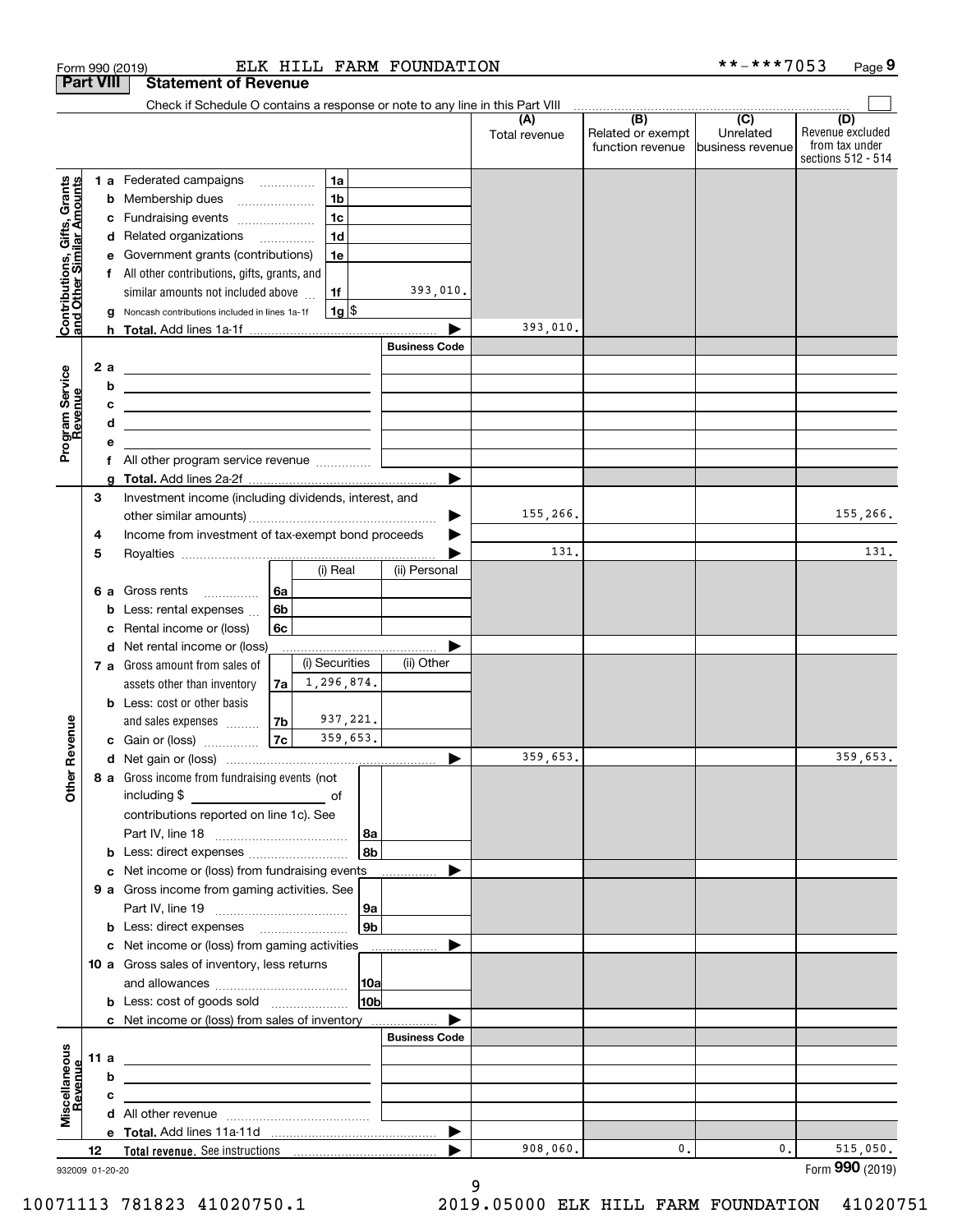Form 990 (2019) Page ELK HILL FARM FOUNDATION \*\*-\*\*\*7053 **Part IX Statement of Functional Expenses**

*Section 501(c)(3) and 501(c)(4) organizations must complete all columns. All other organizations must complete column (A).*

|    | Check if Schedule O contains a response or note to any line in this Part IX                                                                                                                                |                       |                                    |                                           |                                |  |  |  |  |  |
|----|------------------------------------------------------------------------------------------------------------------------------------------------------------------------------------------------------------|-----------------------|------------------------------------|-------------------------------------------|--------------------------------|--|--|--|--|--|
|    | Do not include amounts reported on lines 6b,<br>7b, 8b, 9b, and 10b of Part VIII.                                                                                                                          | (A)<br>Total expenses | (B)<br>Program service<br>expenses | (C)<br>Management and<br>general expenses | (D)<br>Fundraising<br>expenses |  |  |  |  |  |
| 1. | Grants and other assistance to domestic organizations                                                                                                                                                      |                       |                                    |                                           |                                |  |  |  |  |  |
|    | and domestic governments. See Part IV, line 21<br>$\mathbf{r}$                                                                                                                                             | 333,022.              | 333,022.                           |                                           |                                |  |  |  |  |  |
| 2  | Grants and other assistance to domestic                                                                                                                                                                    |                       |                                    |                                           |                                |  |  |  |  |  |
|    | individuals. See Part IV, line 22                                                                                                                                                                          |                       |                                    |                                           |                                |  |  |  |  |  |
| з  | Grants and other assistance to foreign                                                                                                                                                                     |                       |                                    |                                           |                                |  |  |  |  |  |
|    | organizations, foreign governments, and foreign                                                                                                                                                            |                       |                                    |                                           |                                |  |  |  |  |  |
|    | individuals. See Part IV, lines 15 and 16                                                                                                                                                                  |                       |                                    |                                           |                                |  |  |  |  |  |
| 4  | Benefits paid to or for members                                                                                                                                                                            |                       |                                    |                                           |                                |  |  |  |  |  |
| 5  | Compensation of current officers, directors,                                                                                                                                                               |                       |                                    |                                           |                                |  |  |  |  |  |
|    | trustees, and key employees                                                                                                                                                                                |                       |                                    |                                           |                                |  |  |  |  |  |
| 6  | Compensation not included above to disqualified                                                                                                                                                            |                       |                                    |                                           |                                |  |  |  |  |  |
|    | persons (as defined under section $4958(f)(1)$ ) and                                                                                                                                                       |                       |                                    |                                           |                                |  |  |  |  |  |
|    | persons described in section 4958(c)(3)(B)                                                                                                                                                                 |                       |                                    |                                           |                                |  |  |  |  |  |
| 7  |                                                                                                                                                                                                            |                       |                                    |                                           |                                |  |  |  |  |  |
| 8  | Pension plan accruals and contributions (include                                                                                                                                                           |                       |                                    |                                           |                                |  |  |  |  |  |
|    | section 401(k) and 403(b) employer contributions)                                                                                                                                                          |                       |                                    |                                           |                                |  |  |  |  |  |
| 9  |                                                                                                                                                                                                            |                       |                                    |                                           |                                |  |  |  |  |  |
| 10 |                                                                                                                                                                                                            |                       |                                    |                                           |                                |  |  |  |  |  |
| 11 | Fees for services (nonemployees):                                                                                                                                                                          |                       |                                    |                                           |                                |  |  |  |  |  |
| а  |                                                                                                                                                                                                            | 26,000.               |                                    |                                           | 26,000.                        |  |  |  |  |  |
|    |                                                                                                                                                                                                            |                       |                                    |                                           |                                |  |  |  |  |  |
|    |                                                                                                                                                                                                            |                       |                                    |                                           |                                |  |  |  |  |  |
|    |                                                                                                                                                                                                            |                       |                                    |                                           |                                |  |  |  |  |  |
| е  | Professional fundraising services. See Part IV, line 17                                                                                                                                                    |                       |                                    |                                           |                                |  |  |  |  |  |
| f  | Investment management fees                                                                                                                                                                                 |                       |                                    |                                           |                                |  |  |  |  |  |
| g  | Other. (If line 11g amount exceeds 10% of line 25,                                                                                                                                                         |                       |                                    |                                           |                                |  |  |  |  |  |
|    | column (A) amount, list line 11g expenses on Sch O.)                                                                                                                                                       |                       |                                    |                                           |                                |  |  |  |  |  |
| 12 |                                                                                                                                                                                                            | 12,974.               |                                    |                                           | 12,974.                        |  |  |  |  |  |
| 13 |                                                                                                                                                                                                            |                       |                                    |                                           |                                |  |  |  |  |  |
| 14 |                                                                                                                                                                                                            |                       |                                    |                                           |                                |  |  |  |  |  |
| 15 |                                                                                                                                                                                                            |                       |                                    |                                           |                                |  |  |  |  |  |
| 16 |                                                                                                                                                                                                            |                       |                                    |                                           |                                |  |  |  |  |  |
| 17 | Travel                                                                                                                                                                                                     |                       |                                    |                                           |                                |  |  |  |  |  |
| 18 | Payments of travel or entertainment expenses                                                                                                                                                               |                       |                                    |                                           |                                |  |  |  |  |  |
|    | for any federal, state, or local public officials                                                                                                                                                          |                       |                                    |                                           |                                |  |  |  |  |  |
| 19 | Conferences, conventions, and meetings                                                                                                                                                                     |                       |                                    |                                           |                                |  |  |  |  |  |
| 20 | Interest                                                                                                                                                                                                   |                       |                                    |                                           |                                |  |  |  |  |  |
| 21 |                                                                                                                                                                                                            |                       |                                    |                                           |                                |  |  |  |  |  |
| 22 | Depreciation, depletion, and amortization                                                                                                                                                                  |                       |                                    |                                           |                                |  |  |  |  |  |
| 23 |                                                                                                                                                                                                            |                       |                                    |                                           |                                |  |  |  |  |  |
| 24 | Other expenses. Itemize expenses not covered<br>above (List miscellaneous expenses on line 24e. If<br>line 24e amount exceeds 10% of line 25, column (A)<br>amount. list line 24e expenses on Schedule 0.) |                       |                                    |                                           |                                |  |  |  |  |  |
| a  |                                                                                                                                                                                                            |                       |                                    |                                           |                                |  |  |  |  |  |
| b  |                                                                                                                                                                                                            |                       |                                    |                                           |                                |  |  |  |  |  |
| с  |                                                                                                                                                                                                            |                       |                                    |                                           |                                |  |  |  |  |  |
| d  |                                                                                                                                                                                                            |                       |                                    |                                           |                                |  |  |  |  |  |
|    | e All other expenses and the All other expenses                                                                                                                                                            |                       |                                    |                                           |                                |  |  |  |  |  |
| 25 | Total functional expenses. Add lines 1 through 24e                                                                                                                                                         | 371,996.              | 333,022.                           | 0.                                        | 38,974.                        |  |  |  |  |  |
| 26 | Joint costs. Complete this line only if the organization                                                                                                                                                   |                       |                                    |                                           |                                |  |  |  |  |  |
|    | reported in column (B) joint costs from a combined                                                                                                                                                         |                       |                                    |                                           |                                |  |  |  |  |  |
|    | educational campaign and fundraising solicitation.                                                                                                                                                         |                       |                                    |                                           |                                |  |  |  |  |  |
|    | Check here $\blacktriangleright$<br>if following SOP 98-2 (ASC 958-720)                                                                                                                                    |                       |                                    |                                           |                                |  |  |  |  |  |

932010 01-20-20

10071113 781823 41020750.1 2019.05000 ELK HILL FARM FOUNDATION 41020751

Form (2019) **990**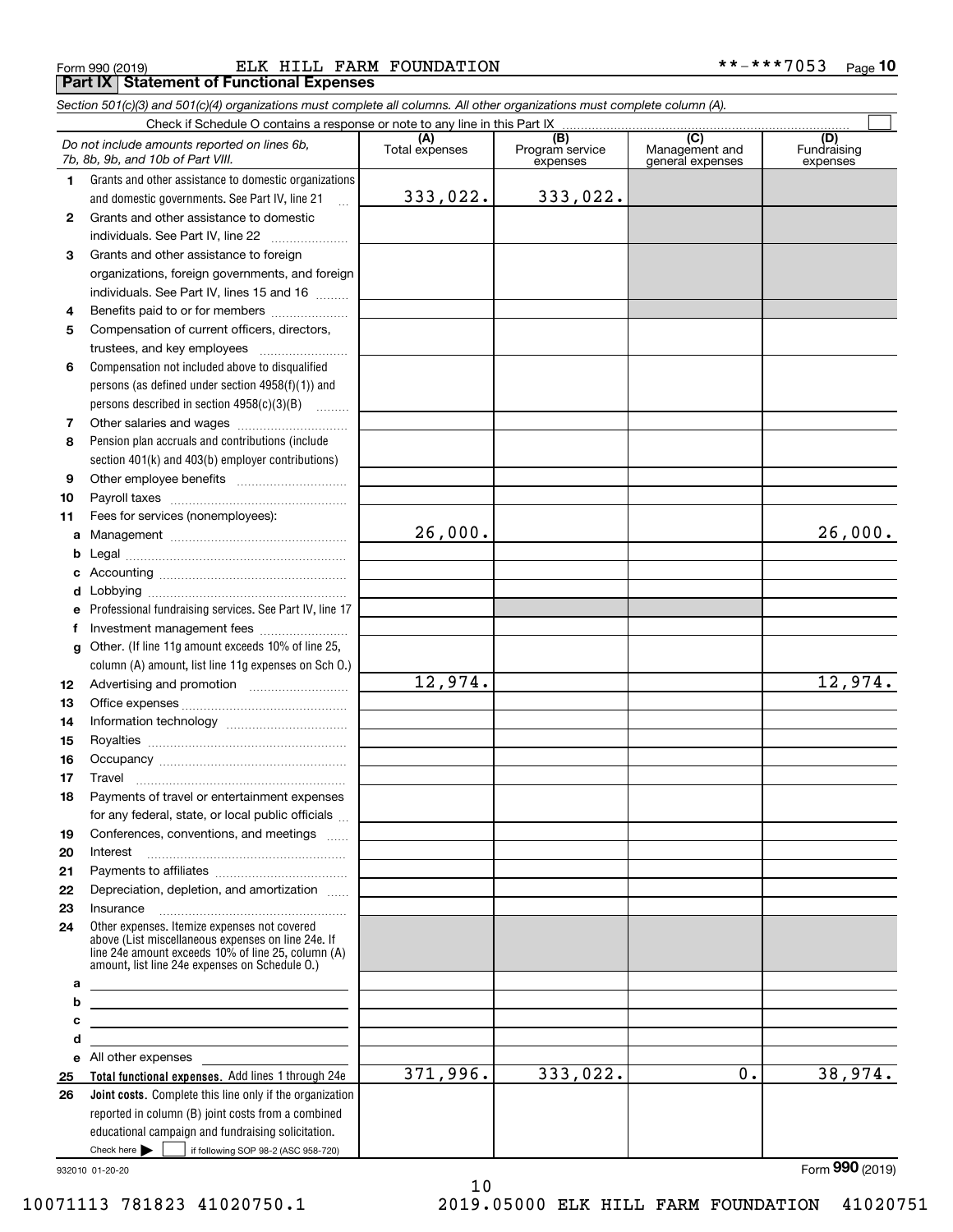**33**

Total liabilities and net assets/fund balances

**33**

 $7,160,903.$  33  $7,332,497.$ 

Form (2019) **990**

| Form 990 (2019) |                               | ELK HILL FARM | FOUNDATION | **-***7053 | $P$ age $\cdot$ |
|-----------------|-------------------------------|---------------|------------|------------|-----------------|
|                 | <b>Part X   Balance Sheet</b> |               |            |            |                 |

Check if Schedule O contains a response or note to any line in this Part X

|                             |          |                                                                                    |                        | (A)<br>Beginning of year        |                  | (B)<br>End of year              |
|-----------------------------|----------|------------------------------------------------------------------------------------|------------------------|---------------------------------|------------------|---------------------------------|
|                             | 1        | Cash - non-interest-bearing                                                        |                        | 237,391.                        | $\mathbf{1}$     | 1,090,009.                      |
|                             | 2        |                                                                                    |                        |                                 | $\mathbf{2}$     |                                 |
|                             | з        |                                                                                    | $\overline{204,862}$ . | 3                               | 447,872.         |                                 |
|                             | 4        |                                                                                    |                        |                                 | 4                |                                 |
|                             | 5        | Loans and other receivables from any current or former officer, director,          |                        |                                 |                  |                                 |
|                             |          | trustee, key employee, creator or founder, substantial contributor, or 35%         |                        |                                 |                  |                                 |
|                             |          | controlled entity or family member of any of these persons                         |                        |                                 | 5                |                                 |
|                             | 6        | Loans and other receivables from other disqualified persons (as defined            |                        |                                 |                  |                                 |
|                             |          | under section $4958(f)(1)$ , and persons described in section $4958(c)(3)(B)$      | 1.1.1.1                |                                 | 6                |                                 |
|                             | 7        |                                                                                    |                        |                                 | $\overline{7}$   |                                 |
| Assets                      | 8        |                                                                                    |                        |                                 | 8                |                                 |
|                             | 9        | Prepaid expenses and deferred charges                                              |                        |                                 | 9                |                                 |
|                             |          | 10a Land, buildings, and equipment: cost or other                                  |                        |                                 |                  |                                 |
|                             |          | basis. Complete Part VI of Schedule D                                              | 10a                    |                                 |                  |                                 |
|                             | b        | Less: accumulated depreciation<br><u>10b</u>                                       |                        |                                 | 10c              |                                 |
|                             | 11       |                                                                                    |                        | 6,709,295.                      | 11               | 5,678,512.                      |
|                             | 12       |                                                                                    |                        |                                 | 12               |                                 |
|                             | 13       |                                                                                    |                        | 13                              |                  |                                 |
|                             | 14       |                                                                                    |                        |                                 | 14               |                                 |
|                             | 15       |                                                                                    |                        | 9,355.                          | 15               | 116,104.                        |
|                             | 16       |                                                                                    |                        | 7,160,903.                      | 16               | 7,332,497.                      |
|                             | 17       |                                                                                    |                        | 17                              |                  |                                 |
|                             | 18       |                                                                                    |                        | 18                              |                  |                                 |
|                             | 19       |                                                                                    |                        | 19                              |                  |                                 |
|                             | 20       |                                                                                    |                        |                                 | 20               |                                 |
|                             | 21       | Escrow or custodial account liability. Complete Part IV of Schedule D              | .                      |                                 | 21               |                                 |
|                             | 22       | Loans and other payables to any current or former officer, director,               |                        |                                 |                  |                                 |
| Liabilities                 |          | trustee, key employee, creator or founder, substantial contributor, or 35%         |                        |                                 |                  |                                 |
|                             |          | controlled entity or family member of any of these persons                         |                        |                                 | 22               |                                 |
|                             | 23       | Secured mortgages and notes payable to unrelated third parties                     | .                      |                                 | 23               |                                 |
|                             | 24       |                                                                                    |                        |                                 | 24               |                                 |
|                             | 25       | Other liabilities (including federal income tax, payables to related third         |                        |                                 |                  |                                 |
|                             |          | parties, and other liabilities not included on lines 17-24). Complete Part X       |                        |                                 |                  |                                 |
|                             |          | of Schedule D                                                                      |                        | Ο.                              | 25               | 0.                              |
|                             | 26       |                                                                                    |                        |                                 | 26               |                                 |
|                             |          | Organizations that follow FASB ASC 958, check here $\blacktriangleright \boxed{X}$ |                        |                                 |                  |                                 |
|                             |          | and complete lines 27, 28, 32, and 33.                                             |                        |                                 |                  |                                 |
|                             | 27       | Net assets without donor restrictions                                              |                        | <u>4,642,187.</u><br>2,518,716. | ${\bf 27}$<br>28 | <u>4,439,789.</u><br>2,892,708. |
|                             | 28       | Net assets with donor restrictions                                                 |                        |                                 |                  |                                 |
|                             |          | Organizations that do not follow FASB ASC 958, check here $\blacktriangleright$    |                        |                                 |                  |                                 |
| Net Assets or Fund Balances |          | and complete lines 29 through 33.                                                  |                        | 29                              |                  |                                 |
|                             | 29       | Paid-in or capital surplus, or land, building, or equipment fund                   |                        |                                 | 30               |                                 |
|                             | 30<br>31 |                                                                                    |                        |                                 | 31               |                                 |
|                             |          | Retained earnings, endowment, accumulated income, or other funds                   | .                      | 7,160,903.                      | 32               | $\overline{7,}$ 332, 497.       |
|                             | 32       |                                                                                    |                        |                                 |                  |                                 |

 $\mathcal{L}^{\text{max}}$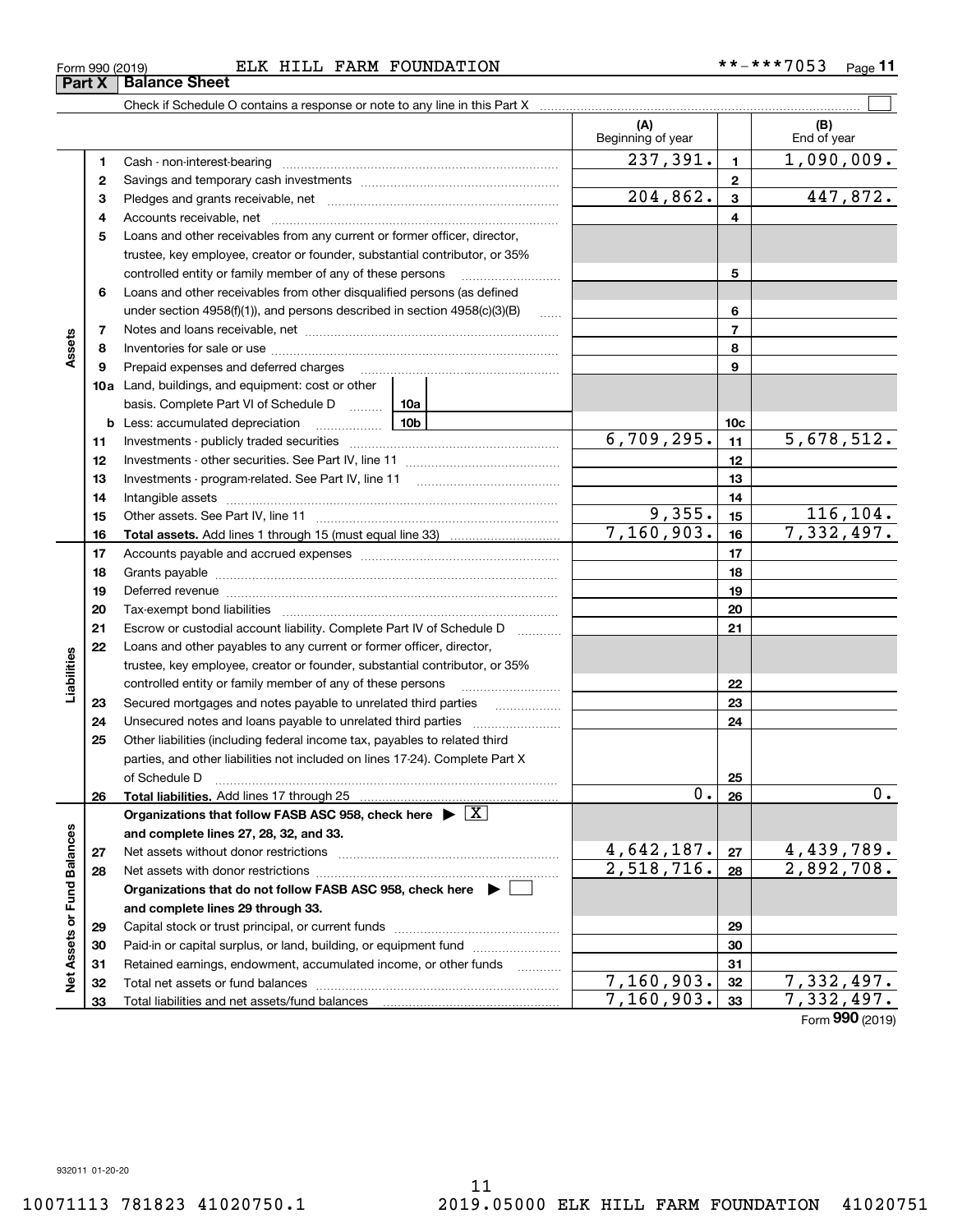|    | ELK HILL FARM FOUNDATION<br>Form 990 (2019)                                                                                                                                                                                    |                | **-***7053     |      | Page 12   |
|----|--------------------------------------------------------------------------------------------------------------------------------------------------------------------------------------------------------------------------------|----------------|----------------|------|-----------|
|    | <b>Reconciliation of Net Assets</b><br>Part XI                                                                                                                                                                                 |                |                |      |           |
|    |                                                                                                                                                                                                                                |                |                |      |           |
|    |                                                                                                                                                                                                                                |                |                |      |           |
| 1  | Total revenue (must equal Part VIII, column (A), line 12)                                                                                                                                                                      | 1.             | 908,060.       |      |           |
| 2  |                                                                                                                                                                                                                                | $\mathbf{2}$   | 371,996.       |      |           |
| 3  | Revenue less expenses. Subtract line 2 from line 1                                                                                                                                                                             | $\overline{3}$ |                |      | 536,064.  |
| 4  |                                                                                                                                                                                                                                | $\overline{4}$ | 7,160,903.     |      |           |
| 5  |                                                                                                                                                                                                                                | 5              | $-364, 470.$   |      |           |
| 6  | Donated services and use of facilities [111] matter contracts and the service of facilities [11] matter contracts and use of facilities [11] matter contracts and the service of facilities [11] matter contracts and the serv | 6              |                |      |           |
| 7  |                                                                                                                                                                                                                                | $\overline{7}$ |                |      |           |
| 8  | Prior period adjustments                                                                                                                                                                                                       | 8              |                |      |           |
| 9  | Other changes in net assets or fund balances (explain on Schedule O)                                                                                                                                                           | 9              |                |      | 0.        |
| 10 | Net assets or fund balances at end of year. Combine lines 3 through 9 (must equal Part X, line 32,                                                                                                                             |                |                |      |           |
|    |                                                                                                                                                                                                                                | 10             | 7, 332, 497.   |      |           |
|    | <b>Part XII</b> Financial Statements and Reporting                                                                                                                                                                             |                |                |      |           |
|    |                                                                                                                                                                                                                                |                |                |      | x         |
|    |                                                                                                                                                                                                                                |                |                | Yes  | <b>No</b> |
| 1. | $\boxed{\mathbf{X}}$ Accrual<br>Accounting method used to prepare the Form 990: <u>June</u> Cash<br>Other                                                                                                                      |                |                |      |           |
|    | If the organization changed its method of accounting from a prior year or checked "Other," explain in Schedule O.                                                                                                              |                |                |      |           |
|    | 2a Were the organization's financial statements compiled or reviewed by an independent accountant?                                                                                                                             |                | 2a             |      | X         |
|    | If "Yes," check a box below to indicate whether the financial statements for the year were compiled or reviewed on a                                                                                                           |                |                |      |           |
|    | separate basis, consolidated basis, or both:                                                                                                                                                                                   |                |                |      |           |
|    | Consolidated basis<br>Both consolidated and separate basis<br>Separate basis                                                                                                                                                   |                |                |      |           |
|    | <b>b</b> Were the organization's financial statements audited by an independent accountant?                                                                                                                                    |                | 2 <sub>b</sub> | X    |           |
|    | If "Yes," check a box below to indicate whether the financial statements for the year were audited on a separate basis,                                                                                                        |                |                |      |           |
|    | consolidated basis, or both:                                                                                                                                                                                                   |                |                |      |           |
|    | $\boxed{\textbf{X}}$ Consolidated basis<br>Both consolidated and separate basis<br>Separate basis                                                                                                                              |                |                |      |           |
|    | c If "Yes" to line 2a or 2b, does the organization have a committee that assumes responsibility for oversight of the audit,                                                                                                    |                |                |      |           |
|    | review, or compilation of its financial statements and selection of an independent accountant?                                                                                                                                 |                | 2c             | x    |           |
|    | If the organization changed either its oversight process or selection process during the tax year, explain on Schedule O.                                                                                                      |                |                |      |           |
|    | 3a As a result of a federal award, was the organization required to undergo an audit or audits as set forth in the Single Audit                                                                                                |                |                |      |           |
|    |                                                                                                                                                                                                                                |                | За             |      | x         |
|    | b If "Yes," did the organization undergo the required audit or audits? If the organization did not undergo the required audit                                                                                                  |                |                |      |           |
|    | or audits, explain why on Schedule O and describe any steps taken to undergo such audits [11] outcome manuscrimon                                                                                                              |                | 3b             | nnn. |           |

Form (2019) **990**

932012 01-20-20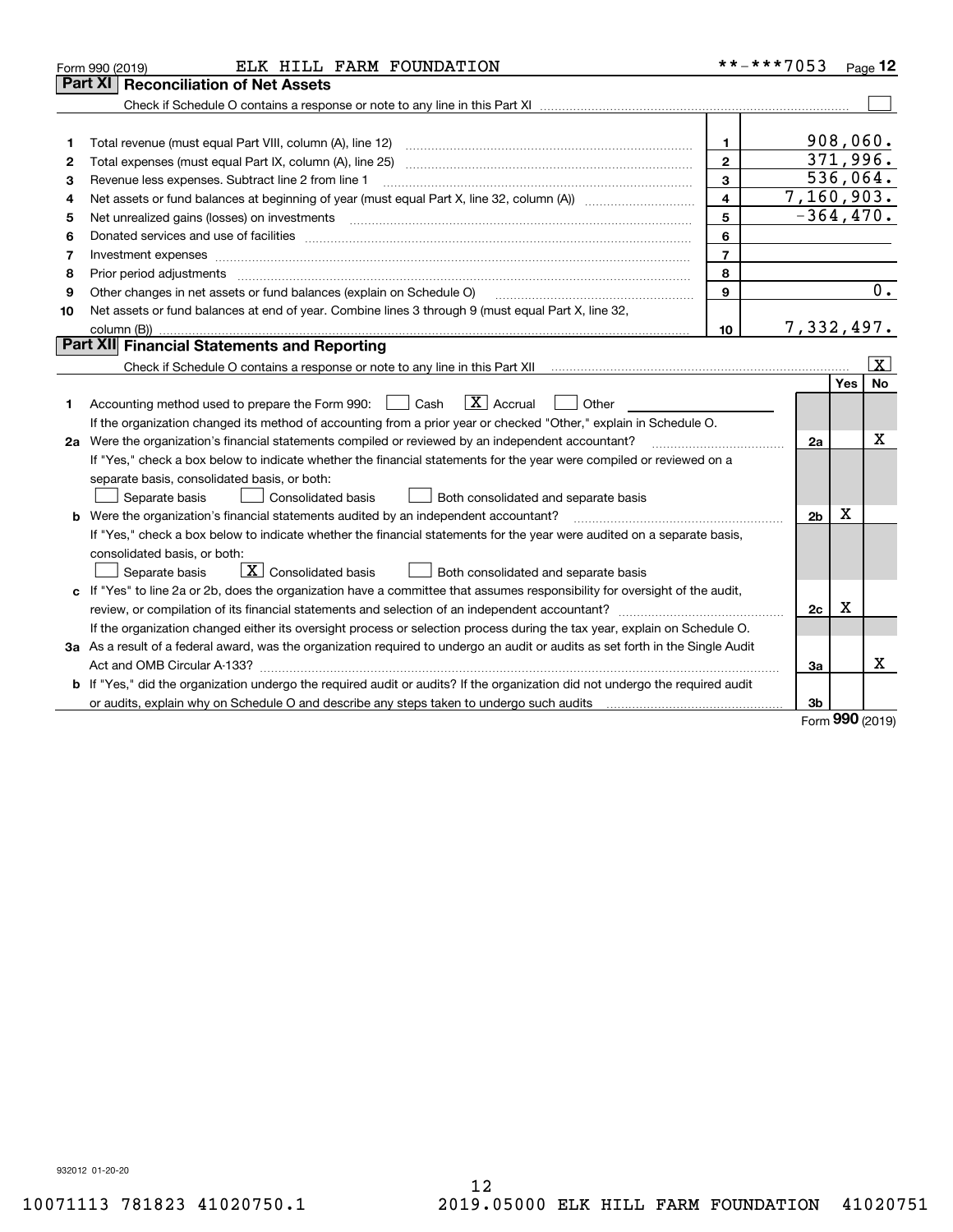| <b>SCHEDULE A</b> |
|-------------------|
|-------------------|

Department of the Treasury Internal Revenue Service

**(Form 990 or 990-EZ)**

### **Public Charity Status and Public Support**

**Complete if the organization is a section 501(c)(3) organization or a section 4947(a)(1) nonexempt charitable trust.**

| Attach to Form 990 or Form 990-EZ. |  |  |  |  |  |
|------------------------------------|--|--|--|--|--|
|                                    |  |  |  |  |  |

**| Go to www.irs.gov/Form990 for instructions and the latest information.**

| OMB No. 1545-0047                   |
|-------------------------------------|
| u                                   |
| <b>Open to Public</b><br>Inspection |

|  | Name of the organization |
|--|--------------------------|
|--|--------------------------|

| Name of the organization                                                                                                                                                        |                          |                                                        |                             |                                 |                                                      |          | <b>Employer identification number</b>              |
|---------------------------------------------------------------------------------------------------------------------------------------------------------------------------------|--------------------------|--------------------------------------------------------|-----------------------------|---------------------------------|------------------------------------------------------|----------|----------------------------------------------------|
|                                                                                                                                                                                 | ELK HILL FARM FOUNDATION |                                                        |                             |                                 |                                                      |          | **-***7053                                         |
| Part I<br>Reason for Public Charity Status (All organizations must complete this part.) See instructions.                                                                       |                          |                                                        |                             |                                 |                                                      |          |                                                    |
| The organization is not a private foundation because it is: (For lines 1 through 12, check only one box.)                                                                       |                          |                                                        |                             |                                 |                                                      |          |                                                    |
| 1<br>A church, convention of churches, or association of churches described in section $170(b)(1)(A)(i)$ .                                                                      |                          |                                                        |                             |                                 |                                                      |          |                                                    |
| 2<br>A school described in section 170(b)(1)(A)(ii). (Attach Schedule E (Form 990 or 990-EZ).)                                                                                  |                          |                                                        |                             |                                 |                                                      |          |                                                    |
| 3<br>A hospital or a cooperative hospital service organization described in section 170(b)(1)(A)(iii).                                                                          |                          |                                                        |                             |                                 |                                                      |          |                                                    |
| A medical research organization operated in conjunction with a hospital described in section 170(b)(1)(A)(iii). Enter the hospital's name,<br>4                                 |                          |                                                        |                             |                                 |                                                      |          |                                                    |
| city, and state:                                                                                                                                                                |                          |                                                        |                             |                                 |                                                      |          |                                                    |
| An organization operated for the benefit of a college or university owned or operated by a governmental unit described in<br>5<br>section 170(b)(1)(A)(iv). (Complete Part II.) |                          |                                                        |                             |                                 |                                                      |          |                                                    |
| 6<br>A federal, state, or local government or governmental unit described in section 170(b)(1)(A)(v).                                                                           |                          |                                                        |                             |                                 |                                                      |          |                                                    |
| 7<br>An organization that normally receives a substantial part of its support from a governmental unit or from the general public described in                                  |                          |                                                        |                             |                                 |                                                      |          |                                                    |
| section 170(b)(1)(A)(vi). (Complete Part II.)                                                                                                                                   |                          |                                                        |                             |                                 |                                                      |          |                                                    |
| 8<br>A community trust described in section 170(b)(1)(A)(vi). (Complete Part II.)                                                                                               |                          |                                                        |                             |                                 |                                                      |          |                                                    |
| 9<br>An agricultural research organization described in section 170(b)(1)(A)(ix) operated in conjunction with a land-grant college                                              |                          |                                                        |                             |                                 |                                                      |          |                                                    |
| or university or a non-land-grant college of agriculture (see instructions). Enter the name, city, and state of the college or                                                  |                          |                                                        |                             |                                 |                                                      |          |                                                    |
| university:                                                                                                                                                                     |                          |                                                        |                             |                                 |                                                      |          |                                                    |
| 10<br>An organization that normally receives: (1) more than 33 1/3% of its support from contributions, membership fees, and gross receipts from                                 |                          |                                                        |                             |                                 |                                                      |          |                                                    |
| activities related to its exempt functions - subject to certain exceptions, and (2) no more than 33 1/3% of its support from gross investment                                   |                          |                                                        |                             |                                 |                                                      |          |                                                    |
| income and unrelated business taxable income (less section 511 tax) from businesses acquired by the organization after June 30, 1975.                                           |                          |                                                        |                             |                                 |                                                      |          |                                                    |
| See section 509(a)(2). (Complete Part III.)                                                                                                                                     |                          |                                                        |                             |                                 |                                                      |          |                                                    |
| 11<br>An organization organized and operated exclusively to test for public safety. See section 509(a)(4).                                                                      |                          |                                                        |                             |                                 |                                                      |          |                                                    |
| 12 $\lfloor$ X $\rfloor$<br>An organization organized and operated exclusively for the benefit of, to perform the functions of, or to carry out the purposes of one or          |                          |                                                        |                             |                                 |                                                      |          |                                                    |
| more publicly supported organizations described in section 509(a)(1) or section 509(a)(2). See section 509(a)(3). Check the box in                                              |                          |                                                        |                             |                                 |                                                      |          |                                                    |
| lines 12a through 12d that describes the type of supporting organization and complete lines 12e, 12f, and 12g.                                                                  |                          |                                                        |                             |                                 |                                                      |          |                                                    |
| $\lfloor x \rfloor$<br>Type I. A supporting organization operated, supervised, or controlled by its supported organization(s), typically by giving<br>a                         |                          |                                                        |                             |                                 |                                                      |          |                                                    |
| the supported organization(s) the power to regularly appoint or elect a majority of the directors or trustees of the supporting                                                 |                          |                                                        |                             |                                 |                                                      |          |                                                    |
| organization. You must complete Part IV, Sections A and B.                                                                                                                      |                          |                                                        |                             |                                 |                                                      |          |                                                    |
| Type II. A supporting organization supervised or controlled in connection with its supported organization(s), by having<br>b                                                    |                          |                                                        |                             |                                 |                                                      |          |                                                    |
| control or management of the supporting organization vested in the same persons that control or manage the supported                                                            |                          |                                                        |                             |                                 |                                                      |          |                                                    |
| organization(s). You must complete Part IV, Sections A and C.                                                                                                                   |                          |                                                        |                             |                                 |                                                      |          |                                                    |
| Type III functionally integrated. A supporting organization operated in connection with, and functionally integrated with,<br>c                                                 |                          |                                                        |                             |                                 |                                                      |          |                                                    |
| its supported organization(s) (see instructions). You must complete Part IV, Sections A, D, and E.                                                                              |                          |                                                        |                             |                                 |                                                      |          |                                                    |
| Type III non-functionally integrated. A supporting organization operated in connection with its supported organization(s)<br>d                                                  |                          |                                                        |                             |                                 |                                                      |          |                                                    |
| that is not functionally integrated. The organization generally must satisfy a distribution requirement and an attentiveness                                                    |                          |                                                        |                             |                                 |                                                      |          |                                                    |
| requirement (see instructions). You must complete Part IV, Sections A and D, and Part V.                                                                                        |                          |                                                        |                             |                                 |                                                      |          |                                                    |
| Check this box if the organization received a written determination from the IRS that it is a Type I, Type II, Type III                                                         |                          |                                                        |                             |                                 |                                                      |          |                                                    |
| functionally integrated, or Type III non-functionally integrated supporting organization.                                                                                       |                          |                                                        |                             |                                 |                                                      |          |                                                    |
| f Enter the number of supported organizations                                                                                                                                   |                          |                                                        |                             |                                 |                                                      |          | 1                                                  |
| g Provide the following information about the supported organization(s).                                                                                                        |                          |                                                        |                             | (iv) Is the organization listed |                                                      |          |                                                    |
| (i) Name of supported<br>organization                                                                                                                                           | (ii) EIN                 | (iii) Type of organization<br>(described on lines 1-10 | in your governing document? |                                 | (v) Amount of monetary<br>support (see instructions) |          | (vi) Amount of other<br>support (see instructions) |
|                                                                                                                                                                                 |                          | above (see instructions))                              | Yes                         | No                              |                                                      |          |                                                    |
|                                                                                                                                                                                 |                          |                                                        |                             |                                 |                                                      |          |                                                    |
| ELK HILL FARM,<br>INC                                                                                                                                                           | $* * * * * 1154$         | 7                                                      | х                           |                                 |                                                      | 333,022. |                                                    |
|                                                                                                                                                                                 |                          |                                                        |                             |                                 |                                                      |          |                                                    |
|                                                                                                                                                                                 |                          |                                                        |                             |                                 |                                                      |          |                                                    |
|                                                                                                                                                                                 |                          |                                                        |                             |                                 |                                                      |          |                                                    |
|                                                                                                                                                                                 |                          |                                                        |                             |                                 |                                                      |          |                                                    |
|                                                                                                                                                                                 |                          |                                                        |                             |                                 |                                                      |          |                                                    |
|                                                                                                                                                                                 |                          |                                                        |                             |                                 |                                                      |          |                                                    |
|                                                                                                                                                                                 |                          |                                                        |                             |                                 |                                                      |          |                                                    |
| Total                                                                                                                                                                           |                          |                                                        |                             |                                 |                                                      | 333,022. | 0.                                                 |
|                                                                                                                                                                                 |                          |                                                        |                             |                                 |                                                      |          |                                                    |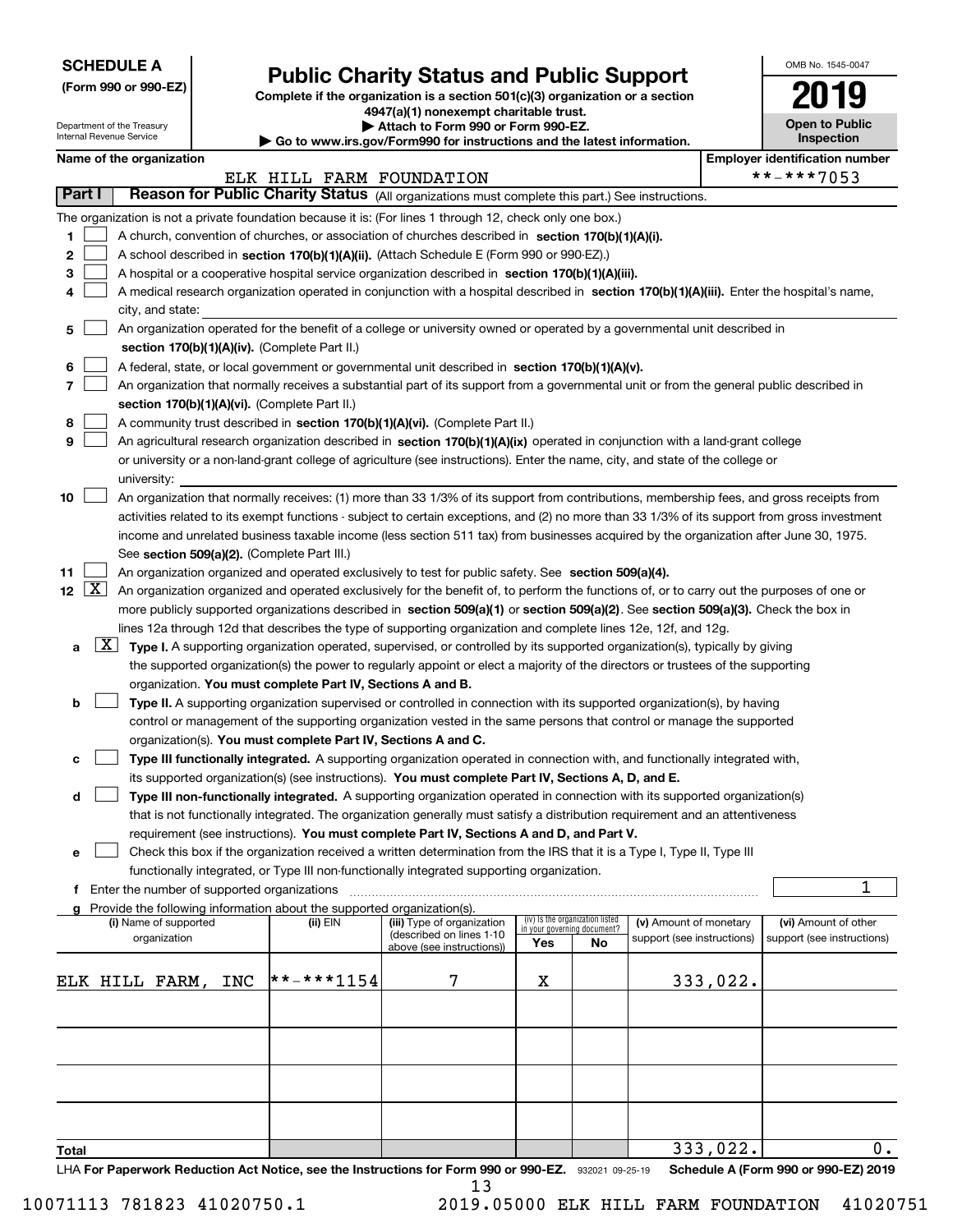#### Schedule A (Form 990 or 990-EZ) 2019 Page ELK HILL FARM FOUNDATION \*\*-\*\*\*7053

**2**

(Complete only if you checked the box on line 5, 7, or 8 of Part I or if the organization failed to qualify under Part III. If the organization fails to qualify under the tests listed below, please complete Part III.) **Part II Support Schedule for Organizations Described in Sections 170(b)(1)(A)(iv) and 170(b)(1)(A)(vi)**

|    | <b>Section A. Public Support</b>                                                                                                               |          |            |            |            |                                      |           |
|----|------------------------------------------------------------------------------------------------------------------------------------------------|----------|------------|------------|------------|--------------------------------------|-----------|
|    | Calendar year (or fiscal year beginning in) $\blacktriangleright$                                                                              | (a) 2015 | $(b)$ 2016 | $(c)$ 2017 | $(d)$ 2018 | (e) 2019                             | (f) Total |
|    | <b>1</b> Gifts, grants, contributions, and                                                                                                     |          |            |            |            |                                      |           |
|    | membership fees received. (Do not                                                                                                              |          |            |            |            |                                      |           |
|    | include any "unusual grants.")                                                                                                                 |          |            |            |            |                                      |           |
|    | <b>2</b> Tax revenues levied for the organ-                                                                                                    |          |            |            |            |                                      |           |
|    | ization's benefit and either paid to                                                                                                           |          |            |            |            |                                      |           |
|    | or expended on its behalf                                                                                                                      |          |            |            |            |                                      |           |
|    | 3 The value of services or facilities                                                                                                          |          |            |            |            |                                      |           |
|    | furnished by a governmental unit to                                                                                                            |          |            |            |            |                                      |           |
|    | the organization without charge                                                                                                                |          |            |            |            |                                      |           |
|    | 4 Total. Add lines 1 through 3                                                                                                                 |          |            |            |            |                                      |           |
| 5. | The portion of total contributions                                                                                                             |          |            |            |            |                                      |           |
|    | by each person (other than a                                                                                                                   |          |            |            |            |                                      |           |
|    | governmental unit or publicly                                                                                                                  |          |            |            |            |                                      |           |
|    | supported organization) included                                                                                                               |          |            |            |            |                                      |           |
|    | on line 1 that exceeds 2% of the                                                                                                               |          |            |            |            |                                      |           |
|    | amount shown on line 11,                                                                                                                       |          |            |            |            |                                      |           |
|    | column (f)                                                                                                                                     |          |            |            |            |                                      |           |
|    | 6 Public support. Subtract line 5 from line 4.                                                                                                 |          |            |            |            |                                      |           |
|    | <b>Section B. Total Support</b>                                                                                                                |          |            |            |            |                                      |           |
|    | Calendar year (or fiscal year beginning in)                                                                                                    | (a) 2015 | $(b)$ 2016 | $(c)$ 2017 | $(d)$ 2018 | (e) 2019                             | (f) Total |
|    | 7 Amounts from line 4                                                                                                                          |          |            |            |            |                                      |           |
|    | 8 Gross income from interest,                                                                                                                  |          |            |            |            |                                      |           |
|    | dividends, payments received on                                                                                                                |          |            |            |            |                                      |           |
|    | securities loans, rents, royalties,                                                                                                            |          |            |            |            |                                      |           |
|    | and income from similar sources                                                                                                                |          |            |            |            |                                      |           |
| 9. | Net income from unrelated business                                                                                                             |          |            |            |            |                                      |           |
|    | activities, whether or not the                                                                                                                 |          |            |            |            |                                      |           |
|    | business is regularly carried on                                                                                                               |          |            |            |            |                                      |           |
|    | <b>10</b> Other income. Do not include gain                                                                                                    |          |            |            |            |                                      |           |
|    | or loss from the sale of capital                                                                                                               |          |            |            |            |                                      |           |
|    | assets (Explain in Part VI.)                                                                                                                   |          |            |            |            |                                      |           |
|    | <b>11 Total support.</b> Add lines 7 through 10                                                                                                |          |            |            |            |                                      |           |
|    | <b>12</b> Gross receipts from related activities, etc. (see instructions)                                                                      |          |            |            |            | 12                                   |           |
|    | 13 First five years. If the Form 990 is for the organization's first, second, third, fourth, or fifth tax year as a section 501(c)(3)          |          |            |            |            |                                      |           |
|    | organization, check this box and stop here                                                                                                     |          |            |            |            |                                      |           |
|    | <b>Section C. Computation of Public Support Percentage</b>                                                                                     |          |            |            |            |                                      |           |
|    | 14 Public support percentage for 2019 (line 6, column (f) divided by line 11, column (f) <i>manumanomeron</i>                                  |          |            |            |            | 14                                   | %         |
|    |                                                                                                                                                |          |            |            |            | 15                                   | %         |
|    | 16a 33 1/3% support test - 2019. If the organization did not check the box on line 13, and line 14 is 33 1/3% or more, check this box and      |          |            |            |            |                                      |           |
|    | stop here. The organization qualifies as a publicly supported organization                                                                     |          |            |            |            |                                      |           |
|    | b 33 1/3% support test - 2018. If the organization did not check a box on line 13 or 16a, and line 15 is 33 1/3% or more, check this box       |          |            |            |            |                                      |           |
|    | and stop here. The organization qualifies as a publicly supported organization                                                                 |          |            |            |            |                                      |           |
|    | 17a 10% -facts-and-circumstances test - 2019. If the organization did not check a box on line 13, 16a, or 16b, and line 14 is 10% or more,     |          |            |            |            |                                      |           |
|    | and if the organization meets the "facts-and-circumstances" test, check this box and stop here. Explain in Part VI how the organization        |          |            |            |            |                                      |           |
|    | meets the "facts-and-circumstances" test. The organization qualifies as a publicly supported organization                                      |          |            |            |            |                                      |           |
|    | <b>b 10% -facts-and-circumstances test - 2018.</b> If the organization did not check a box on line 13, 16a, 16b, or 17a, and line 15 is 10% or |          |            |            |            |                                      |           |
|    | more, and if the organization meets the "facts-and-circumstances" test, check this box and stop here. Explain in Part VI how the               |          |            |            |            |                                      |           |
|    | organization meets the "facts-and-circumstances" test. The organization qualifies as a publicly supported organization                         |          |            |            |            |                                      |           |
|    | 18 Private foundation. If the organization did not check a box on line 13, 16a, 16b, 17a, or 17b, check this box and see instructions          |          |            |            |            | Schodule A (Form 000 or 000 F7) 2010 |           |

**Schedule A (Form 990 or 990-EZ) 2019**

932022 09-25-19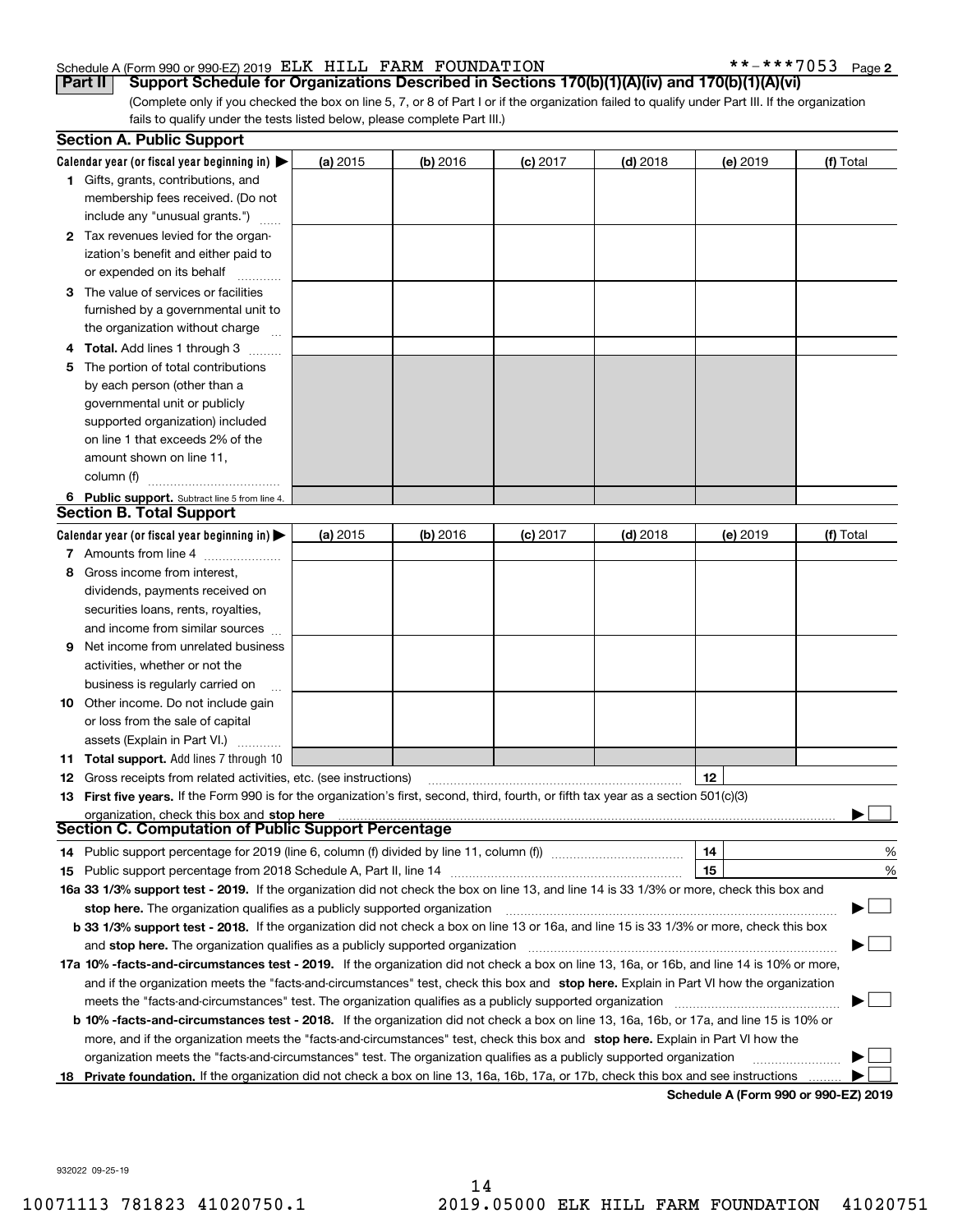#### Schedule A (Form 990 or 990-EZ) 2019 Page ELK HILL FARM FOUNDATION \*\*-\*\*\*7053

#### **Part III Support Schedule for Organizations Described in Section 509(a)(2)**

(Complete only if you checked the box on line 10 of Part I or if the organization failed to qualify under Part II. If the organization fails to qualify under the tests listed below, please complete Part II.)

|    | <b>Section A. Public Support</b>                                                                                                                                                                                                                            |            |          |            |            |          |                                      |
|----|-------------------------------------------------------------------------------------------------------------------------------------------------------------------------------------------------------------------------------------------------------------|------------|----------|------------|------------|----------|--------------------------------------|
|    | Calendar year (or fiscal year beginning in) $\blacktriangleright$                                                                                                                                                                                           | (a) 2015   | (b) 2016 | $(c)$ 2017 | $(d)$ 2018 | (e) 2019 | (f) Total                            |
|    | 1 Gifts, grants, contributions, and                                                                                                                                                                                                                         |            |          |            |            |          |                                      |
|    | membership fees received. (Do not                                                                                                                                                                                                                           |            |          |            |            |          |                                      |
|    | include any "unusual grants.")                                                                                                                                                                                                                              |            |          |            |            |          |                                      |
|    | 2 Gross receipts from admissions,<br>merchandise sold or services per-<br>formed, or facilities furnished in<br>any activity that is related to the<br>organization's tax-exempt purpose                                                                    |            |          |            |            |          |                                      |
|    | 3 Gross receipts from activities that                                                                                                                                                                                                                       |            |          |            |            |          |                                      |
|    | are not an unrelated trade or bus-                                                                                                                                                                                                                          |            |          |            |            |          |                                      |
|    | iness under section 513                                                                                                                                                                                                                                     |            |          |            |            |          |                                      |
|    | 4 Tax revenues levied for the organ-<br>ization's benefit and either paid to                                                                                                                                                                                |            |          |            |            |          |                                      |
|    | or expended on its behalf<br>المتمددات                                                                                                                                                                                                                      |            |          |            |            |          |                                      |
|    | 5 The value of services or facilities                                                                                                                                                                                                                       |            |          |            |            |          |                                      |
|    | furnished by a governmental unit to                                                                                                                                                                                                                         |            |          |            |            |          |                                      |
|    | the organization without charge                                                                                                                                                                                                                             |            |          |            |            |          |                                      |
|    | <b>6 Total.</b> Add lines 1 through 5                                                                                                                                                                                                                       |            |          |            |            |          |                                      |
|    | 7a Amounts included on lines 1, 2, and<br>3 received from disqualified persons                                                                                                                                                                              |            |          |            |            |          |                                      |
|    | <b>b</b> Amounts included on lines 2 and 3 received<br>from other than disqualified persons that<br>exceed the greater of \$5,000 or 1% of the<br>amount on line 13 for the year                                                                            |            |          |            |            |          |                                      |
|    | c Add lines 7a and 7b                                                                                                                                                                                                                                       |            |          |            |            |          |                                      |
|    | 8 Public support. (Subtract line 7c from line 6.)                                                                                                                                                                                                           |            |          |            |            |          |                                      |
|    | Section B. Total Support                                                                                                                                                                                                                                    |            |          |            |            |          |                                      |
|    | Calendar year (or fiscal year beginning in) >                                                                                                                                                                                                               | (a) $2015$ | (b) 2016 | $(c)$ 2017 | $(d)$ 2018 | (e) 2019 | (f) Total                            |
|    | 9 Amounts from line 6                                                                                                                                                                                                                                       |            |          |            |            |          |                                      |
|    | <b>10a</b> Gross income from interest,<br>dividends, payments received on<br>securities loans, rents, royalties,<br>and income from similar sources                                                                                                         |            |          |            |            |          |                                      |
|    | <b>b</b> Unrelated business taxable income                                                                                                                                                                                                                  |            |          |            |            |          |                                      |
|    | (less section 511 taxes) from businesses                                                                                                                                                                                                                    |            |          |            |            |          |                                      |
|    | acquired after June 30, 1975                                                                                                                                                                                                                                |            |          |            |            |          |                                      |
|    | c Add lines 10a and 10b                                                                                                                                                                                                                                     |            |          |            |            |          |                                      |
|    | 11 Net income from unrelated business<br>activities not included in line 10b.<br>whether or not the business is<br>regularly carried on                                                                                                                     |            |          |            |            |          |                                      |
|    | <b>12</b> Other income. Do not include gain<br>or loss from the sale of capital<br>assets (Explain in Part VI.)                                                                                                                                             |            |          |            |            |          |                                      |
|    | <b>13</b> Total support. (Add lines 9, 10c, 11, and 12.)                                                                                                                                                                                                    |            |          |            |            |          |                                      |
|    | 14 First five years. If the Form 990 is for the organization's first, second, third, fourth, or fifth tax year as a section 501(c)(3) organization,                                                                                                         |            |          |            |            |          |                                      |
|    | check this box and stop here with an intermediate control to the control of the control of the control of the c<br><b>Section C. Computation of Public Support Percentage</b>                                                                               |            |          |            |            |          |                                      |
|    | 15 Public support percentage for 2019 (line 8, column (f), divided by line 13, column (f))                                                                                                                                                                  |            |          |            |            | 15       | %                                    |
|    | 16 Public support percentage from 2018 Schedule A, Part III, line 15<br><b>Section D. Computation of Investment Income Percentage</b>                                                                                                                       |            |          |            |            | 16       | %                                    |
|    |                                                                                                                                                                                                                                                             |            |          |            |            |          |                                      |
|    | 17 Investment income percentage for 2019 (line 10c, column (f), divided by line 13, column (f))                                                                                                                                                             |            |          |            |            | 17       | %                                    |
|    | 18 Investment income percentage from 2018 Schedule A, Part III, line 17                                                                                                                                                                                     |            |          |            |            | 18       | %                                    |
|    | 19a 33 1/3% support tests - 2019. If the organization did not check the box on line 14, and line 15 is more than 33 1/3%, and line 17 is not                                                                                                                |            |          |            |            |          |                                      |
|    | more than 33 1/3%, check this box and stop here. The organization qualifies as a publicly supported organization                                                                                                                                            |            |          |            |            |          | ▶                                    |
|    | b 33 1/3% support tests - 2018. If the organization did not check a box on line 14 or line 19a, and line 16 is more than 33 1/3%, and                                                                                                                       |            |          |            |            |          |                                      |
|    | line 18 is not more than 33 1/3%, check this box and stop here. The organization qualifies as a publicly supported organization<br>Private foundation. If the organization did not check a box on line 14, 19a, or 19b, check this box and see instructions |            |          |            |            |          |                                      |
| 20 | 932023 09-25-19                                                                                                                                                                                                                                             |            |          |            |            |          | Schedule A (Form 990 or 990-EZ) 2019 |
|    |                                                                                                                                                                                                                                                             |            | 15       |            |            |          |                                      |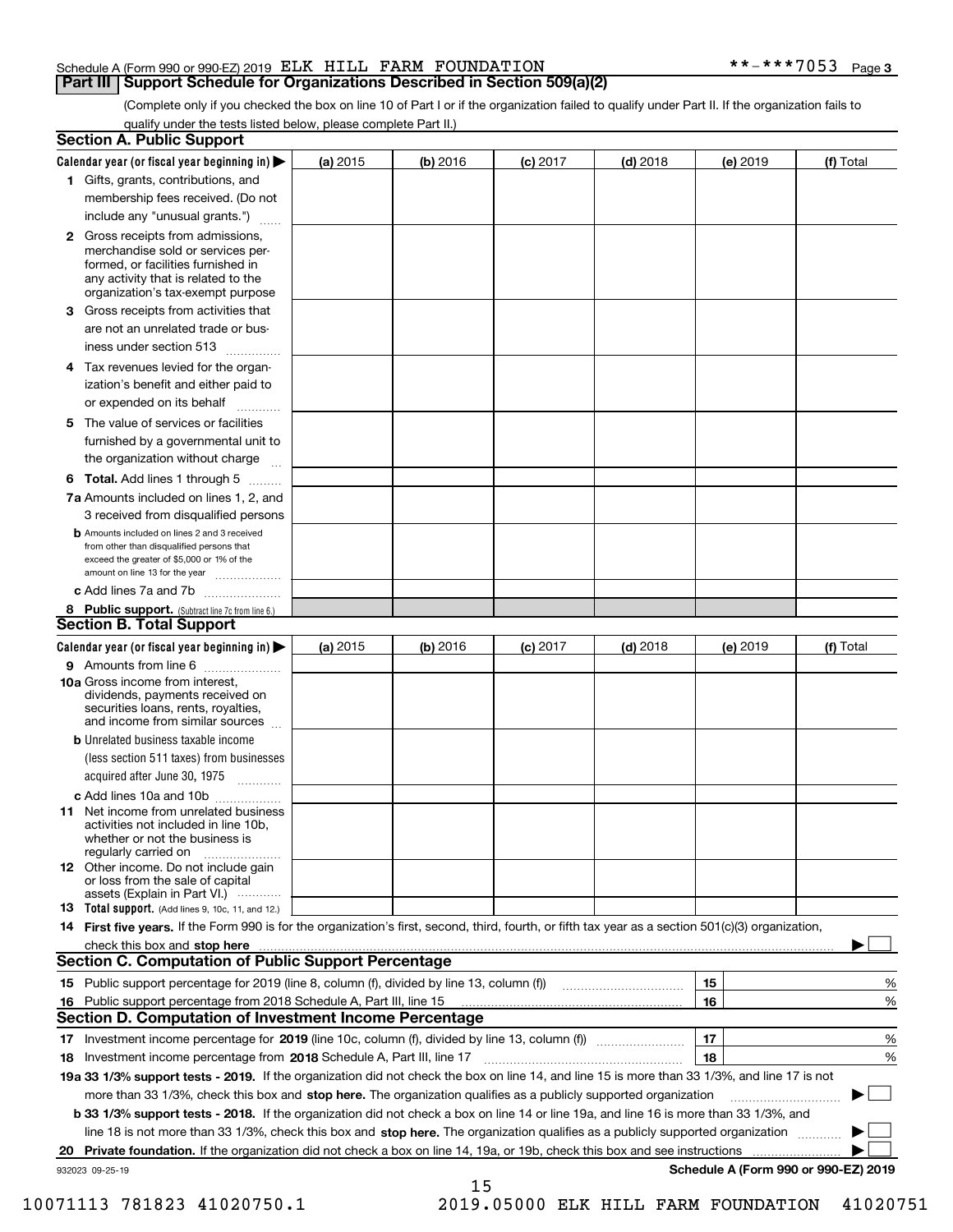#### Schedule A (Form 990 or 990-EZ) 2019 Page ELK HILL FARM FOUNDATION \*\*-\*\*\*7053

#### **Part IV Supporting Organizations**

(Complete only if you checked a box in line 12 on Part I. If you checked 12a of Part I, complete Sections A and B. If you checked 12b of Part I, complete Sections A and C. If you checked 12c of Part I, complete Sections A, D, and E. If you checked 12d of Part I, complete Sections A and D, and complete Part V.)

#### **Section A. All Supporting Organizations**

- **1** Are all of the organization's supported organizations listed by name in the organization's governing documents? If "No," describe in **Part VI** how the supported organizations are designated. If designated by *class or purpose, describe the designation. If historic and continuing relationship, explain.*
- **2** Did the organization have any supported organization that does not have an IRS determination of status under section 509(a)(1) or (2)? If "Yes," explain in Part VI how the organization determined that the supported *organization was described in section 509(a)(1) or (2).*
- **3a** Did the organization have a supported organization described in section 501(c)(4), (5), or (6)? If "Yes," answer *(b) and (c) below.*
- **b** Did the organization confirm that each supported organization qualified under section 501(c)(4), (5), or (6) and satisfied the public support tests under section 509(a)(2)? If "Yes," describe in **Part VI** when and how the *organization made the determination.*
- **c**Did the organization ensure that all support to such organizations was used exclusively for section 170(c)(2)(B) purposes? If "Yes," explain in **Part VI** what controls the organization put in place to ensure such use.
- **4a***If* Was any supported organization not organized in the United States ("foreign supported organization")? *"Yes," and if you checked 12a or 12b in Part I, answer (b) and (c) below.*
- **b** Did the organization have ultimate control and discretion in deciding whether to make grants to the foreign supported organization? If "Yes," describe in **Part VI** how the organization had such control and discretion *despite being controlled or supervised by or in connection with its supported organizations.*
- **c** Did the organization support any foreign supported organization that does not have an IRS determination under sections 501(c)(3) and 509(a)(1) or (2)? If "Yes," explain in **Part VI** what controls the organization used *to ensure that all support to the foreign supported organization was used exclusively for section 170(c)(2)(B) purposes.*
- **5a** Did the organization add, substitute, or remove any supported organizations during the tax year? If "Yes," answer (b) and (c) below (if applicable). Also, provide detail in **Part VI,** including (i) the names and EIN *numbers of the supported organizations added, substituted, or removed; (ii) the reasons for each such action; (iii) the authority under the organization's organizing document authorizing such action; and (iv) how the action was accomplished (such as by amendment to the organizing document).*
- **b** Type I or Type II only. Was any added or substituted supported organization part of a class already designated in the organization's organizing document?
- **cSubstitutions only.**  Was the substitution the result of an event beyond the organization's control?
- **6** Did the organization provide support (whether in the form of grants or the provision of services or facilities) to **Part VI.** *If "Yes," provide detail in* support or benefit one or more of the filing organization's supported organizations? anyone other than (i) its supported organizations, (ii) individuals that are part of the charitable class benefited by one or more of its supported organizations, or (iii) other supporting organizations that also
- **7**Did the organization provide a grant, loan, compensation, or other similar payment to a substantial contributor *If "Yes," complete Part I of Schedule L (Form 990 or 990-EZ).* regard to a substantial contributor? (as defined in section 4958(c)(3)(C)), a family member of a substantial contributor, or a 35% controlled entity with
- **8** Did the organization make a loan to a disqualified person (as defined in section 4958) not described in line 7? *If "Yes," complete Part I of Schedule L (Form 990 or 990-EZ).*
- **9a** Was the organization controlled directly or indirectly at any time during the tax year by one or more in section 509(a)(1) or (2))? If "Yes," *provide detail in* <code>Part VI.</code> disqualified persons as defined in section 4946 (other than foundation managers and organizations described
- **b** Did one or more disqualified persons (as defined in line 9a) hold a controlling interest in any entity in which the supporting organization had an interest? If "Yes," provide detail in P**art VI**.
- **c**Did a disqualified person (as defined in line 9a) have an ownership interest in, or derive any personal benefit from, assets in which the supporting organization also had an interest? If "Yes," provide detail in P**art VI.**
- **10a** Was the organization subject to the excess business holdings rules of section 4943 because of section supporting organizations)? If "Yes," answer 10b below. 4943(f) (regarding certain Type II supporting organizations, and all Type III non-functionally integrated
- **b** Did the organization have any excess business holdings in the tax year? (Use Schedule C, Form 4720, to *determine whether the organization had excess business holdings.)*

932024 09-25-19

**10bSchedule A (Form 990 or 990-EZ) 2019**

**10a**

**1**

**2**

**3a**

**3b**

**3c**

**4a**

**4b**

**4c**

**5a**

**5b5c**

**6**

**7**

**8**

**9a**

**9b**

**9c**

**Yes**

X

**No**

X

X

X

X

X

X

X

X

X

X

X

16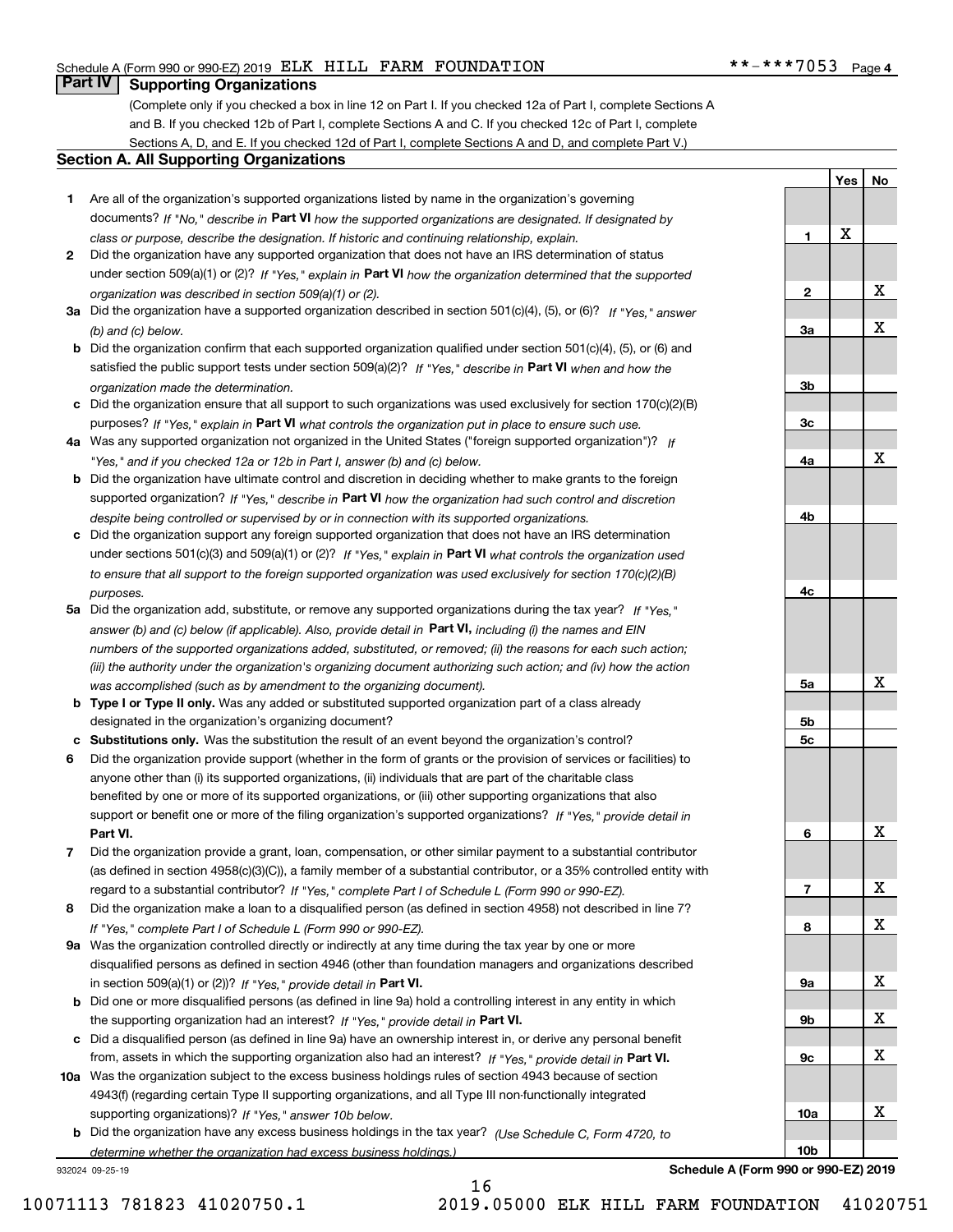#### Schedule A (Form 990 or 990-EZ) 2019 Page ELK HILL FARM FOUNDATION \*\*-\*\*\*7053 **Part IV Supporting Organizations** *(continued)*

|    |                                                                                                                                   |                 | Yes | No          |
|----|-----------------------------------------------------------------------------------------------------------------------------------|-----------------|-----|-------------|
| 11 | Has the organization accepted a gift or contribution from any of the following persons?                                           |                 |     |             |
|    | a A person who directly or indirectly controls, either alone or together with persons described in (b) and (c)                    |                 |     |             |
|    | below, the governing body of a supported organization?                                                                            | 11a             |     | х           |
|    | <b>b</b> A family member of a person described in (a) above?                                                                      | 11 <sub>b</sub> |     | X           |
|    | c A 35% controlled entity of a person described in (a) or (b) above? If "Yes" to a, b, or c, provide detail in Part VI.           | 11c             |     | $\mathbf X$ |
|    | <b>Section B. Type I Supporting Organizations</b>                                                                                 |                 |     |             |
|    |                                                                                                                                   |                 |     |             |
|    |                                                                                                                                   |                 | Yes | No          |
| 1  | Did the directors, trustees, or membership of one or more supported organizations have the power to                               |                 |     |             |
|    | regularly appoint or elect at least a majority of the organization's directors or trustees at all times during the                |                 |     |             |
|    | tax year? If "No," describe in Part VI how the supported organization(s) effectively operated, supervised, or                     |                 |     |             |
|    | controlled the organization's activities. If the organization had more than one supported organization,                           |                 |     |             |
|    | describe how the powers to appoint and/or remove directors or trustees were allocated among the supported                         |                 |     |             |
|    | organizations and what conditions or restrictions, if any, applied to such powers during the tax year.                            | 1               | X   |             |
| 2  | Did the organization operate for the benefit of any supported organization other than the supported                               |                 |     |             |
|    | organization(s) that operated, supervised, or controlled the supporting organization? If "Yes," explain in                        |                 |     |             |
|    | Part VI how providing such benefit carried out the purposes of the supported organization(s) that operated,                       |                 |     |             |
|    | supervised, or controlled the supporting organization.                                                                            | $\mathbf{2}$    |     | X           |
|    | <b>Section C. Type II Supporting Organizations</b>                                                                                |                 |     |             |
|    |                                                                                                                                   |                 | Yes | No          |
| 1  | Were a majority of the organization's directors or trustees during the tax year also a majority of the directors                  |                 |     |             |
|    | or trustees of each of the organization's supported organization(s)? If "No," describe in Part VI how control                     |                 |     |             |
|    | or management of the supporting organization was vested in the same persons that controlled or managed                            |                 |     |             |
|    |                                                                                                                                   |                 |     |             |
|    | the supported organization(s).<br><b>Section D. All Type III Supporting Organizations</b>                                         |                 |     |             |
|    |                                                                                                                                   |                 |     |             |
|    |                                                                                                                                   |                 | Yes | No          |
| 1  | Did the organization provide to each of its supported organizations, by the last day of the fifth month of the                    |                 |     |             |
|    | organization's tax year, (i) a written notice describing the type and amount of support provided during the prior tax             |                 |     |             |
|    | year, (ii) a copy of the Form 990 that was most recently filed as of the date of notification, and (iii) copies of the            |                 |     |             |
|    | organization's governing documents in effect on the date of notification, to the extent not previously provided?                  | 1               |     |             |
| 2  | Were any of the organization's officers, directors, or trustees either (i) appointed or elected by the supported                  |                 |     |             |
|    | organization(s) or (ii) serving on the governing body of a supported organization? If "No," explain in Part VI how                |                 |     |             |
|    | the organization maintained a close and continuous working relationship with the supported organization(s).                       | $\mathbf{2}$    |     |             |
| 3  | By reason of the relationship described in (2), did the organization's supported organizations have a                             |                 |     |             |
|    | significant voice in the organization's investment policies and in directing the use of the organization's                        |                 |     |             |
|    | income or assets at all times during the tax year? If "Yes," describe in Part VI the role the organization's                      |                 |     |             |
|    | supported organizations played in this regard.                                                                                    | 3               |     |             |
|    | Section E. Type III Functionally Integrated Supporting Organizations                                                              |                 |     |             |
| 1  | Check the box next to the method that the organization used to satisfy the Integral Part Test during the year (see instructions). |                 |     |             |
| a  | The organization satisfied the Activities Test. Complete line 2 below.                                                            |                 |     |             |
| b  | The organization is the parent of each of its supported organizations. Complete line 3 below.                                     |                 |     |             |
|    |                                                                                                                                   |                 |     |             |
| C  | The organization supported a governmental entity. Describe in Part VI how you supported a government entity (see instructions),   |                 |     |             |
| 2  | Activities Test. Answer (a) and (b) below.                                                                                        |                 | Yes | No          |
| a  | Did substantially all of the organization's activities during the tax year directly further the exempt purposes of                |                 |     |             |
|    | the supported organization(s) to which the organization was responsive? If "Yes," then in Part VI identify                        |                 |     |             |
|    | those supported organizations and explain how these activities directly furthered their exempt purposes,                          |                 |     |             |
|    | how the organization was responsive to those supported organizations, and how the organization determined                         |                 |     |             |
|    | that these activities constituted substantially all of its activities.                                                            | 2a              |     |             |
|    | <b>b</b> Did the activities described in (a) constitute activities that, but for the organization's involvement, one or more      |                 |     |             |
|    | of the organization's supported organization(s) would have been engaged in? If "Yes," explain in Part VI the                      |                 |     |             |
|    | reasons for the organization's position that its supported organization(s) would have engaged in these                            |                 |     |             |
|    | activities but for the organization's involvement.                                                                                | 2b              |     |             |
| 3  | Parent of Supported Organizations. Answer (a) and (b) below.                                                                      |                 |     |             |
| а  | Did the organization have the power to regularly appoint or elect a majority of the officers, directors, or                       |                 |     |             |
|    | trustees of each of the supported organizations? Provide details in Part VI.                                                      | За              |     |             |
|    | <b>b</b> Did the organization exercise a substantial degree of direction over the policies, programs, and activities of each      |                 |     |             |
|    | of its supported organizations? If "Yes," describe in Part VI the role played by the organization in this regard.                 | 3b              |     |             |
|    | Schedule A (Form 990 or 990-EZ) 2019<br>932025 09-25-19                                                                           |                 |     |             |
|    |                                                                                                                                   |                 |     |             |

17

**Schedule A (Form 990 or 990-EZ) 2019**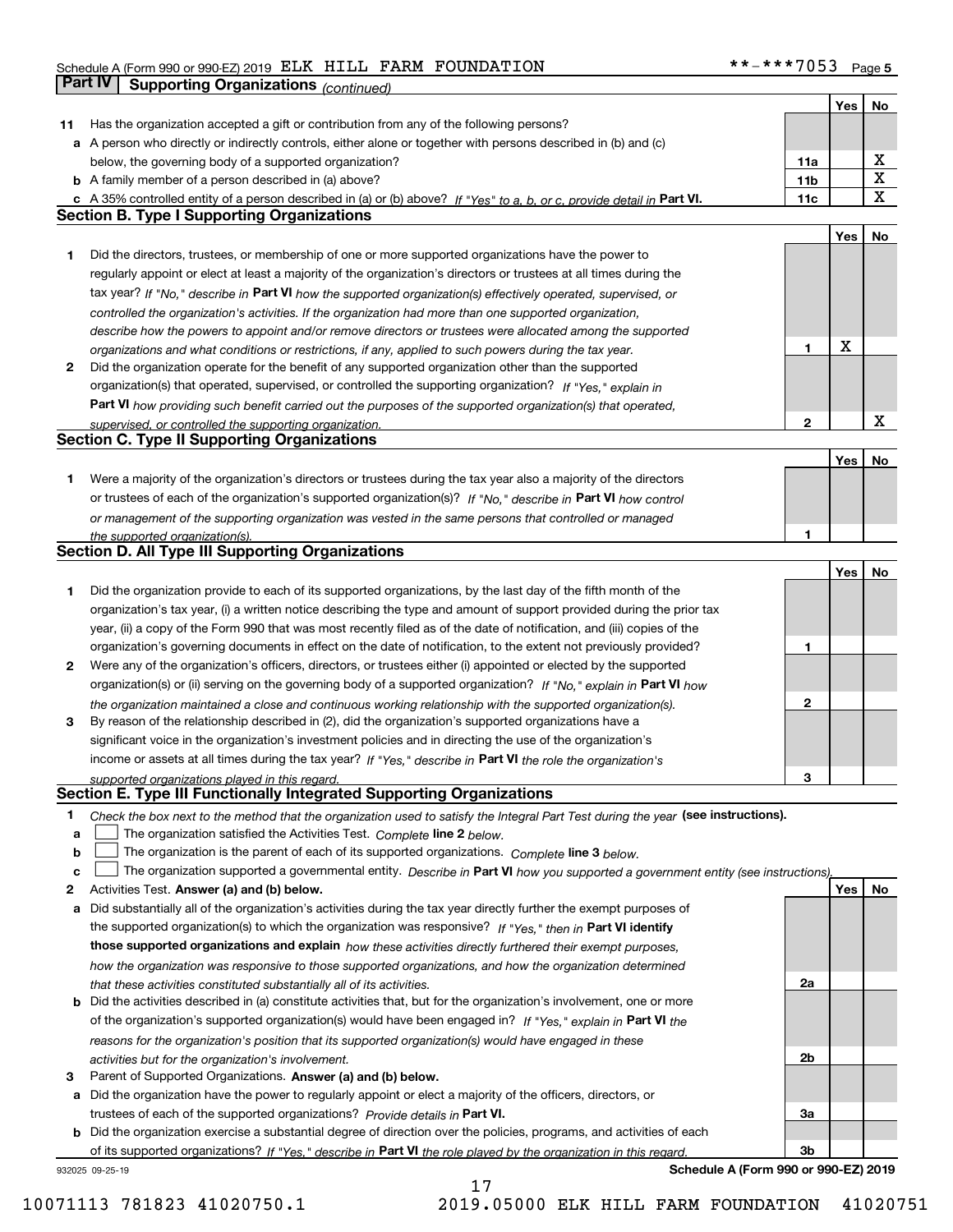| <b>Part V</b>   Type III Non-Functionally Integrated 509(a)(3) Supporting Organizations |  |
|-----------------------------------------------------------------------------------------|--|
| Schedule A (Form 990 or 990-EZ) 2019 ELK HILL FARM FOUNDATION                           |  |

1 Check here if the organization satisfied the Integral Part Test as a qualifying trust on Nov. 20, 1970 (explain in Part VI). See instructions. All other Type III non-functionally integrated supporting organizations must complete Sections A through E.

|              | Section A - Adjusted Net Income                                              |                | (A) Prior Year | (B) Current Year<br>(optional) |
|--------------|------------------------------------------------------------------------------|----------------|----------------|--------------------------------|
| 1.           | Net short-term capital gain                                                  | $\mathbf{1}$   |                |                                |
| 2            | Recoveries of prior-year distributions                                       | $\overline{2}$ |                |                                |
| 3            | Other gross income (see instructions)                                        | 3              |                |                                |
| 4            | Add lines 1 through 3.                                                       | 4              |                |                                |
| 5            | Depreciation and depletion                                                   | 5              |                |                                |
| 6            | Portion of operating expenses paid or incurred for production or             |                |                |                                |
|              | collection of gross income or for management, conservation, or               |                |                |                                |
|              | maintenance of property held for production of income (see instructions)     | 6              |                |                                |
| 7            | Other expenses (see instructions)                                            | $\overline{7}$ |                |                                |
| 8            | <b>Adjusted Net Income</b> (subtract lines 5, 6, and 7 from line 4)          | 8              |                |                                |
|              | <b>Section B - Minimum Asset Amount</b>                                      |                | (A) Prior Year | (B) Current Year<br>(optional) |
| 1            | Aggregate fair market value of all non-exempt-use assets (see                |                |                |                                |
|              | instructions for short tax year or assets held for part of year):            |                |                |                                |
|              | a Average monthly value of securities                                        | 1a             |                |                                |
|              | <b>b</b> Average monthly cash balances                                       | 1b             |                |                                |
|              | <b>c</b> Fair market value of other non-exempt-use assets                    | 1c             |                |                                |
|              | d Total (add lines 1a, 1b, and 1c)                                           | 1d             |                |                                |
|              | <b>e</b> Discount claimed for blockage or other                              |                |                |                                |
|              | factors (explain in detail in Part VI):                                      |                |                |                                |
| 2            | Acquisition indebtedness applicable to non-exempt-use assets                 | $\mathbf{2}$   |                |                                |
| 3            | Subtract line 2 from line 1d.                                                | 3              |                |                                |
| 4            | Cash deemed held for exempt use. Enter 1-1/2% of line 3 (for greater amount, |                |                |                                |
|              | see instructions)                                                            | 4              |                |                                |
| 5            | Net value of non-exempt-use assets (subtract line 4 from line 3)             | 5              |                |                                |
| 6            | Multiply line 5 by .035.                                                     | 6              |                |                                |
| 7            | Recoveries of prior-year distributions                                       | 7              |                |                                |
| 8            | Minimum Asset Amount (add line 7 to line 6)                                  | 8              |                |                                |
|              | <b>Section C - Distributable Amount</b>                                      |                |                | <b>Current Year</b>            |
| 1            | Adjusted net income for prior year (from Section A, line 8, Column A)        | 1              |                |                                |
| $\mathbf{2}$ | Enter 85% of line 1                                                          | $\overline{2}$ |                |                                |
| 3            | Minimum asset amount for prior year (from Section B, line 8, Column A)       | 3              |                |                                |
| 4            | Enter greater of line 2 or line 3.                                           | 4              |                |                                |
| 5            | Income tax imposed in prior year                                             | 5              |                |                                |
| 6            | Distributable Amount. Subtract line 5 from line 4, unless subject to         |                |                |                                |
|              | emergency temporary reduction (see instructions).                            | 6              |                |                                |
|              |                                                                              |                |                |                                |

**7**Check here if the current year is the organization's first as a non-functionally integrated Type III supporting organization (see instructions).

**Schedule A (Form 990 or 990-EZ) 2019**

932026 09-25-19

**1**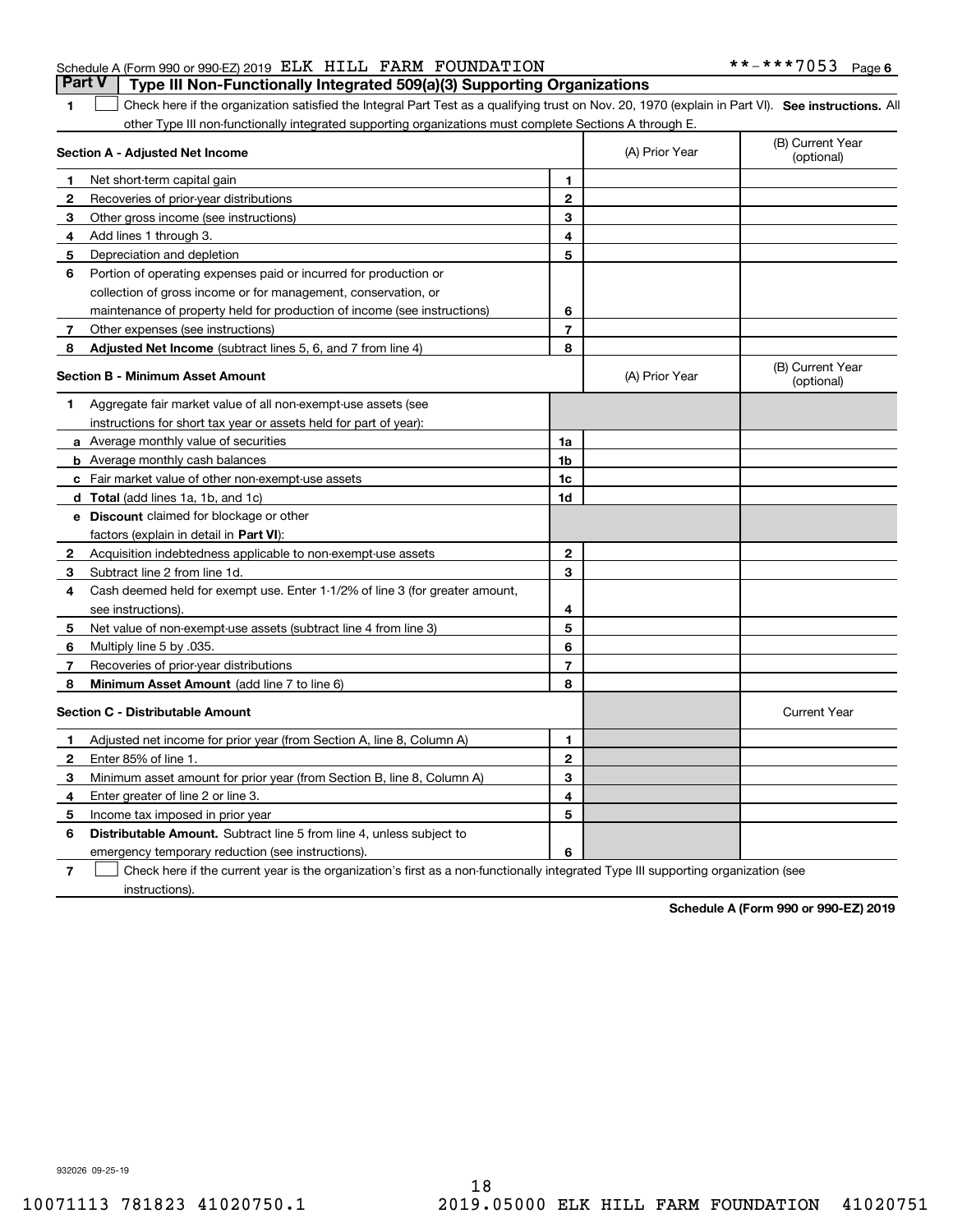#### Schedule A (Form 990 or 990-EZ) 2019 ELLK HILLL FARM FOUNDATION Page ELK HILL FARM FOUNDATION \*\*-\*\*\*7053

|    | <b>Part V</b><br>Type III Non-Functionally Integrated 509(a)(3) Supporting Organizations<br>(continued) |                             |                                       |                                         |  |  |  |  |
|----|---------------------------------------------------------------------------------------------------------|-----------------------------|---------------------------------------|-----------------------------------------|--|--|--|--|
|    | <b>Current Year</b><br><b>Section D - Distributions</b>                                                 |                             |                                       |                                         |  |  |  |  |
| 1  | Amounts paid to supported organizations to accomplish exempt purposes                                   |                             |                                       |                                         |  |  |  |  |
| 2  | Amounts paid to perform activity that directly furthers exempt purposes of supported                    |                             |                                       |                                         |  |  |  |  |
|    | organizations, in excess of income from activity                                                        |                             |                                       |                                         |  |  |  |  |
| 3  | Administrative expenses paid to accomplish exempt purposes of supported organizations                   |                             |                                       |                                         |  |  |  |  |
| 4  | Amounts paid to acquire exempt-use assets                                                               |                             |                                       |                                         |  |  |  |  |
| 5  | Qualified set-aside amounts (prior IRS approval required)                                               |                             |                                       |                                         |  |  |  |  |
| 6  | Other distributions (describe in Part VI). See instructions.                                            |                             |                                       |                                         |  |  |  |  |
| 7  | <b>Total annual distributions.</b> Add lines 1 through 6.                                               |                             |                                       |                                         |  |  |  |  |
| 8  | Distributions to attentive supported organizations to which the organization is responsive              |                             |                                       |                                         |  |  |  |  |
|    | (provide details in Part VI). See instructions.                                                         |                             |                                       |                                         |  |  |  |  |
| 9  | Distributable amount for 2019 from Section C, line 6                                                    |                             |                                       |                                         |  |  |  |  |
| 10 | Line 8 amount divided by line 9 amount                                                                  |                             |                                       |                                         |  |  |  |  |
|    |                                                                                                         | (i)                         | (iii)                                 | (iii)                                   |  |  |  |  |
|    | <b>Section E - Distribution Allocations</b> (see instructions)                                          | <b>Excess Distributions</b> | <b>Underdistributions</b><br>Pre-2019 | <b>Distributable</b><br>Amount for 2019 |  |  |  |  |
| 1  | Distributable amount for 2019 from Section C, line 6                                                    |                             |                                       |                                         |  |  |  |  |
| 2  | Underdistributions, if any, for years prior to 2019 (reason-                                            |                             |                                       |                                         |  |  |  |  |
|    | able cause required- explain in Part VI). See instructions.                                             |                             |                                       |                                         |  |  |  |  |
| З  | Excess distributions carryover, if any, to 2019                                                         |                             |                                       |                                         |  |  |  |  |
|    | <b>a</b> From 2014                                                                                      |                             |                                       |                                         |  |  |  |  |
|    | <b>b</b> From 2015                                                                                      |                             |                                       |                                         |  |  |  |  |
|    | $c$ From 2016                                                                                           |                             |                                       |                                         |  |  |  |  |
|    | d From 2017                                                                                             |                             |                                       |                                         |  |  |  |  |
|    | e From 2018                                                                                             |                             |                                       |                                         |  |  |  |  |
|    | Total of lines 3a through e                                                                             |                             |                                       |                                         |  |  |  |  |
| g  | Applied to underdistributions of prior years                                                            |                             |                                       |                                         |  |  |  |  |
|    | <b>h</b> Applied to 2019 distributable amount                                                           |                             |                                       |                                         |  |  |  |  |
|    | Carryover from 2014 not applied (see instructions)                                                      |                             |                                       |                                         |  |  |  |  |
|    | Remainder. Subtract lines 3g, 3h, and 3i from 3f.                                                       |                             |                                       |                                         |  |  |  |  |
| 4  | Distributions for 2019 from Section D,                                                                  |                             |                                       |                                         |  |  |  |  |
|    | line $7:$                                                                                               |                             |                                       |                                         |  |  |  |  |
|    | <b>a</b> Applied to underdistributions of prior years                                                   |                             |                                       |                                         |  |  |  |  |
|    | <b>b</b> Applied to 2019 distributable amount                                                           |                             |                                       |                                         |  |  |  |  |
|    | c Remainder. Subtract lines 4a and 4b from 4.                                                           |                             |                                       |                                         |  |  |  |  |
| 5  | Remaining underdistributions for years prior to 2019, if                                                |                             |                                       |                                         |  |  |  |  |
|    | any. Subtract lines 3g and 4a from line 2. For result greater                                           |                             |                                       |                                         |  |  |  |  |
|    | than zero, explain in Part VI. See instructions.                                                        |                             |                                       |                                         |  |  |  |  |
| 6  | Remaining underdistributions for 2019. Subtract lines 3h                                                |                             |                                       |                                         |  |  |  |  |
|    | and 4b from line 1. For result greater than zero, explain in                                            |                             |                                       |                                         |  |  |  |  |
|    | Part VI. See instructions.                                                                              |                             |                                       |                                         |  |  |  |  |
| 7  | Excess distributions carryover to 2020. Add lines 3j                                                    |                             |                                       |                                         |  |  |  |  |
|    | and 4c.                                                                                                 |                             |                                       |                                         |  |  |  |  |
| 8  | Breakdown of line 7:                                                                                    |                             |                                       |                                         |  |  |  |  |
|    | a Excess from 2015                                                                                      |                             |                                       |                                         |  |  |  |  |
|    | <b>b</b> Excess from 2016                                                                               |                             |                                       |                                         |  |  |  |  |
|    | c Excess from 2017                                                                                      |                             |                                       |                                         |  |  |  |  |
|    | d Excess from 2018                                                                                      |                             |                                       |                                         |  |  |  |  |
|    | e Excess from 2019                                                                                      |                             |                                       |                                         |  |  |  |  |

**Schedule A (Form 990 or 990-EZ) 2019**

932027 09-25-19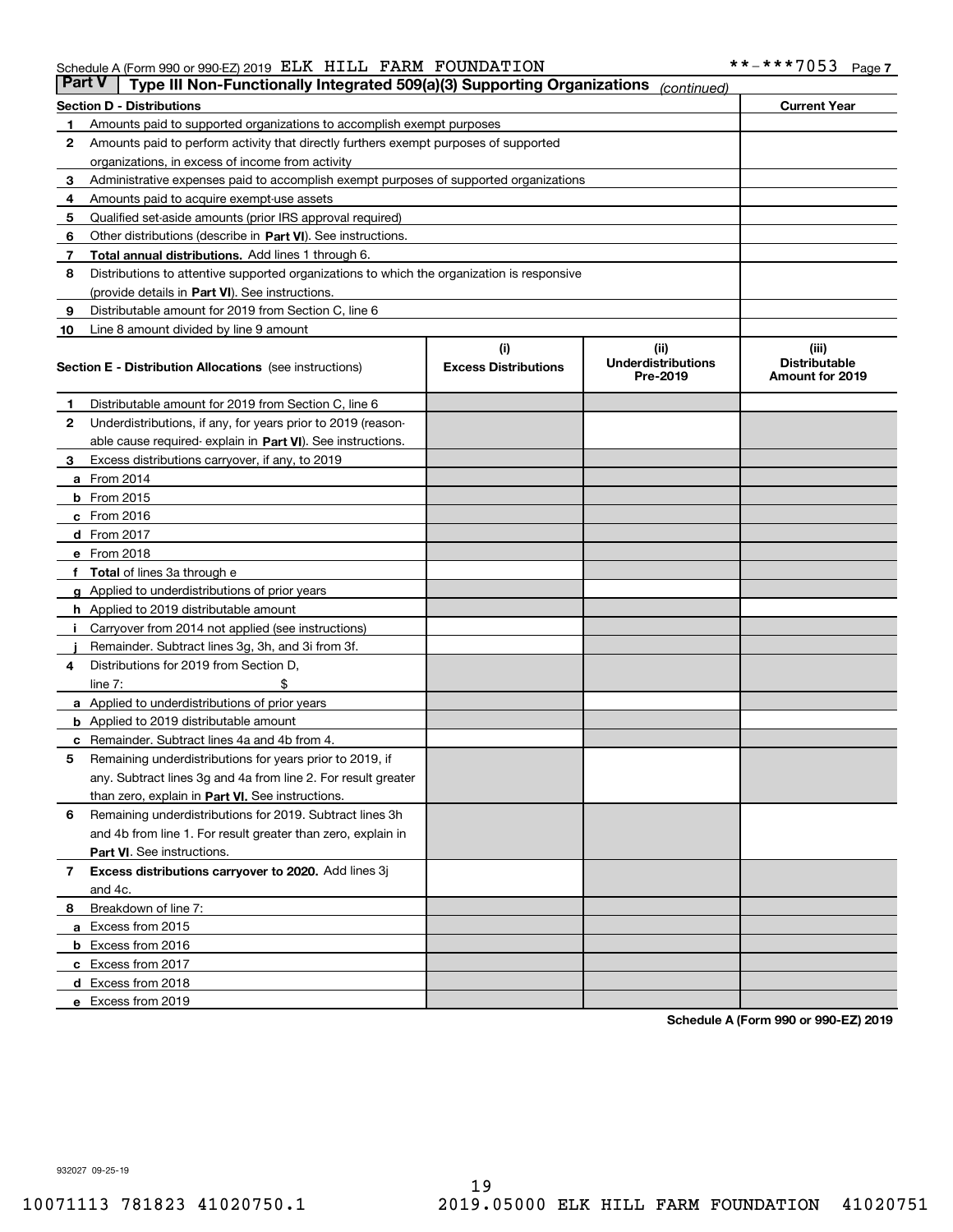|                                        |    | **-***7053<br>Page 8                                                                                                                                                                                                                                                                                                                                                                                                                                                                                                                                                                                                                  |
|----------------------------------------|----|---------------------------------------------------------------------------------------------------------------------------------------------------------------------------------------------------------------------------------------------------------------------------------------------------------------------------------------------------------------------------------------------------------------------------------------------------------------------------------------------------------------------------------------------------------------------------------------------------------------------------------------|
|                                        |    |                                                                                                                                                                                                                                                                                                                                                                                                                                                                                                                                                                                                                                       |
|                                        |    |                                                                                                                                                                                                                                                                                                                                                                                                                                                                                                                                                                                                                                       |
|                                        |    |                                                                                                                                                                                                                                                                                                                                                                                                                                                                                                                                                                                                                                       |
|                                        |    |                                                                                                                                                                                                                                                                                                                                                                                                                                                                                                                                                                                                                                       |
|                                        |    |                                                                                                                                                                                                                                                                                                                                                                                                                                                                                                                                                                                                                                       |
|                                        |    |                                                                                                                                                                                                                                                                                                                                                                                                                                                                                                                                                                                                                                       |
|                                        |    |                                                                                                                                                                                                                                                                                                                                                                                                                                                                                                                                                                                                                                       |
|                                        |    |                                                                                                                                                                                                                                                                                                                                                                                                                                                                                                                                                                                                                                       |
|                                        |    |                                                                                                                                                                                                                                                                                                                                                                                                                                                                                                                                                                                                                                       |
|                                        |    |                                                                                                                                                                                                                                                                                                                                                                                                                                                                                                                                                                                                                                       |
|                                        |    |                                                                                                                                                                                                                                                                                                                                                                                                                                                                                                                                                                                                                                       |
|                                        |    |                                                                                                                                                                                                                                                                                                                                                                                                                                                                                                                                                                                                                                       |
|                                        |    |                                                                                                                                                                                                                                                                                                                                                                                                                                                                                                                                                                                                                                       |
|                                        |    |                                                                                                                                                                                                                                                                                                                                                                                                                                                                                                                                                                                                                                       |
|                                        |    |                                                                                                                                                                                                                                                                                                                                                                                                                                                                                                                                                                                                                                       |
|                                        |    |                                                                                                                                                                                                                                                                                                                                                                                                                                                                                                                                                                                                                                       |
|                                        |    |                                                                                                                                                                                                                                                                                                                                                                                                                                                                                                                                                                                                                                       |
|                                        |    |                                                                                                                                                                                                                                                                                                                                                                                                                                                                                                                                                                                                                                       |
|                                        |    |                                                                                                                                                                                                                                                                                                                                                                                                                                                                                                                                                                                                                                       |
|                                        |    |                                                                                                                                                                                                                                                                                                                                                                                                                                                                                                                                                                                                                                       |
|                                        |    |                                                                                                                                                                                                                                                                                                                                                                                                                                                                                                                                                                                                                                       |
|                                        |    |                                                                                                                                                                                                                                                                                                                                                                                                                                                                                                                                                                                                                                       |
|                                        |    |                                                                                                                                                                                                                                                                                                                                                                                                                                                                                                                                                                                                                                       |
|                                        |    |                                                                                                                                                                                                                                                                                                                                                                                                                                                                                                                                                                                                                                       |
|                                        |    |                                                                                                                                                                                                                                                                                                                                                                                                                                                                                                                                                                                                                                       |
|                                        |    |                                                                                                                                                                                                                                                                                                                                                                                                                                                                                                                                                                                                                                       |
|                                        |    |                                                                                                                                                                                                                                                                                                                                                                                                                                                                                                                                                                                                                                       |
|                                        |    |                                                                                                                                                                                                                                                                                                                                                                                                                                                                                                                                                                                                                                       |
|                                        |    |                                                                                                                                                                                                                                                                                                                                                                                                                                                                                                                                                                                                                                       |
|                                        |    |                                                                                                                                                                                                                                                                                                                                                                                                                                                                                                                                                                                                                                       |
|                                        | 20 | Schedule A (Form 990 or 990-EZ) 2019                                                                                                                                                                                                                                                                                                                                                                                                                                                                                                                                                                                                  |
| (See instructions.)<br>932028 09-25-19 |    | Schedule A (Form 990 or 990-EZ) 2019 ELK HILL FARM FOUNDATION<br>Supplemental Information. Provide the explanations required by Part II, line 10; Part II, line 17a or 17b; Part III, line 12;<br>Part IV, Section A, lines 1, 2, 3b, 3c, 4b, 4c, 5a, 6, 9a, 9b, 9c, 11a, 11b, and 11c; Part IV, Section B, lines 1 and 2; Part IV, Section C,<br>line 1; Part IV, Section D, lines 2 and 3; Part IV, Section E, lines 1c, 2a, 2b, 3a, and 3b; Part V, line 1; Part V, Section B, line 1e; Part V,<br>Section D, lines 5, 6, and 8; and Part V, Section E, lines 2, 5, and 6. Also complete this part for any additional information. |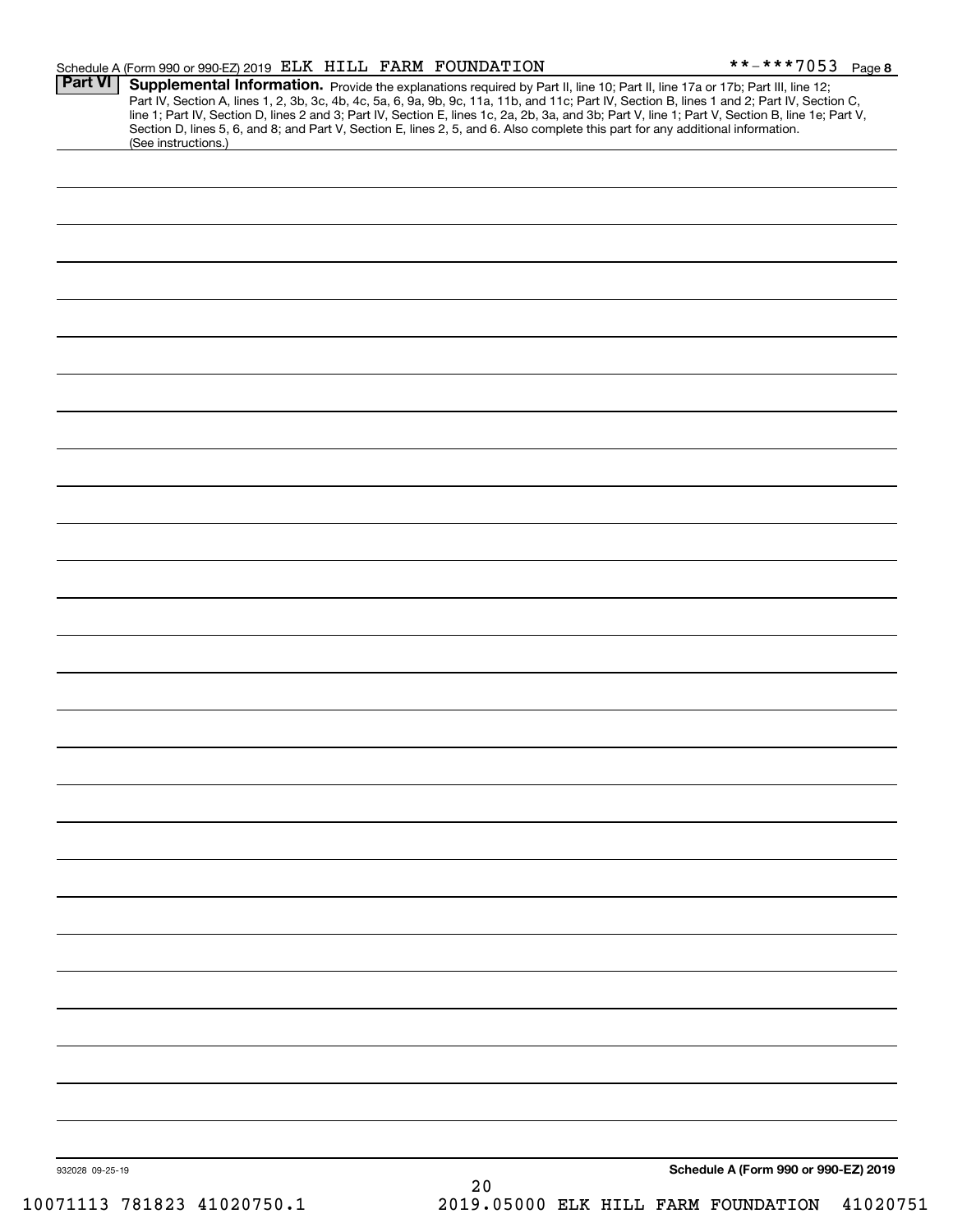Department of the Treasury Internal Revenue Service **(Form 990, 990-EZ, or 990-PF)**

Name of the organization

**Organization type** (check one):

## **Schedule B Schedule of Contributors**

**| Attach to Form 990, Form 990-EZ, or Form 990-PF. | Go to www.irs.gov/Form990 for the latest information.** OMB No. 1545-0047

# **2019**

**Employer identification number**

|  |  | -***7053 |  |  |
|--|--|----------|--|--|
|  |  |          |  |  |

| ELK HILL FARM FOUNDATION | **-***7053 |
|--------------------------|------------|
|--------------------------|------------|

| Filers of:         | Section:                                                                           |
|--------------------|------------------------------------------------------------------------------------|
| Form 990 or 990-EZ | $\lfloor x \rfloor$ 501(c)( 3) (enter number) organization                         |
|                    | $4947(a)(1)$ nonexempt charitable trust <b>not</b> treated as a private foundation |
|                    | 527 political organization                                                         |
| Form 990-PF        | 501(c)(3) exempt private foundation                                                |
|                    | 4947(a)(1) nonexempt charitable trust treated as a private foundation              |
|                    | 501(c)(3) taxable private foundation                                               |

Check if your organization is covered by the **General Rule** or a **Special Rule. Note:**  Only a section 501(c)(7), (8), or (10) organization can check boxes for both the General Rule and a Special Rule. See instructions.

#### **General Rule**

 $\boxed{\textbf{X}}$  For an organization filing Form 990, 990-EZ, or 990-PF that received, during the year, contributions totaling \$5,000 or more (in money or property) from any one contributor. Complete Parts I and II. See instructions for determining a contributor's total contributions.

#### **Special Rules**

any one contributor, during the year, total contributions of the greater of  $\,$  (1) \$5,000; or **(2)** 2% of the amount on (i) Form 990, Part VIII, line 1h; For an organization described in section 501(c)(3) filing Form 990 or 990-EZ that met the 33 1/3% support test of the regulations under sections 509(a)(1) and 170(b)(1)(A)(vi), that checked Schedule A (Form 990 or 990-EZ), Part II, line 13, 16a, or 16b, and that received from or (ii) Form 990-EZ, line 1. Complete Parts I and II.  $\mathcal{L}^{\text{max}}$ 

year, total contributions of more than \$1,000 *exclusively* for religious, charitable, scientific, literary, or educational purposes, or for the For an organization described in section 501(c)(7), (8), or (10) filing Form 990 or 990-EZ that received from any one contributor, during the prevention of cruelty to children or animals. Complete Parts I, II, and III.  $\mathcal{L}^{\text{max}}$ 

purpose. Don't complete any of the parts unless the **General Rule** applies to this organization because it received *nonexclusively* year, contributions <sub>exclusively</sub> for religious, charitable, etc., purposes, but no such contributions totaled more than \$1,000. If this box is checked, enter here the total contributions that were received during the year for an  $\;$ exclusively religious, charitable, etc., For an organization described in section 501(c)(7), (8), or (10) filing Form 990 or 990-EZ that received from any one contributor, during the religious, charitable, etc., contributions totaling \$5,000 or more during the year  $\Box$ — $\Box$  =  $\Box$  $\mathcal{L}^{\text{max}}$ 

**Caution:**  An organization that isn't covered by the General Rule and/or the Special Rules doesn't file Schedule B (Form 990, 990-EZ, or 990-PF),  **must** but it answer "No" on Part IV, line 2, of its Form 990; or check the box on line H of its Form 990-EZ or on its Form 990-PF, Part I, line 2, to certify that it doesn't meet the filing requirements of Schedule B (Form 990, 990-EZ, or 990-PF).

**For Paperwork Reduction Act Notice, see the instructions for Form 990, 990-EZ, or 990-PF. Schedule B (Form 990, 990-EZ, or 990-PF) (2019)** LHA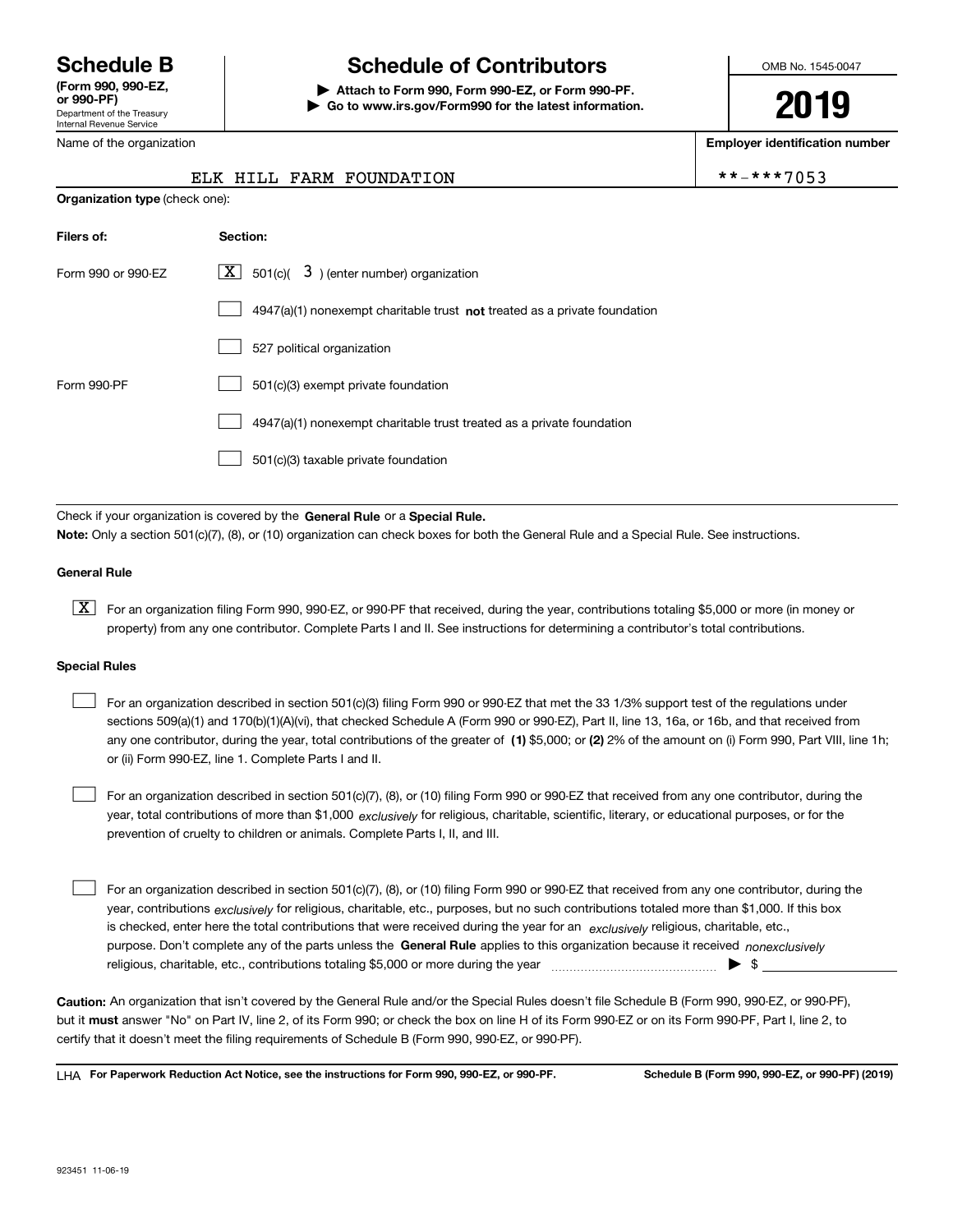#### Schedule B (Form 990, 990-EZ, or 990-PF) (2019) Page 2

#### ELK HILL FARM FOUNDATION \*\*-\*\*\*7053

|            | Schedule B (Form 990, 990-EZ, or 990-PF) (2019)                                                       |                                   | Page 2                                                                                           |
|------------|-------------------------------------------------------------------------------------------------------|-----------------------------------|--------------------------------------------------------------------------------------------------|
|            | Name of organization                                                                                  |                                   | <b>Employer identification number</b>                                                            |
|            | ELK HILL FARM FOUNDATION                                                                              |                                   | **-***7053                                                                                       |
| Part I     | <b>Contributors</b> (see instructions). Use duplicate copies of Part I if additional space is needed. |                                   |                                                                                                  |
| (a)<br>No. | (b)<br>Name, address, and ZIP + 4                                                                     | (c)<br><b>Total contributions</b> | (d)<br>Type of contribution                                                                      |
| 1          | MARGARET DISHAROON CHARITABLE TRUST<br>904 EAST CARY STREET<br>RICHMOND, VA 23219                     | 400,000.<br>\$                    | $\mathbf{X}$<br>Person<br>Payroll<br>Noncash<br>(Complete Part II for<br>noncash contributions.) |
| (a)<br>No. | (b)<br>Name, address, and ZIP + 4                                                                     | (c)<br><b>Total contributions</b> | (d)<br>Type of contribution                                                                      |
|            |                                                                                                       | \$                                | Person<br>Payroll<br>Noncash<br>(Complete Part II for<br>noncash contributions.)                 |
| (a)<br>No. | (b)<br>Name, address, and ZIP + 4                                                                     | (c)<br><b>Total contributions</b> | (d)<br>Type of contribution                                                                      |
|            |                                                                                                       | \$                                | Person<br>Payroll<br>Noncash<br>(Complete Part II for<br>noncash contributions.)                 |
| (a)<br>No. | (b)<br>Name, address, and ZIP + 4                                                                     | (c)<br><b>Total contributions</b> | (d)<br>Type of contribution                                                                      |
|            |                                                                                                       | \$                                | Person<br>Payroll<br>Noncash<br>(Complete Part II for<br>noncash contributions.)                 |
| (a)<br>No. | (b)<br>Name, address, and ZIP + 4                                                                     | (c)<br><b>Total contributions</b> | (d)<br>Type of contribution                                                                      |
|            |                                                                                                       | \$                                | Person<br>Payroll<br>Noncash<br>(Complete Part II for<br>noncash contributions.)                 |
| (a)<br>No. | (b)<br>Name, address, and ZIP + 4                                                                     | (c)<br><b>Total contributions</b> | (d)<br>Type of contribution                                                                      |
|            |                                                                                                       | \$                                | Person<br>Payroll<br>Noncash<br>(Complete Part II for<br>noncash contributions.)                 |

923452 11-06-19 **Schedule B (Form 990, 990-EZ, or 990-PF) (2019)**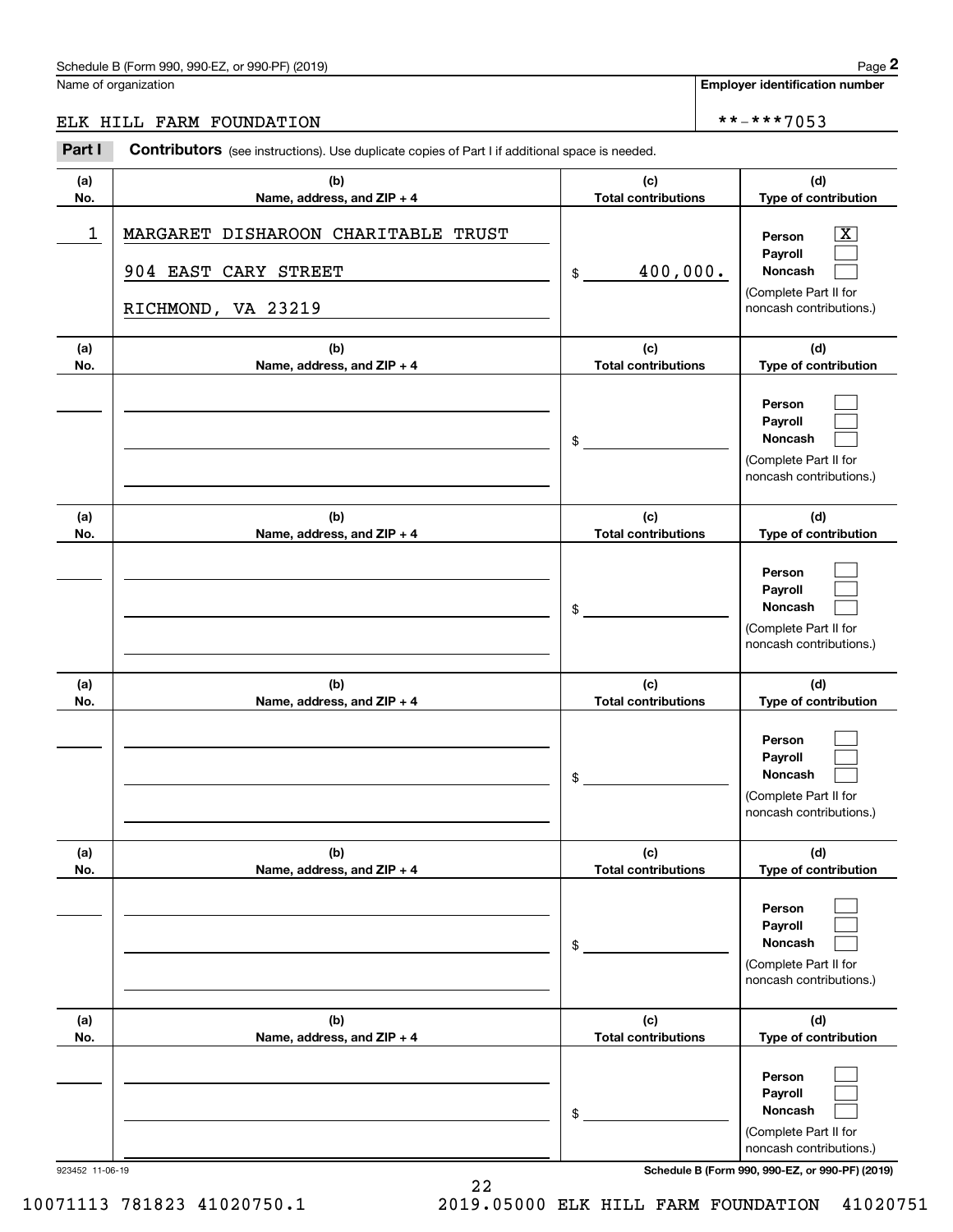Name of organization

**Employer identification number**

#### ELK HILL FARM FOUNDATION \*\*-\*\*\*7053

(see instructions). Use duplicate copies of Part II if additional space is needed.<br> **2Part II Noncash Property** (see instructions). Use duplicate copies of Part II if additional space is needed.

| (a)<br>No.<br>from<br>Part I | (b)<br>Description of noncash property given | (c)<br>FMV (or estimate)<br>(See instructions.) | (d)<br>Date received                            |
|------------------------------|----------------------------------------------|-------------------------------------------------|-------------------------------------------------|
|                              |                                              | $$\overbrace{\hspace{2.5cm}}$                   |                                                 |
| (a)<br>No.<br>from<br>Part I | (b)<br>Description of noncash property given | (c)<br>FMV (or estimate)<br>(See instructions.) | (d)<br>Date received                            |
|                              |                                              | $\frac{1}{2}$                                   |                                                 |
| (a)<br>No.<br>from<br>Part I | (b)<br>Description of noncash property given | (c)<br>FMV (or estimate)<br>(See instructions.) | (d)<br>Date received                            |
|                              |                                              | $\frac{1}{2}$                                   |                                                 |
| (a)<br>No.<br>from<br>Part I | (b)<br>Description of noncash property given | (c)<br>FMV (or estimate)<br>(See instructions.) | (d)<br>Date received                            |
|                              |                                              | $\sim$                                          |                                                 |
| (a)<br>No.<br>from<br>Part I | (b)<br>Description of noncash property given | (c)<br>FMV (or estimate)<br>(See instructions.) | (d)<br>Date received                            |
|                              |                                              | \$                                              |                                                 |
| (a)<br>No.<br>from<br>Part I | (b)<br>Description of noncash property given | (c)<br>FMV (or estimate)<br>(See instructions.) | (d)<br>Date received                            |
|                              |                                              | \$                                              |                                                 |
| 923453 11-06-19              |                                              |                                                 | Schedule B (Form 990, 990-EZ, or 990-PF) (2019) |

23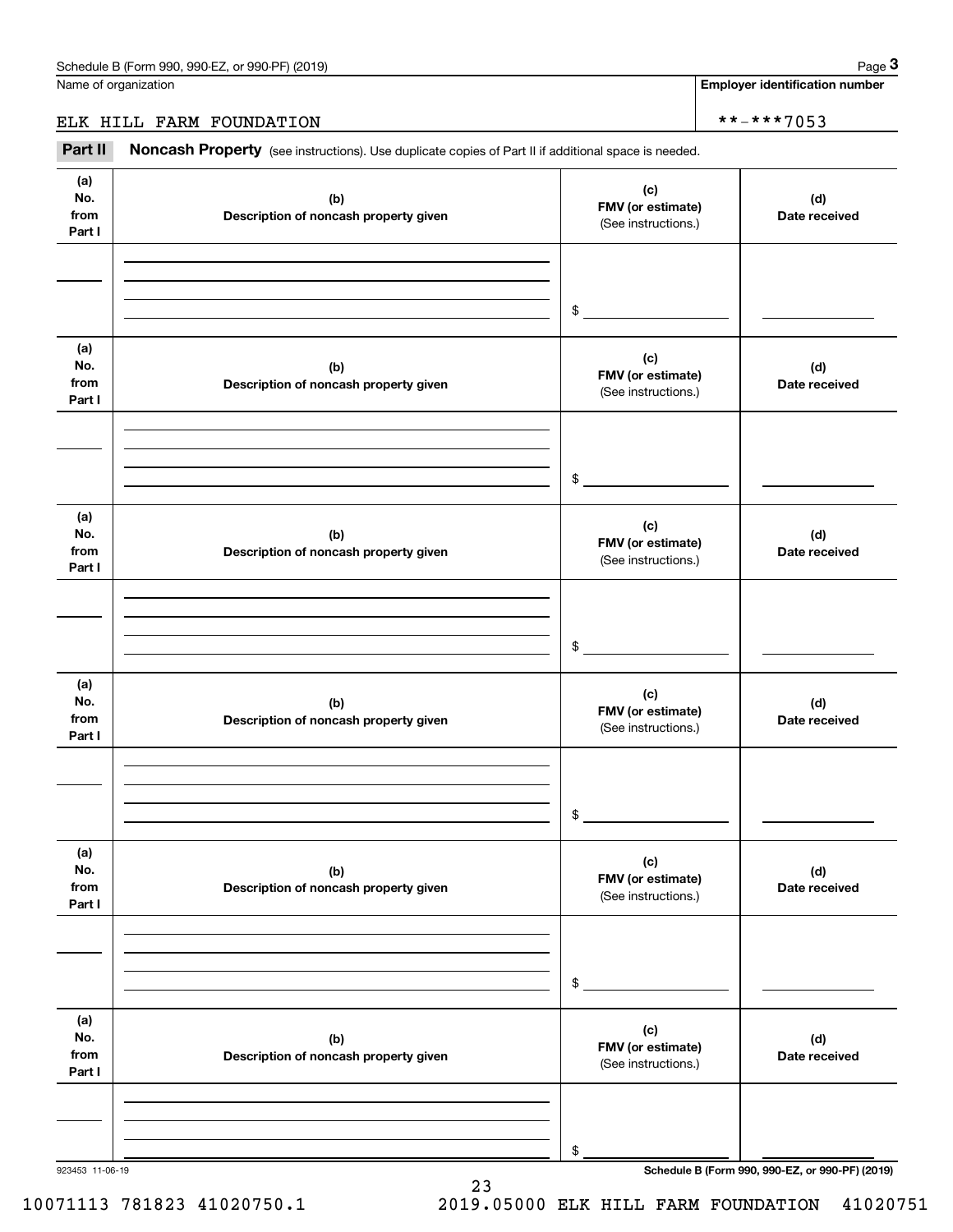| Name of organization<br>ELK HILL FARM FOUNDATION<br>Part III<br>Exclusively religious, charitable, etc., contributions to organizations described in section 501(c)(7), (8), or (10) that total more than \$1,000 for the year<br>from any one contributor. Complete columns (a) through (e) and the following line entry. For organizations | <b>Employer identification number</b><br>**-***7053 |  |  |  |  |  |  |
|----------------------------------------------------------------------------------------------------------------------------------------------------------------------------------------------------------------------------------------------------------------------------------------------------------------------------------------------|-----------------------------------------------------|--|--|--|--|--|--|
|                                                                                                                                                                                                                                                                                                                                              |                                                     |  |  |  |  |  |  |
|                                                                                                                                                                                                                                                                                                                                              |                                                     |  |  |  |  |  |  |
|                                                                                                                                                                                                                                                                                                                                              |                                                     |  |  |  |  |  |  |
| completing Part III, enter the total of exclusively religious, charitable, etc., contributions of \$1,000 or less for the year. (Enter this info. once.) \\$<br>Use duplicate copies of Part III if additional space is needed.                                                                                                              |                                                     |  |  |  |  |  |  |
| (a) No.<br>from<br>(b) Purpose of gift<br>(c) Use of gift                                                                                                                                                                                                                                                                                    | (d) Description of how gift is held                 |  |  |  |  |  |  |
| Part I                                                                                                                                                                                                                                                                                                                                       |                                                     |  |  |  |  |  |  |
|                                                                                                                                                                                                                                                                                                                                              |                                                     |  |  |  |  |  |  |
| (e) Transfer of gift                                                                                                                                                                                                                                                                                                                         |                                                     |  |  |  |  |  |  |
| Transferee's name, address, and ZIP + 4                                                                                                                                                                                                                                                                                                      | Relationship of transferor to transferee            |  |  |  |  |  |  |
|                                                                                                                                                                                                                                                                                                                                              |                                                     |  |  |  |  |  |  |
| (a) No.<br>from<br>(b) Purpose of gift<br>(c) Use of gift<br>Part I                                                                                                                                                                                                                                                                          | (d) Description of how gift is held                 |  |  |  |  |  |  |
|                                                                                                                                                                                                                                                                                                                                              |                                                     |  |  |  |  |  |  |
| (e) Transfer of gift                                                                                                                                                                                                                                                                                                                         |                                                     |  |  |  |  |  |  |
| Transferee's name, address, and ZIP + 4                                                                                                                                                                                                                                                                                                      | Relationship of transferor to transferee            |  |  |  |  |  |  |
|                                                                                                                                                                                                                                                                                                                                              |                                                     |  |  |  |  |  |  |
|                                                                                                                                                                                                                                                                                                                                              |                                                     |  |  |  |  |  |  |
| (a) No.<br>from<br>(c) Use of gift<br>(b) Purpose of gift<br>Part I                                                                                                                                                                                                                                                                          | (d) Description of how gift is held                 |  |  |  |  |  |  |
|                                                                                                                                                                                                                                                                                                                                              |                                                     |  |  |  |  |  |  |
| (e) Transfer of gift                                                                                                                                                                                                                                                                                                                         |                                                     |  |  |  |  |  |  |
| Transferee's name, address, and $ZIP + 4$                                                                                                                                                                                                                                                                                                    | Relationship of transferor to transferee            |  |  |  |  |  |  |
|                                                                                                                                                                                                                                                                                                                                              |                                                     |  |  |  |  |  |  |
| (a) No.<br>from<br>(b) Purpose of gift<br>(c) Use of gift                                                                                                                                                                                                                                                                                    | (d) Description of how gift is held                 |  |  |  |  |  |  |
| Part I                                                                                                                                                                                                                                                                                                                                       |                                                     |  |  |  |  |  |  |
|                                                                                                                                                                                                                                                                                                                                              |                                                     |  |  |  |  |  |  |
| (e) Transfer of gift                                                                                                                                                                                                                                                                                                                         |                                                     |  |  |  |  |  |  |
| Transferee's name, address, and $ZIP + 4$                                                                                                                                                                                                                                                                                                    | Relationship of transferor to transferee            |  |  |  |  |  |  |
|                                                                                                                                                                                                                                                                                                                                              |                                                     |  |  |  |  |  |  |
| 923454 11-06-19                                                                                                                                                                                                                                                                                                                              | Schedule B (Form 990, 990-EZ, or 990-PF) (2019)     |  |  |  |  |  |  |

24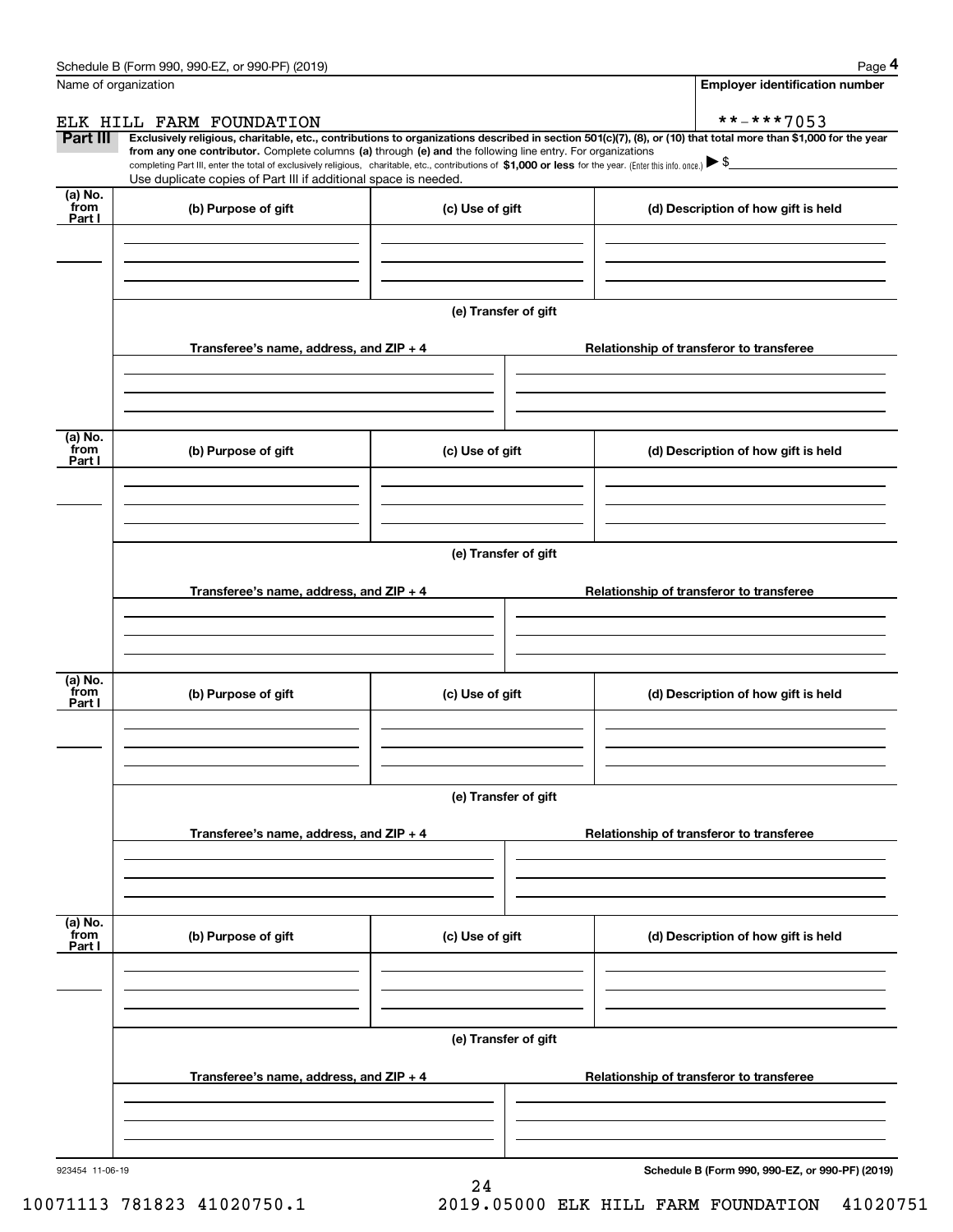| <b>SCHEDULE I</b>                                                                                                                                                                       |                                                                                                                                                                                                                                                                                                                                  | <b>Grants and Other Assistance to Organizations,</b>                                                                                  |                                                       |                                         |                                               |                                          | OMB No. 1545-0047                                   |
|-----------------------------------------------------------------------------------------------------------------------------------------------------------------------------------------|----------------------------------------------------------------------------------------------------------------------------------------------------------------------------------------------------------------------------------------------------------------------------------------------------------------------------------|---------------------------------------------------------------------------------------------------------------------------------------|-------------------------------------------------------|-----------------------------------------|-----------------------------------------------|------------------------------------------|-----------------------------------------------------|
| (Form 990)                                                                                                                                                                              |                                                                                                                                                                                                                                                                                                                                  | Governments, and Individuals in the United States<br>Complete if the organization answered "Yes" on Form 990, Part IV, line 21 or 22. |                                                       |                                         |                                               |                                          |                                                     |
| Department of the Treasury                                                                                                                                                              |                                                                                                                                                                                                                                                                                                                                  |                                                                                                                                       | Attach to Form 990.                                   |                                         |                                               |                                          | <b>Open to Public</b>                               |
| Internal Revenue Service                                                                                                                                                                |                                                                                                                                                                                                                                                                                                                                  |                                                                                                                                       | Go to www.irs.gov/Form990 for the latest information. |                                         |                                               |                                          | Inspection                                          |
| Name of the organization                                                                                                                                                                | ELK HILL FARM FOUNDATION                                                                                                                                                                                                                                                                                                         |                                                                                                                                       |                                                       |                                         |                                               |                                          | <b>Employer identification number</b><br>**-***7053 |
| <b>General Information on Grants and Assistance</b><br>Part I                                                                                                                           |                                                                                                                                                                                                                                                                                                                                  |                                                                                                                                       |                                                       |                                         |                                               |                                          |                                                     |
| Does the organization maintain records to substantiate the amount of the grants or assistance, the grantees' eligibility for the grants or assistance, and the selection<br>$\mathbf 1$ |                                                                                                                                                                                                                                                                                                                                  |                                                                                                                                       |                                                       |                                         |                                               |                                          |                                                     |
|                                                                                                                                                                                         |                                                                                                                                                                                                                                                                                                                                  |                                                                                                                                       |                                                       |                                         |                                               |                                          | $\sqrt{X}$ No<br>Yes                                |
| Describe in Part IV the organization's procedures for monitoring the use of grant funds in the United States.<br>$\mathbf{2}$                                                           |                                                                                                                                                                                                                                                                                                                                  |                                                                                                                                       |                                                       |                                         |                                               |                                          |                                                     |
| Part II<br>Grants and Other Assistance to Domestic Organizations and Domestic Governments. Complete if the organization answered "Yes" on Form 990, Part IV, line 21, for any           |                                                                                                                                                                                                                                                                                                                                  |                                                                                                                                       |                                                       |                                         |                                               |                                          |                                                     |
| recipient that received more than \$5,000. Part II can be duplicated if additional space is needed.                                                                                     |                                                                                                                                                                                                                                                                                                                                  |                                                                                                                                       |                                                       |                                         | (f) Method of                                 |                                          |                                                     |
| 1 (a) Name and address of organization<br>or government                                                                                                                                 | $(b)$ EIN                                                                                                                                                                                                                                                                                                                        | (c) IRC section<br>(if applicable)                                                                                                    | (d) Amount of<br>cash grant                           | (e) Amount of<br>non-cash<br>assistance | valuation (book,<br>FMV, appraisal,<br>other) | (g) Description of<br>noncash assistance | (h) Purpose of grant<br>or assistance               |
| ELK HILL FARM, INC<br>P.O. BOX 99                                                                                                                                                       |                                                                                                                                                                                                                                                                                                                                  |                                                                                                                                       |                                                       |                                         |                                               |                                          | ASSIST ELK HILL FARM WITH                           |
| GOOCHLAND, VA 23063                                                                                                                                                                     | $\bullet \bullet^*$ : $\ast$ $\frac{1}{2}$ $\ast$ $\ast$ $\frac{1}{2}$ $\ast$ $\ast$ $\frac{1}{2}$ $\ast$ $\ast$ $\frac{1}{2}$ $\ast$ $\ast$ $\frac{1}{2}$ $\ast$ $\ast$ $\frac{1}{2}$ $\ast$ $\ast$ $\frac{1}{2}$ $\ast$ $\ast$ $\frac{1}{2}$ $\ast$ $\ast$ $\frac{1}{2}$ $\ast$ $\ast$ $\frac{1}{2}$ $\ast$ $\ast$ $\frac{1}{$ |                                                                                                                                       | 333,022.                                              | 0.                                      |                                               |                                          | ITS MISSION.                                        |
|                                                                                                                                                                                         |                                                                                                                                                                                                                                                                                                                                  |                                                                                                                                       |                                                       |                                         |                                               |                                          |                                                     |
|                                                                                                                                                                                         |                                                                                                                                                                                                                                                                                                                                  |                                                                                                                                       |                                                       |                                         |                                               |                                          |                                                     |
|                                                                                                                                                                                         |                                                                                                                                                                                                                                                                                                                                  |                                                                                                                                       |                                                       |                                         |                                               |                                          |                                                     |
|                                                                                                                                                                                         |                                                                                                                                                                                                                                                                                                                                  |                                                                                                                                       |                                                       |                                         |                                               |                                          |                                                     |
| Enter total number of section 501(c)(3) and government organizations listed in the line 1 table<br>$\mathbf{2}$                                                                         |                                                                                                                                                                                                                                                                                                                                  |                                                                                                                                       |                                                       |                                         |                                               |                                          | $1$ .<br>▶                                          |
| 3                                                                                                                                                                                       |                                                                                                                                                                                                                                                                                                                                  |                                                                                                                                       |                                                       |                                         |                                               |                                          |                                                     |

**For Paperwork Reduction Act Notice, see the Instructions for Form 990. Schedule I (Form 990) (2019)** LHA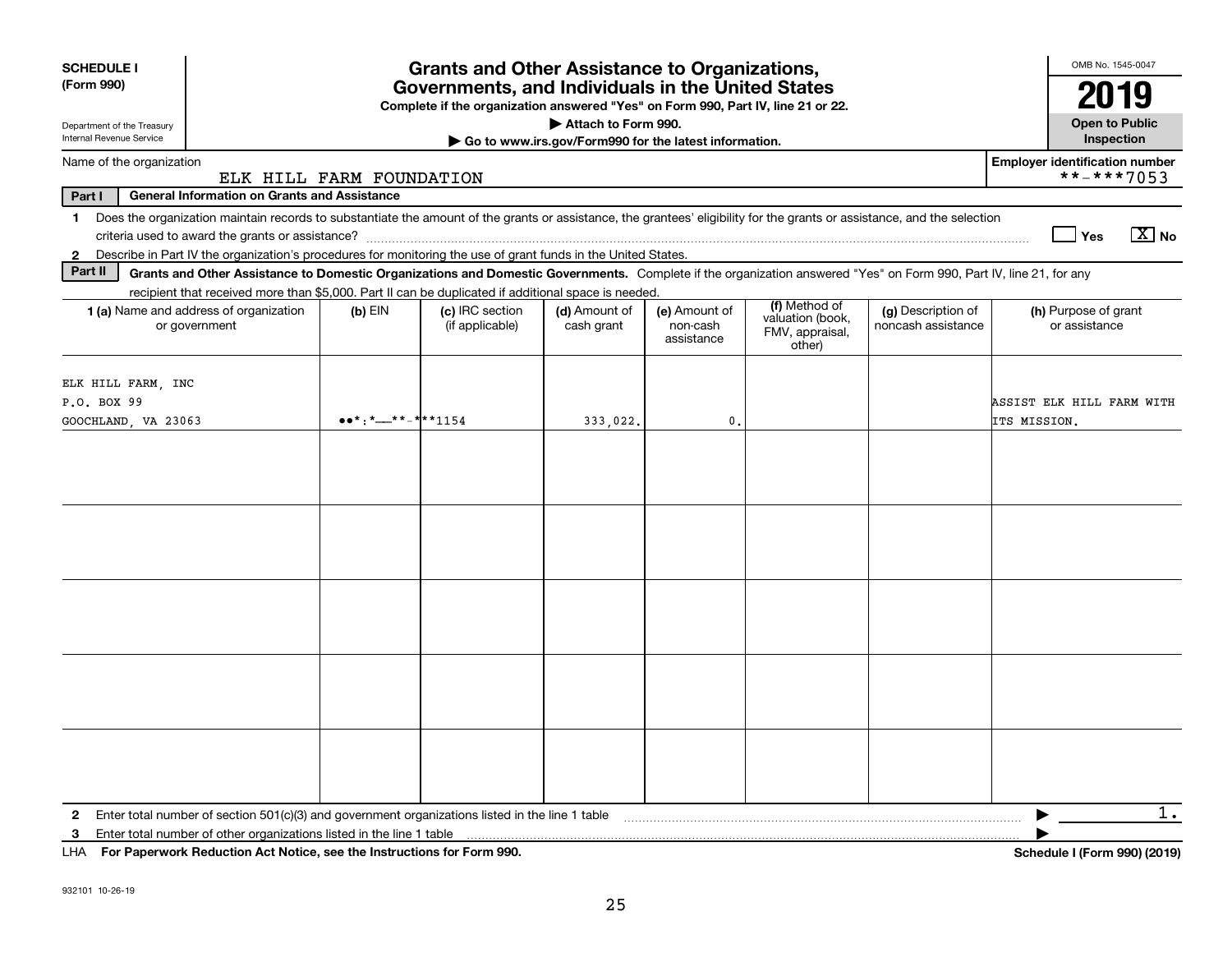Part III can be duplicated if additional space is needed.

| (a) Type of grant or assistance                                               | (b) Number of<br>recipients | (c) Amount of<br>cash grant | (d) Amount of non-<br>cash assistance | (e) Method of valuation<br>(book, FMV, appraisal, other) | (f) Description of noncash assistance |
|-------------------------------------------------------------------------------|-----------------------------|-----------------------------|---------------------------------------|----------------------------------------------------------|---------------------------------------|
|                                                                               |                             |                             |                                       |                                                          |                                       |
|                                                                               |                             |                             |                                       |                                                          |                                       |
|                                                                               |                             |                             |                                       |                                                          |                                       |
|                                                                               |                             |                             |                                       |                                                          |                                       |
|                                                                               |                             |                             |                                       |                                                          |                                       |
|                                                                               |                             |                             |                                       |                                                          |                                       |
|                                                                               |                             |                             |                                       |                                                          |                                       |
|                                                                               |                             |                             |                                       |                                                          |                                       |
|                                                                               |                             |                             |                                       |                                                          |                                       |
|                                                                               |                             |                             |                                       |                                                          |                                       |
| the contract of the contract of the<br><b>Contract Contract Contract</b><br>. |                             |                             |                                       |                                                          |                                       |

Part IV | Supplemental Information. Provide the information required in Part I, line 2; Part III, column (b); and any other additional information.

**2**

Schedule I (Form 990) (2019) ELK HILL FARM FOUNDATION \* \* - \* \* \* 7 0 5 3 Page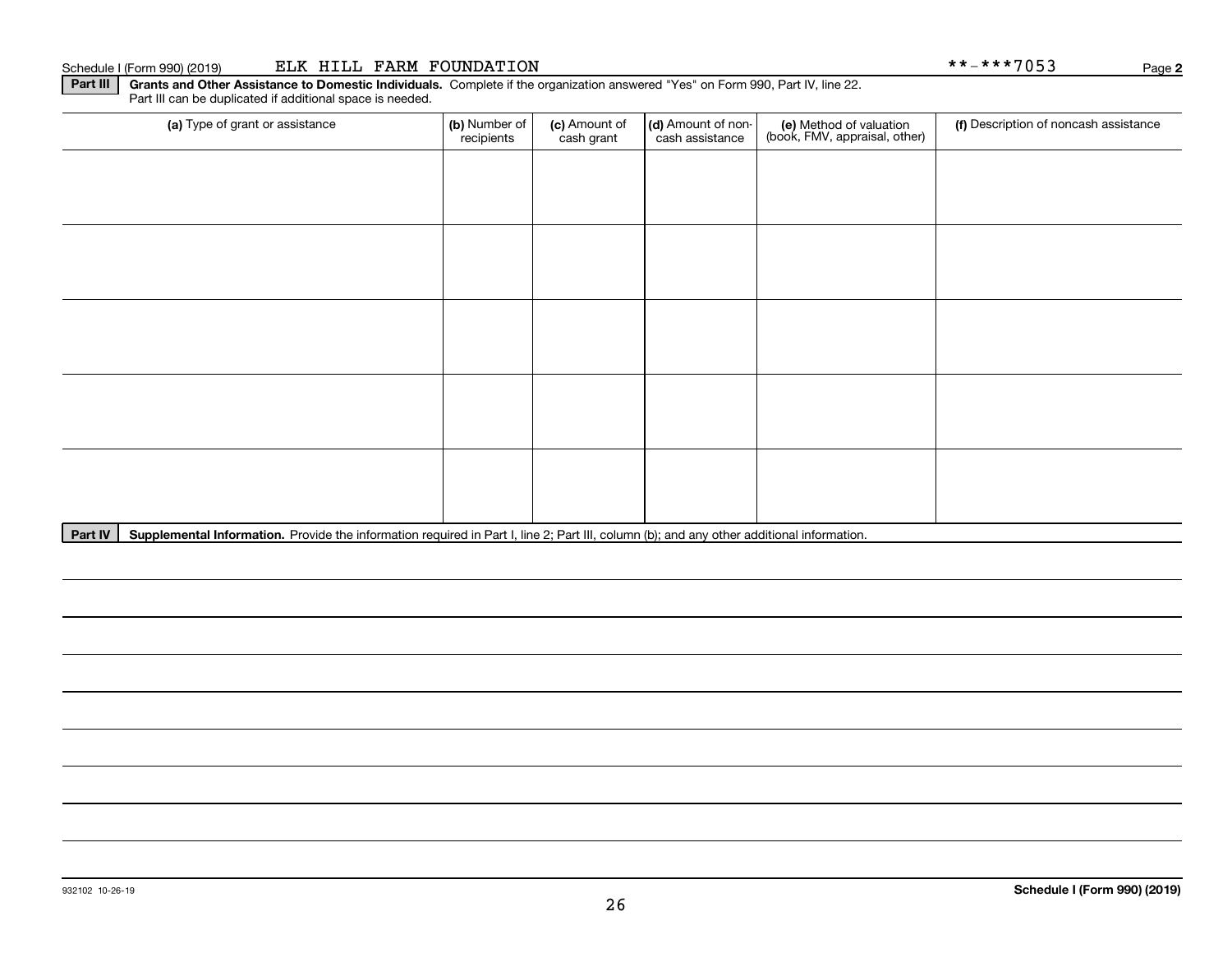**(Form 990 or 990-EZ)**

Department of the Treasury Internal Revenue Service Name of the organization

**SCHEDULE O Supplemental Information to Form 990 or 990-EZ**

**Complete to provide information for responses to specific questions on Form 990 or 990-EZ or to provide any additional information. | Attach to Form 990 or 990-EZ. | Go to www.irs.gov/Form990 for the latest information.**



ELK HILL FARM FOUNDATION \*\*-\*\*\*7053

**Employer identification number**

FORM 990, PART I, LINE 1, DESCRIPTION OF ORGANIZATION MISSION:

CHARITABLE, EDUCATIONAL AND SCIENTIFIC PURPOSES OF ELK HILL FARM, INC.

ELK HILL FARM, INC. ENABLES CHILDREN AND FAMILIES TO TRANSFORM

OVERWHELMING CHALLENGES INTO SUCCESSFUL FUTURES.

FORM 990, PART VI, SECTION B, LINE 11B:

THE FORM 990 IS PRESENTED TO THE BOARD OF TRUSTEES FOR REVIEW BEFORE

FILING.

FORM 990, PART VI, SECTION B, LINE 12C:

THE CONFLICT OF INTEREST POLICY IS DISTRIBUTED EACH YEAR AS PART OF THE

BOARD MANUAL. IN ADDITION, EACH NEW BOARD MEMBER ATTENDS AN ORIENTATION

SESSION AND DISCUSSES, AMONGST OTHER ISSUES, CONFLICTS OF INTEREST. EACH

YEAR BOARD MEMBERS ARE PROVIDED WITH THE ANNUAL BOARD MANUAL WHICH

HIGHLIGHTS THIS AREA.

FORM 990, PART VI, SECTION C, LINE 19:

ELK HILL PUBLISHES AN ANNUAL REPORT WHICH PROVIDES CONTACT INFORMATION

THROUGH WHICH THE PUBLIC CAN GAIN ACCESS TO AUDITED FINANCIAL STATEMENTS,

27

AS WELL AS OTHER GOVERNING DOCUMENTS. ELK HILL FARM, INC. MAINTAINS A

WEBSITE WHICH PROVIDES ACCESS TO THE 990.

FORM XII LINE 1

THE PROCESS HAS NOT CHANGED FROM THE PRIOR YEAR

932211 09-06-19 LHA For Paperwork Reduction Act Notice, see the Instructions for Form 990 or 990-EZ. Schedule O (Form 990 or 990-EZ) (2019)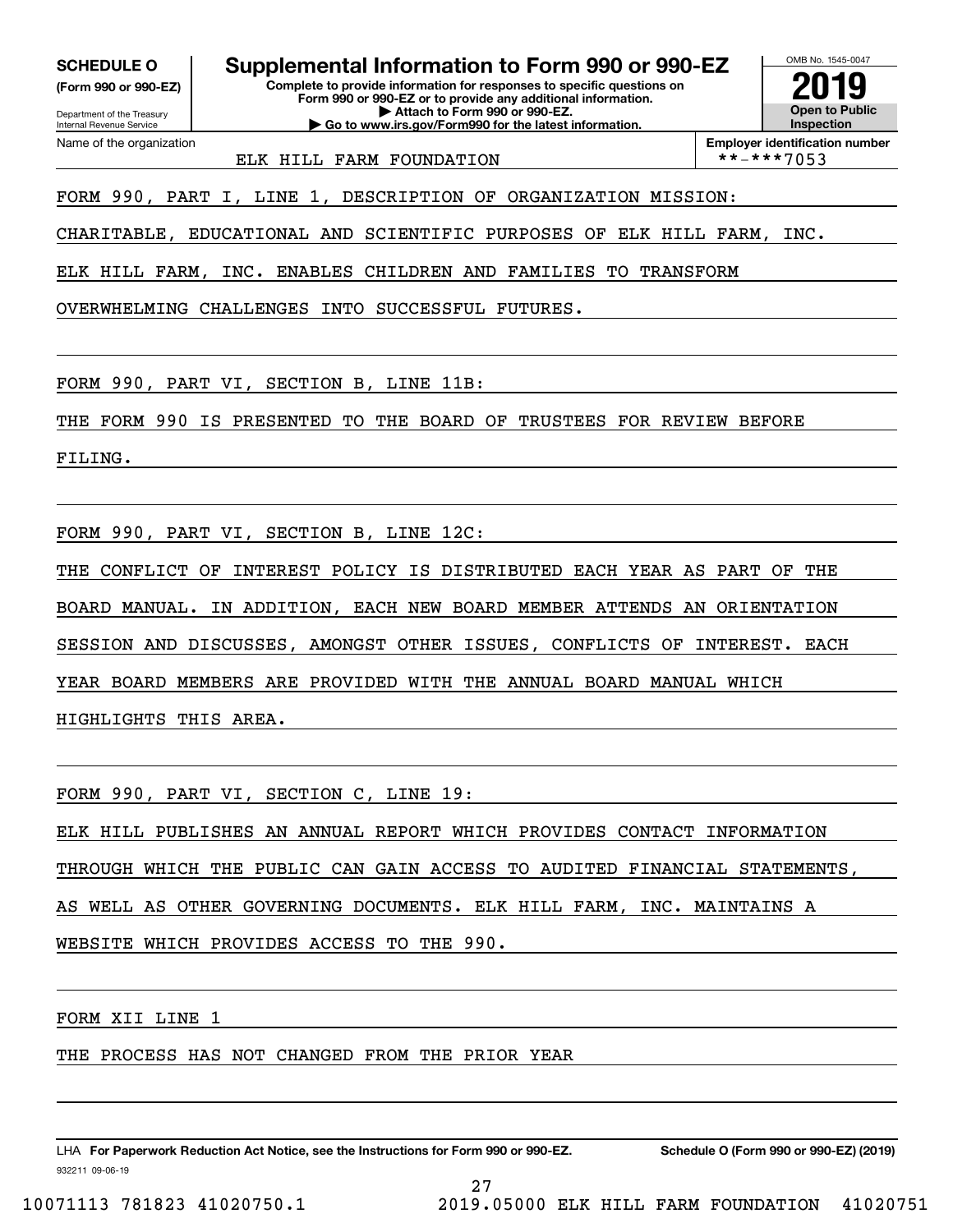| (Form 990) |  |
|------------|--|
|------------|--|

# **SCHEDULE R**

#### **Related Organizations and Unrelated Partnerships**

**Complete if the organization answered "Yes" on Form 990, Part IV, line 33, 34, 35b, 36, or 37.** |

**Attach to Form 990.**  |

OMB No. 1545-0047

**Open to Public | Go to www.irs.gov/Form990 for instructions and the latest information. Inspection 2019**

**Employer identification number**

 $***-***7053$ 

Department of the Treasury Internal Revenue Service Name of the organization

ELK HILL FARM FOUNDATION

**Part I Identification of Disregarded Entities.**  Complete if the organization answered "Yes" on Form 990, Part IV, line 33.

| (a)<br>Name, address, and EIN (if applicable)<br>of disregarded entity | (b)<br>Primary activity | (c)<br>Legal domicile (state or<br>foreign country) | (d)<br>Total income | (e)<br>End-of-year assets | (f)<br>Direct controlling<br>entity |
|------------------------------------------------------------------------|-------------------------|-----------------------------------------------------|---------------------|---------------------------|-------------------------------------|
|                                                                        |                         |                                                     |                     |                           |                                     |
|                                                                        |                         |                                                     |                     |                           |                                     |
|                                                                        |                         |                                                     |                     |                           |                                     |
|                                                                        |                         |                                                     |                     |                           |                                     |

#### **Identification of Related Tax-Exempt Organizations.** Complete if the organization answered "Yes" on Form 990, Part IV, line 34, because it had one or more related tax-exempt **Part II** organizations during the tax year.

| (a)<br>Name, address, and EIN<br>of related organization | (b)<br>Primary activity  | (c)<br>Legal domicile (state or<br>foreign country) | (d)<br>Exempt Code<br>section | (e)<br>Public charity<br>status (if section | (f)<br>Direct controlling<br>entity | $(g)$<br>Section 512(b)(13) | controlled<br>entity? |
|----------------------------------------------------------|--------------------------|-----------------------------------------------------|-------------------------------|---------------------------------------------|-------------------------------------|-----------------------------|-----------------------|
|                                                          |                          |                                                     |                               | 501(c)(3))                                  |                                     | Yes                         | No                    |
| ELK HILL FARM, INC. - 23-7071154                         | SPECIALIZED              |                                                     |                               |                                             |                                     |                             |                       |
| PO BOX 99                                                | ED COMMUNITY-BASED       |                                                     |                               |                                             |                                     |                             |                       |
| GOOCHLAND, VA 23063                                      | SERVICES AND RESIDENTIAL | VIRGINIA                                            |                               | 501(C)(3)                                   |                                     | x                           |                       |
|                                                          |                          |                                                     |                               |                                             |                                     |                             |                       |
|                                                          |                          |                                                     |                               |                                             |                                     |                             |                       |
|                                                          |                          |                                                     |                               |                                             |                                     |                             |                       |

**For Paperwork Reduction Act Notice, see the Instructions for Form 990. Schedule R (Form 990) 2019**

SEE PART VII FOR CONTINUATIONS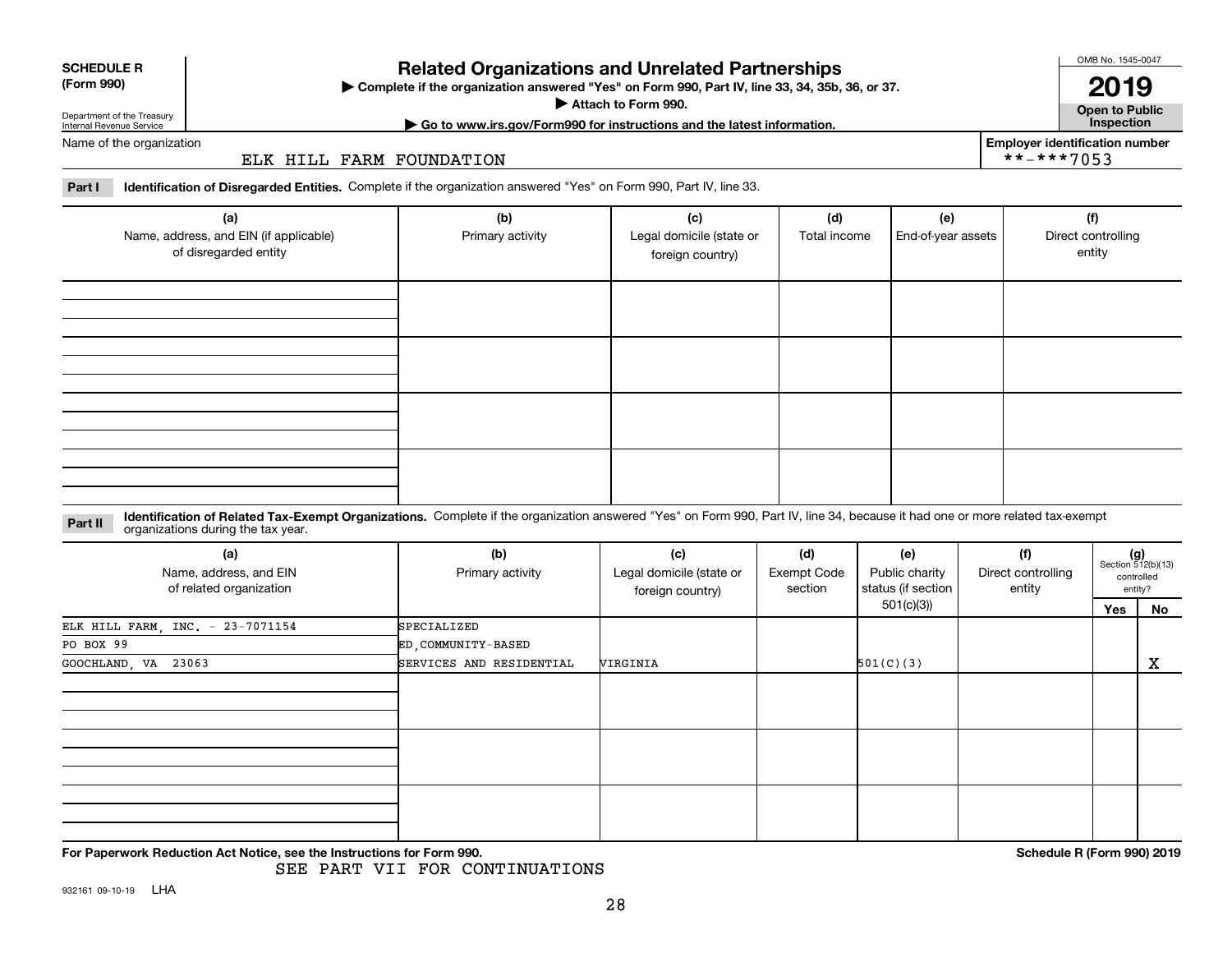#### Schedule R (Form 990) 2019 ELK HILL FARM FOUNDATION \* \*-\* \* \* 7 0 5 3 Page

**Identification of Related Organizations Taxable as a Partnership.** Complete if the organization answered "Yes" on Form 990, Part IV, line 34, because it had one or more related **Part III** organizations treated as a partnership during the tax year.

| (a)                                               | (b)              | (c)                  | (d)                          | (e)                                                                 | (f)                     | (g)    |                  | (h)        | (i)                                                       | (j)                                                     | (k) |
|---------------------------------------------------|------------------|----------------------|------------------------------|---------------------------------------------------------------------|-------------------------|--------|------------------|------------|-----------------------------------------------------------|---------------------------------------------------------|-----|
| Name, address, and EIN<br>of related organization | Primary activity | Legal<br>domicile    | Direct controlling<br>entity | Predominant income<br>Share of total                                | Share of<br>end-of-year |        | Disproportionate | Code V-UBI |                                                           | General or Percentage<br>managing ownership<br>partner? |     |
|                                                   |                  | (state or<br>foreign |                              |                                                                     | income                  | assets | allocations?     |            |                                                           |                                                         |     |
|                                                   |                  | country)             |                              | related, unrelated,<br>excluded from tax under<br>sections 512-514) |                         |        |                  | Yes   No   | amount in box<br>20 of Schedule<br>K-1 (Form 1065) Yes No |                                                         |     |
|                                                   |                  |                      |                              |                                                                     |                         |        |                  |            |                                                           |                                                         |     |
|                                                   |                  |                      |                              |                                                                     |                         |        |                  |            |                                                           |                                                         |     |
|                                                   |                  |                      |                              |                                                                     |                         |        |                  |            |                                                           |                                                         |     |
|                                                   |                  |                      |                              |                                                                     |                         |        |                  |            |                                                           |                                                         |     |
|                                                   |                  |                      |                              |                                                                     |                         |        |                  |            |                                                           |                                                         |     |
|                                                   |                  |                      |                              |                                                                     |                         |        |                  |            |                                                           |                                                         |     |
|                                                   |                  |                      |                              |                                                                     |                         |        |                  |            |                                                           |                                                         |     |
|                                                   |                  |                      |                              |                                                                     |                         |        |                  |            |                                                           |                                                         |     |
|                                                   |                  |                      |                              |                                                                     |                         |        |                  |            |                                                           |                                                         |     |
|                                                   |                  |                      |                              |                                                                     |                         |        |                  |            |                                                           |                                                         |     |
|                                                   |                  |                      |                              |                                                                     |                         |        |                  |            |                                                           |                                                         |     |
|                                                   |                  |                      |                              |                                                                     |                         |        |                  |            |                                                           |                                                         |     |
|                                                   |                  |                      |                              |                                                                     |                         |        |                  |            |                                                           |                                                         |     |
|                                                   |                  |                      |                              |                                                                     |                         |        |                  |            |                                                           |                                                         |     |
|                                                   |                  |                      |                              |                                                                     |                         |        |                  |            |                                                           |                                                         |     |
|                                                   |                  |                      |                              |                                                                     |                         |        |                  |            |                                                           |                                                         |     |
|                                                   |                  |                      |                              |                                                                     |                         |        |                  |            |                                                           |                                                         |     |

**Identification of Related Organizations Taxable as a Corporation or Trust.** Complete if the organization answered "Yes" on Form 990, Part IV, line 34, because it had one or more related **Part IV** organizations treated as a corporation or trust during the tax year.

| (a)<br>Name, address, and EIN<br>of related organization | (b)<br>Primary activity | (c)<br>(d)<br>Direct controlling<br>Legal domicile<br>state or<br>entity<br>foreign |  | (e)<br>Type of entity<br>(C corp, S corp,<br>or trust) | (f)<br>Share of total<br>income | (g)<br>Share of<br>end-of-year<br>assets | (h)<br>Percentage<br>ownership | $(i)$ Section<br>512(b)(13)<br>controlled<br>entity? |  |
|----------------------------------------------------------|-------------------------|-------------------------------------------------------------------------------------|--|--------------------------------------------------------|---------------------------------|------------------------------------------|--------------------------------|------------------------------------------------------|--|
|                                                          |                         | country)                                                                            |  |                                                        |                                 |                                          |                                | Yes No                                               |  |
|                                                          |                         |                                                                                     |  |                                                        |                                 |                                          |                                |                                                      |  |
|                                                          |                         |                                                                                     |  |                                                        |                                 |                                          |                                |                                                      |  |
|                                                          |                         |                                                                                     |  |                                                        |                                 |                                          |                                |                                                      |  |
|                                                          |                         |                                                                                     |  |                                                        |                                 |                                          |                                |                                                      |  |
|                                                          |                         |                                                                                     |  |                                                        |                                 |                                          |                                |                                                      |  |
|                                                          |                         |                                                                                     |  |                                                        |                                 |                                          |                                |                                                      |  |
|                                                          |                         |                                                                                     |  |                                                        |                                 |                                          |                                |                                                      |  |
|                                                          |                         |                                                                                     |  |                                                        |                                 |                                          |                                |                                                      |  |
|                                                          |                         |                                                                                     |  |                                                        |                                 |                                          |                                |                                                      |  |
|                                                          |                         |                                                                                     |  |                                                        |                                 |                                          |                                |                                                      |  |
|                                                          |                         |                                                                                     |  |                                                        |                                 |                                          |                                |                                                      |  |
|                                                          |                         |                                                                                     |  |                                                        |                                 |                                          |                                |                                                      |  |
|                                                          |                         |                                                                                     |  |                                                        |                                 |                                          |                                |                                                      |  |
|                                                          |                         |                                                                                     |  |                                                        |                                 |                                          |                                |                                                      |  |
|                                                          |                         |                                                                                     |  |                                                        |                                 |                                          |                                |                                                      |  |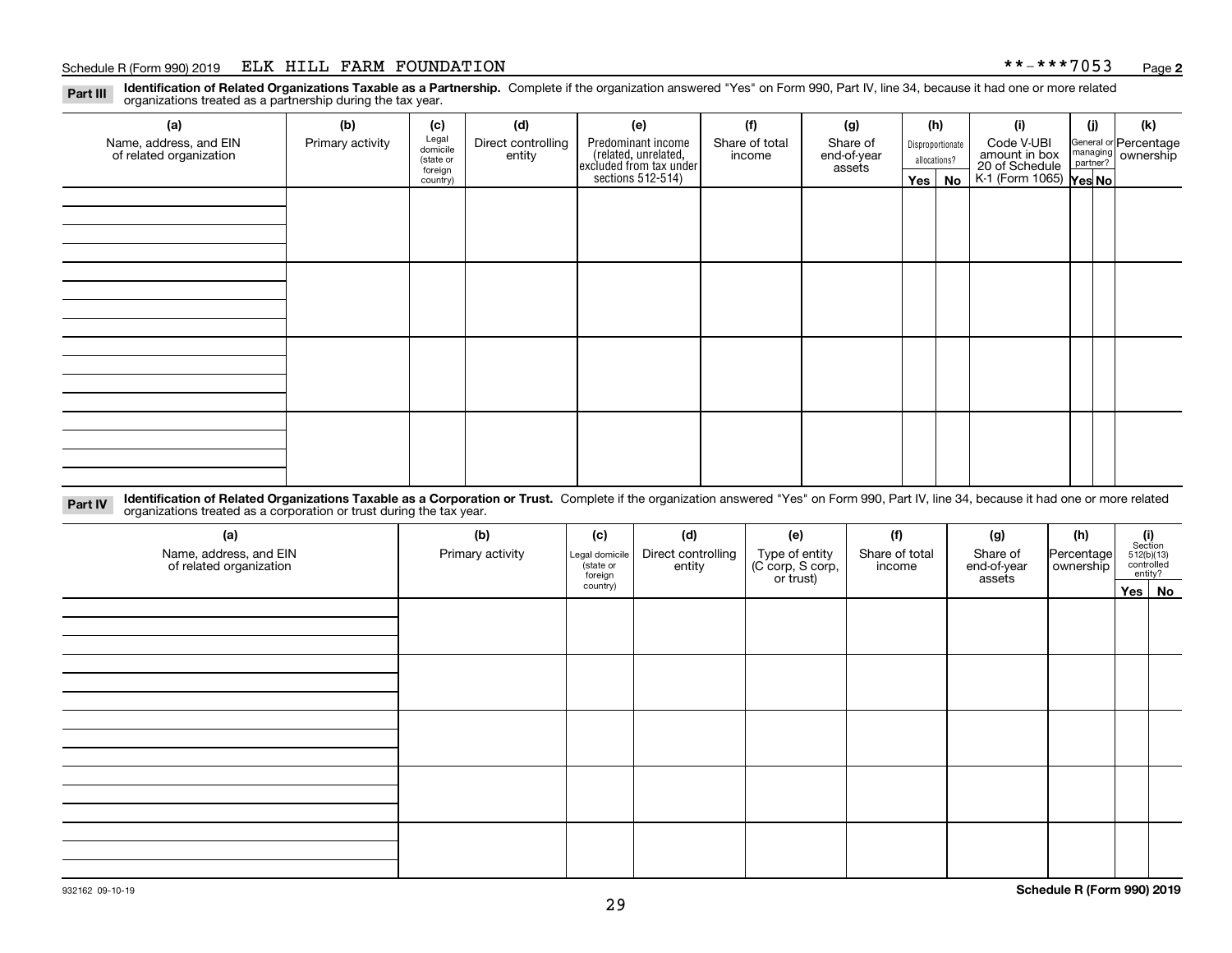#### Schedule R (Form 990) 2019 ELK HILL FARM FOUNDATION \* \*-\* \* \* 7 0 5 3 Page

**Part V** T**ransactions With Related Organizations.** Complete if the organization answered "Yes" on Form 990, Part IV, line 34, 35b, or 36.

| <b>Yes</b>                                                                              |                                                                                                                                                                                                                                |                |   |              |  |  |
|-----------------------------------------------------------------------------------------|--------------------------------------------------------------------------------------------------------------------------------------------------------------------------------------------------------------------------------|----------------|---|--------------|--|--|
| Note: Complete line 1 if any entity is listed in Parts II, III, or IV of this schedule. |                                                                                                                                                                                                                                |                |   |              |  |  |
|                                                                                         | 1 During the tax year, did the organization engage in any of the following transactions with one or more related organizations listed in Parts II-IV?                                                                          |                |   |              |  |  |
|                                                                                         |                                                                                                                                                                                                                                | 1a             |   | X            |  |  |
|                                                                                         | b Gift, grant, or capital contribution to related organization(s) manufactured and contribution to related organization(s)                                                                                                     | 1 <sub>b</sub> | x |              |  |  |
|                                                                                         | c Gift, grant, or capital contribution from related organization(s) matches contains and contribution from related organization(s) matches contains and contribution from related organization(s) matches contains and contain | 1c             |   | $\mathbf X$  |  |  |
|                                                                                         |                                                                                                                                                                                                                                | 1 <sub>d</sub> | X |              |  |  |
|                                                                                         |                                                                                                                                                                                                                                | 1e             |   | X            |  |  |
|                                                                                         |                                                                                                                                                                                                                                |                |   |              |  |  |
|                                                                                         | f Dividends from related organization(s) manufactured contains and contained and contained contained and contained and contained and contained and contained and contained and contained and contained and contained and conta | 1f             |   | X            |  |  |
|                                                                                         | g Sale of assets to related organization(s) manufacture content and content and content and content and content and content and content and content and content and content and content and content and content and content an | 1a             |   | X            |  |  |
|                                                                                         | h Purchase of assets from related organization(s) macrocommunically contained and contained and contained and contained and contained and contained and contained and contained and contained and contained and contained and  | 1 <sub>h</sub> |   | X            |  |  |
|                                                                                         | Exchange of assets with related organization(s) www.assettion.com/www.assettion.com/www.assettion.com/www.assettion.com/www.assettion.com/www.assettion.com/www.assettion.com/www.assettion.com/www.assettion.com/www.assettio | 1i.            |   | X            |  |  |
|                                                                                         | Lease of facilities, equipment, or other assets to related organization(s) commences contained and contained and contained and contained and contained and contained and contained and contained and contained and contained a | 11             |   | $\mathbf X$  |  |  |
|                                                                                         |                                                                                                                                                                                                                                |                |   |              |  |  |
|                                                                                         |                                                                                                                                                                                                                                | 1k             |   | $\mathbf X$  |  |  |
|                                                                                         |                                                                                                                                                                                                                                | 11             | x |              |  |  |
|                                                                                         | m Performance of services or membership or fundraising solicitations by related organization(s)                                                                                                                                | 1 <sub>m</sub> |   | $\mathbf{x}$ |  |  |
|                                                                                         |                                                                                                                                                                                                                                | 1n             | x |              |  |  |
|                                                                                         | <b>o</b> Sharing of paid employees with related organization(s)                                                                                                                                                                | 10             | Χ |              |  |  |
|                                                                                         |                                                                                                                                                                                                                                |                |   |              |  |  |
|                                                                                         | p Reimbursement paid to related organization(s) for expenses [11111] [12] manufacture manufacture manufacture manufacture manufacture manufacture manufacture manufacture manufacture manufacture manufacture manufacture manu | 1p             | X |              |  |  |
|                                                                                         |                                                                                                                                                                                                                                | 1q             | X |              |  |  |
|                                                                                         |                                                                                                                                                                                                                                |                |   |              |  |  |
|                                                                                         | r Other transfer of cash or property to related organization(s)                                                                                                                                                                | 1r             |   | X            |  |  |
|                                                                                         |                                                                                                                                                                                                                                | 1s             |   | $\mathbf x$  |  |  |
|                                                                                         | 2 If the answer to any of the above is "Yes," see the instructions for information on who must complete this line, including covered relationships and transaction thresholds.                                                 |                |   |              |  |  |

| (a)<br>Name of related organization | (b)<br>Transaction<br>type (a-s) | (c)<br>Amount involved | (d)<br>Method of determining amount involved |
|-------------------------------------|----------------------------------|------------------------|----------------------------------------------|
| $(1)$ ELK HILL FARM, INC.           | В                                | 333,022.               |                                              |
| (2) ELK HILL FARM, $INC.$           | D                                | 116, 104.              |                                              |
| (3) ELK HILL FARM, $INC.$           | D                                | 38,974.                |                                              |
| (4)                                 |                                  |                        |                                              |
| (5)                                 |                                  |                        |                                              |
| (6)                                 |                                  |                        |                                              |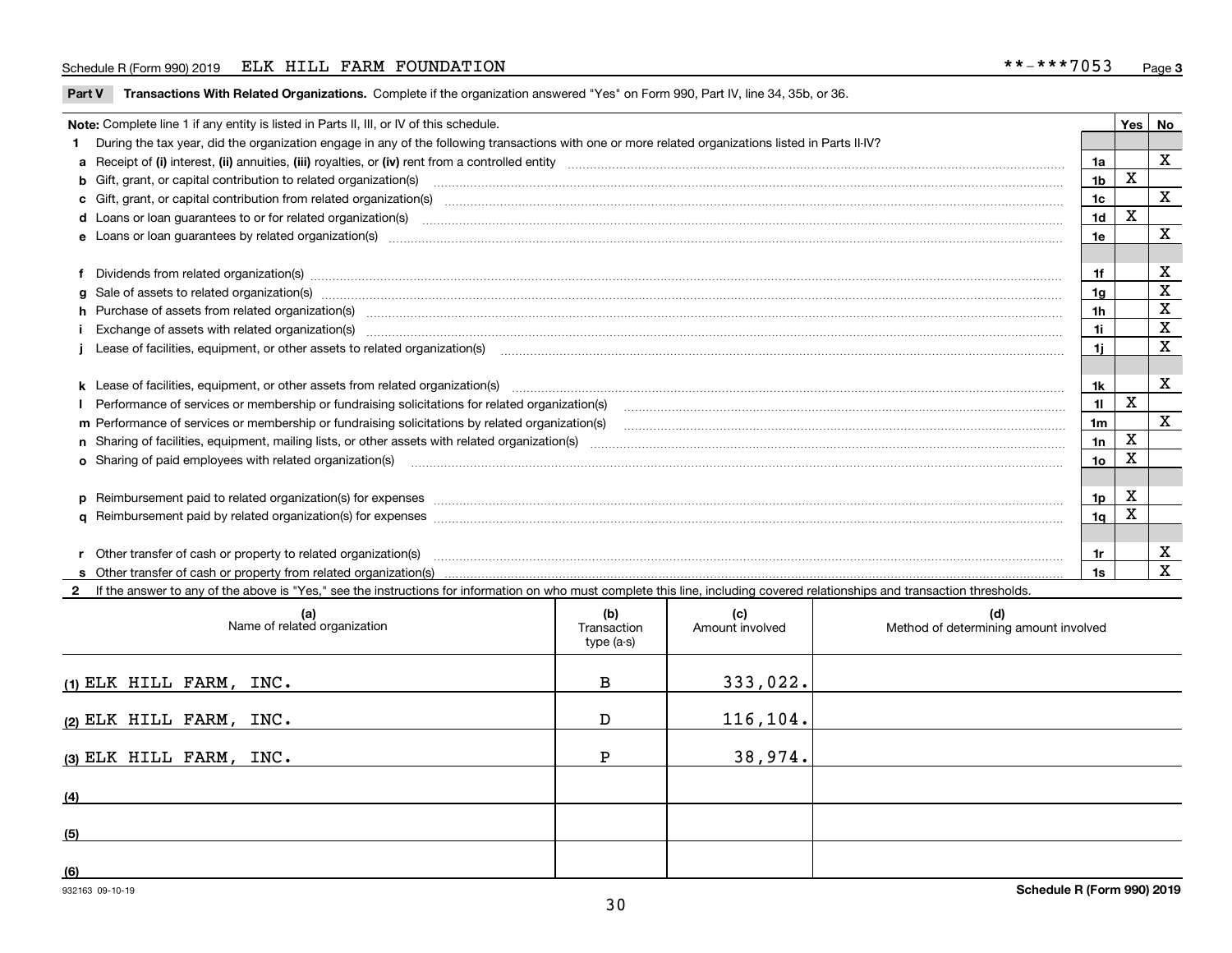#### Schedule R (Form 990) 2019 ELK HILL FARM FOUNDATION \* \*-\* \* \* 7 0 5 3 Page

**Part VI Unrelated Organizations Taxable as a Partnership. Complete if the organization answered "Yes" on Form 990, Part IV, line 37.** 

Provide the following information for each entity taxed as a partnership through which the organization conducted more than five percent of its activities (measured by total assets or gross revenue) that was not a related organization. See instructions regarding exclusion for certain investment partnerships.

| . . <b>. . .</b> . <b>.</b><br>- <del>.</del><br>(a)<br>Name, address, and EIN<br>of entity | . - ອ---<br>(b)<br>Primary activity | (c)<br>Legal domicile<br>(state or foreign<br>country) | .<br>(d)<br>Predominant income<br>(related, unrelated,<br>excluded from tax under<br>sections 512-514) | $\begin{array}{c} \textbf{(e)}\\ \text{Area all} \\ \text{partners sec.}\\ 501(c)(3) \\ \text{orgs.?} \end{array}$<br>Yes No | (f)<br>Share of<br>total<br>income | (g)<br>Share of<br>end-of-year<br>assets | (h)<br>allocations?<br>Yes No | Dispropor-<br>tionate | (i)<br>Code V-UBI<br>amount in box 20 managing<br>of Schedule K-1<br>(Form 1065)<br>$\overline{Yes}$ No | (i)<br>Yes No | (k) |
|---------------------------------------------------------------------------------------------|-------------------------------------|--------------------------------------------------------|--------------------------------------------------------------------------------------------------------|------------------------------------------------------------------------------------------------------------------------------|------------------------------------|------------------------------------------|-------------------------------|-----------------------|---------------------------------------------------------------------------------------------------------|---------------|-----|
|                                                                                             |                                     |                                                        |                                                                                                        |                                                                                                                              |                                    |                                          |                               |                       |                                                                                                         |               |     |
|                                                                                             |                                     |                                                        |                                                                                                        |                                                                                                                              |                                    |                                          |                               |                       |                                                                                                         |               |     |
|                                                                                             |                                     |                                                        |                                                                                                        |                                                                                                                              |                                    |                                          |                               |                       |                                                                                                         |               |     |
|                                                                                             |                                     |                                                        |                                                                                                        |                                                                                                                              |                                    |                                          |                               |                       |                                                                                                         |               |     |
|                                                                                             |                                     |                                                        |                                                                                                        |                                                                                                                              |                                    |                                          |                               |                       |                                                                                                         |               |     |
|                                                                                             |                                     |                                                        |                                                                                                        |                                                                                                                              |                                    |                                          |                               |                       |                                                                                                         |               |     |
|                                                                                             |                                     |                                                        |                                                                                                        |                                                                                                                              |                                    |                                          |                               |                       |                                                                                                         |               |     |
|                                                                                             |                                     |                                                        |                                                                                                        |                                                                                                                              |                                    |                                          |                               |                       |                                                                                                         |               |     |

**Schedule R (Form 990) 2019**